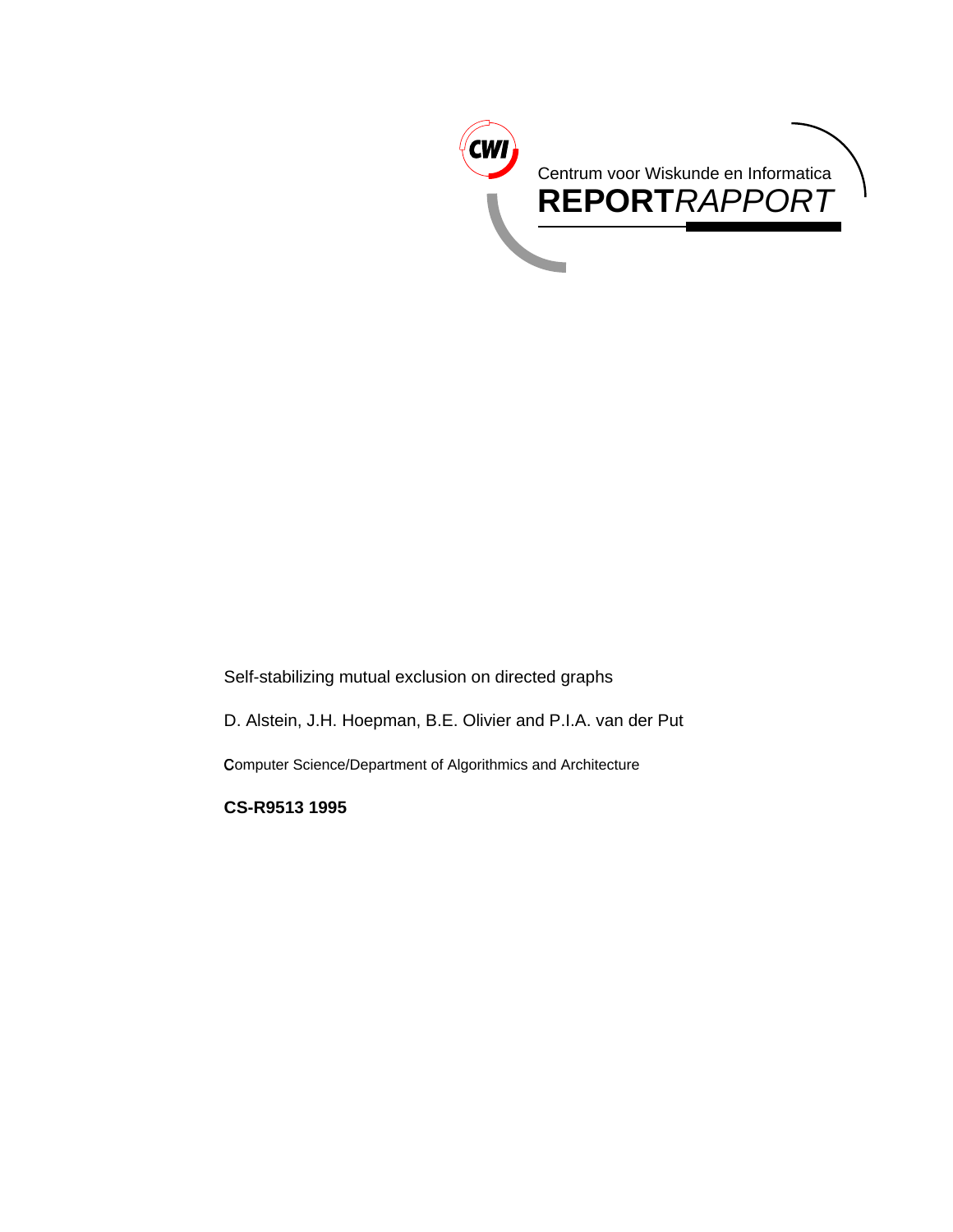Report CS-R9513 ISSN 0169-118X

CWI P.O. Box 94079 1090 GB Amsterdam The Netherlands

CWI is the National Research Institute for Mathematics and Computer Science. CWI is part of the Stichting Mathematisch Centrum (SMC), the Dutch foundation for promotion of mathematics and computer science and their applications.

SMC is sponsored by the Netherlands Organization for Scientific Research (NWO). CWI is a member of ERCIM, the European Research Consortium for Informatics and Mathematics.

Copyright © Stichting Mathematisch Centrum P.O. Box 94079, 1090 GB Amsterdam (NL) Kruislaan 413, 1098 SJ Amsterdam (NL) Telephone +31 20 592 9333 Telefax +31 20 592 4199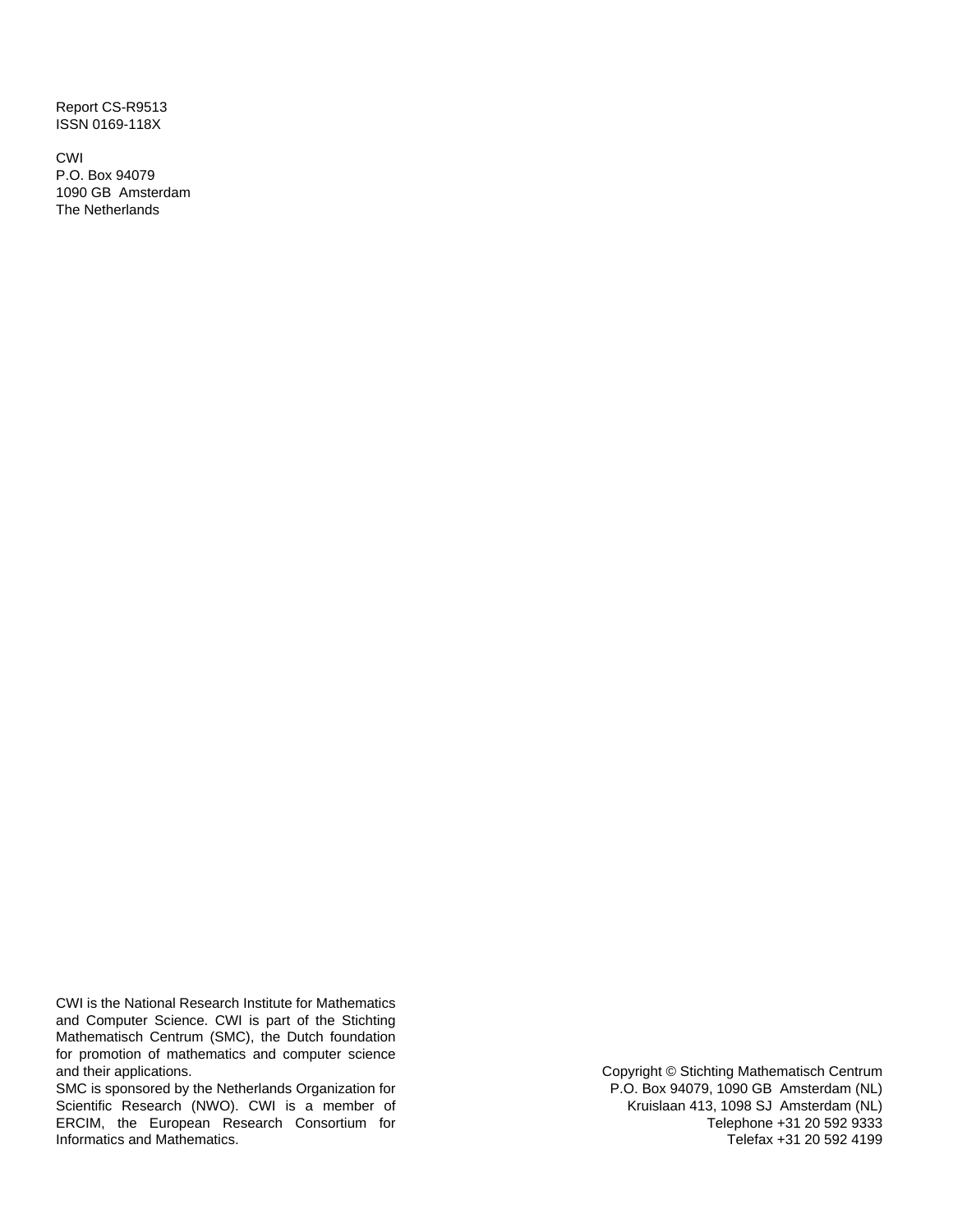# Self-Stabilizing Mutual Exclusion on Directed Graphs

Dick Alstein wsinda@win.tue.nl Eindhoven University of Technology

> Jaap-Henk Hoepman jhh@cwi.nl CWI Amsterdam

Bryan E. Olivier olivier@fwi.uva.nl University of Amsterdam

Pascale I. A. van der Put pascale@cs.ruu.nl Utrecht University

#### Abstract

This paper investigates the complexity of self-stabilizing mutual exclusion protocols for distributed systems, where processors communicate through shared memory according to a strongly connected directed communication graph. Tchuente's approach of covering a network with one directed cycle is taken as point of departure. This protocol requires  $O(n^{2n})$  states per processor together with some preprocessing. By coalescing states a protocol requiring only  $O(n^2)$  states per processor-still requiring preprocessing-is derived. Finally two protocols based on spanning trees are considered. Combining these protocols with a self-stabilizing spanning tree protocol yields two  $O(n^3m)$ —where  $m$  is the maximal degree of a processor—states per processor protocols that require knowledge of processor identities. This report concludes with a full proof of the coalesced states protocol in Lamport's Temporal Logic of Actions.

CR Subject Classification  $(1991)$ : C.2.4, C.4, D.1.3, D.2.1, D.2.4, D.4.1, D.4.4, D.4.5, F.3.1

Keywords  $\mathcal C$  Phrases: self-stabilization, mutual exclusion, distributed control, fault tolerance, shared memory, directed communication graphs, TLA, formal correctness proofs

Note: The last three authors were partially supported by the Dutch foundation for scientific research (NWO) through NFI Project ALADDIN, under contract number NF 62-376

#### 1. INTRODUCTION

In a distributed system multiple processors co-operate to perform certain tasks. A prerequisite for achieving co-operation are protocols that implement distributed control, i.e. protocols that reach or maintain a global objective despite the fact that processors can only access partial, local information. Because distributed control protocols are extensively used to implement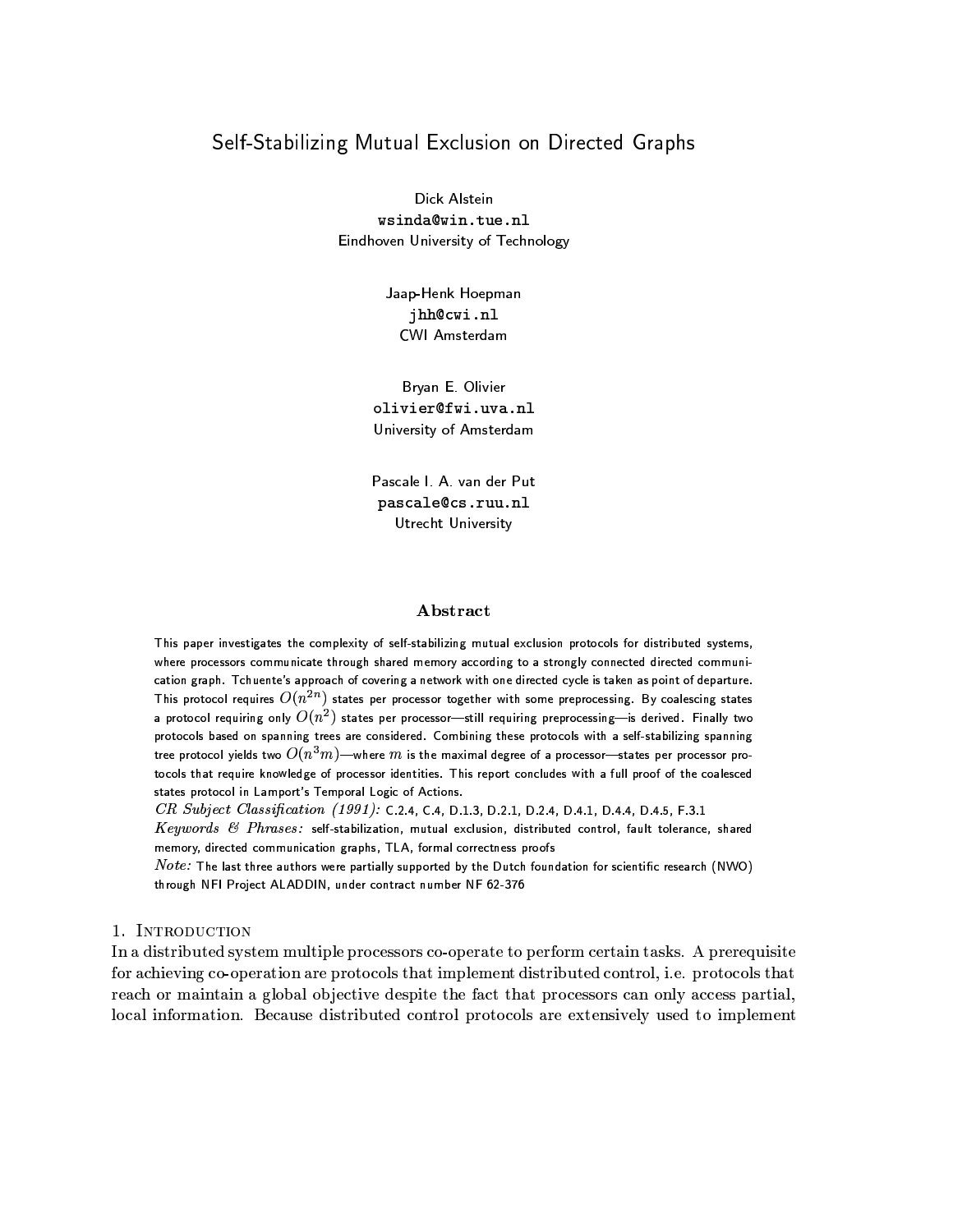distributed systems, many researchers have tried to implement them efficiently. Mutual exclusion protocols constitute a well-know example. These protocols pass a single privilege fairly among the processors in the system. A processor requiring exclusive access to a critical resource must request the privilege and wait for it to arrive. After a processor is done with the privilege, it forwards the privilege to some other processor requesting it. Many solutions to the mutual exclusion problem exist, but most of them assume that the system operates flawlessly at all times.

One can add failure resilience to distributed control protocols by making them self-stabilizing. In abstract terms a self-stabilizing protocol will, when started on a system in an arbitrary initial configuration, reach a certain desirable—legitimate—configuration after a finite number of steps. The legitimate configurations characterize the global objective that has to be maintained in the system. Once such a legitimate configuration is reached, the protocol will keep the system in a legitimate configuration forever. For a mutual exclusion protocol for instance, the legitimate configurations would be those in which at most one processor holds the privilege. In practice this means that a self-stabilizing protocol is resilient to transient errors that change the state of some processors, but will leave the processors themselves in working order. Since, as far as a self-stabilizing protocol is concerned, the erroneous state just after an error might also have been its initial state, self-stabilizing protocols will recover from such errors.

Most research on self-stabilizing protocols has focussed on systems in which part of the state of a processor can be read by other, neighbouring, processors as if they communicated through shared memory. An important complexity measure in this model is the number of states per processor used by such a protocol. The distributed system is—as usual—modelled by a communication graph containing the processors as vertices and a directed edge between two processors if the state of the first can be read by the second. This graph is considered undirected if for every edge there exists an edge between the same processors in the reverse direction as well. It is assumed that this communication graph is strongly connected.

Self-stabilization was introduced by Dijkstra [Dij74, Dij82] in the context of the mutual exclusion problem. Dijkstra gives an  $O(n)$ -state<sup>1</sup> self-stabilizing mutual exclusion (SSME) protocol for directed rings, a four-state protocol for an undirected chain, and a three-state protocol for undirected rings. All his protocols are non-uniform: the protocol of at least one processor differs from the protocol of the other processors to break the symmetry of the system. He aslo proved that for rings of non-prime size no uniform SSME protocol can exist. Burns and Pachl [BP89] complemented this result with a uniform SSME protocol for rings of prime size.

Elaborating on Dijkstra's results, Tchuente [Tch81] gives some lower bounds on the number of states per processor for any self-stabilizing mutual exclusion (SSME) protocol on a chain or a ring. He also extends Dijkstra's results to SSME protocols for arbitrary graphs in two ways: by covering a graph with a ring<sup>2</sup>, and by covering a graph with chains and rings that all share at least one common node. The resulting protocols require knowledge of the coverings,

<sup>&</sup>lt;sup>1</sup>Unless stated otherwise, an *x*-state protocol should be read as *x*-state-per-processor protocol.

<sup>&</sup>lt;sup>2</sup>Here a ring is a cyclic path in the graph that may visit nodes more than once, and may traverse edges more than once.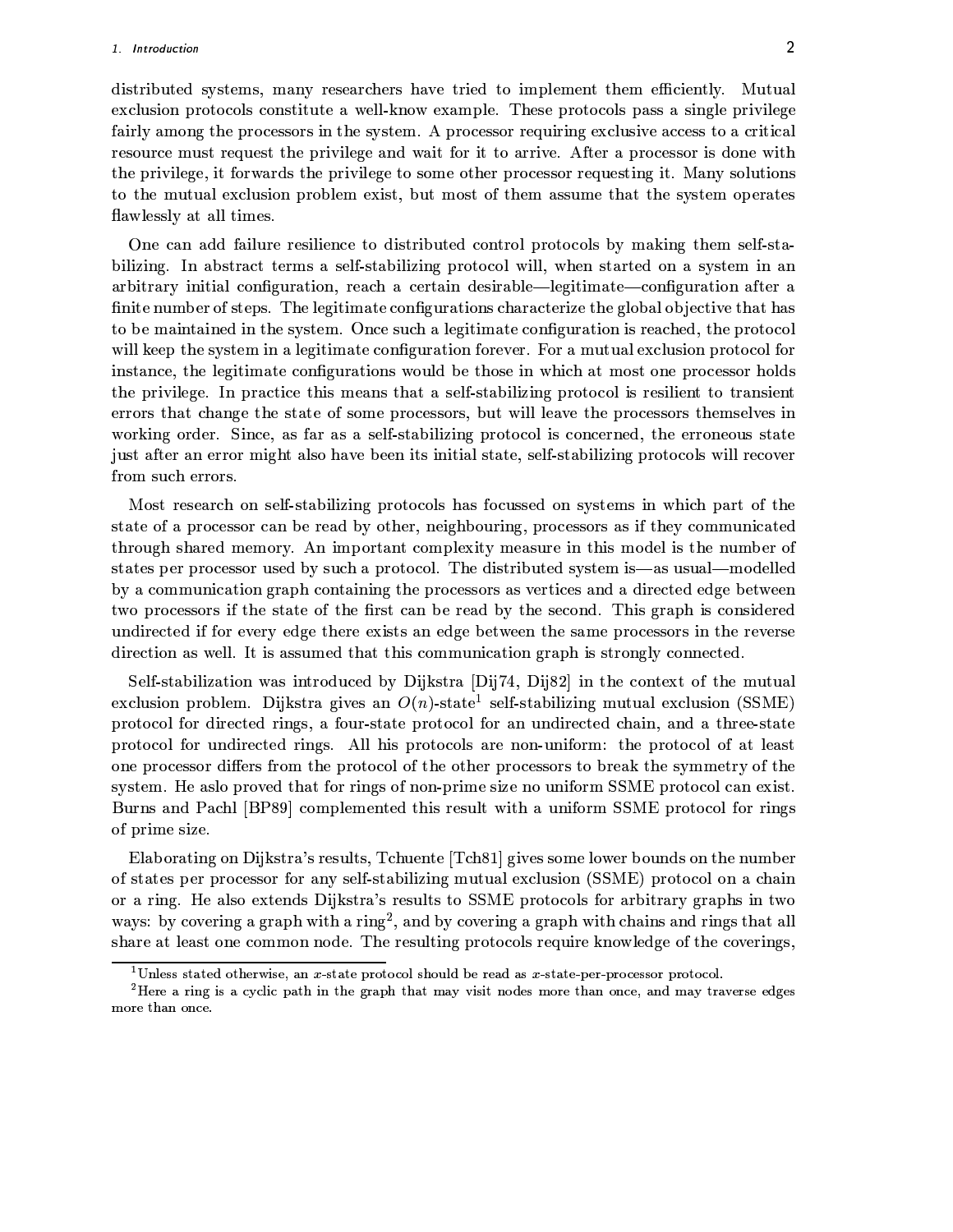and therefore require some preprocessing.

For undirected graphs, many SSME protocols have been developed. There the focus has been on optimizing the time needed to reach a legitimate configuration and the time needed to pass the privilige from one processor to the other. Of special interest to us is a SSME protocol for arbitrary undirected graphs based on spanning trees, by Dolev et. al. [DIM93]. They introduce the notion of a fair protocol combination to combine a self-stabilizing spanning tree protocol with a SSME algorithm for tree-shaped graphs to obtain a SSME protocol for arbitrary graphs. The resulting protocol only requires one a priori special node and can even handle topological changes, as long as the diameter and the maximal degree of the graph do not exceed the limits assumed by the protocol.

To summarize: space efficient self-stabilizing mutual exclusion protocols for undirected graphs exist, but for arbitrary directed graphs only Tchuente's covering with a directed ring can be used. This requires  $O(n^{2n})$  states per processor in the worst case. Our contribution is twofold. First we reduce the number of states needed to cover a graph with a virtual ring to  $O(n^2)$  by coalescing states on the processors. Recall that this cover still needs to be computed beforehand. Secondly, we present two new protocols using roughly  $O(n^2)$  states per per processor that do not require preprocessing, but do require that processors know their identities. Instead of a virtual ring, this protocol uses a spanning tree which can be maintained by a separate self-stabilising protocol requiring an additional  $O(mD)$ —where m is the maximum degree of any node in the graph and  $D$  is the diameter of the graph—states per processor. Merging both protocols using fair protocol combination yield two  $O(n^2 Dm)$  states per processor protocols for self-stabilizing mutual exclusion on arbitrary, strongly connected, directed graphs.

The structure of our paper is as follows. We begin by describing the model, give a precise statement of the problem and introduce some notation in section 2. Section 3 discusses Tchuente's results from [Tch81], and is followed by section 4, in which we improve his solution of covering a graph with a ring. Our protocols based on a spanning tree are presented in section 5. Finally, section 6 discusses our results, and suggests ways of further research. Due to space considerations, the proofs in this paper will only be sketched.

#### 2. MODEL & NOTATION

We consider arbitrary strongly connected distributed systems modelled by a directed communication graph G=(V,E), with nodes  $v \in V = \{0, ..., n-1\}$  and directed edges  $uv \in E \subseteq V \times V$ . If  $uv \in E$ , then u is an *in-neighbour* of v and v an *out-neighbour* of u. Internally, nodes can distinguish between neighbours. We define the set of in-neighbours  $\ln(v) = \{u \mid uv \in E\}.$ Nodes in the system communicate with each other by reading each others state. Node v can read the state of node u if and only if  $uv \in E$ .

A configuration  $C \in \mathcal{C}$  of the system is the Cartesian product  $\prod_{v \in V} S_v$  of states  $S_v \in \mathcal{S}_v$ of all nodes  $v \in V$ . Here  $S_v$  is the set of all possible states of node v, and C is the set of all possible configurations. We write  $C[v]$  for the state of node v in configuration C. A *program* for a node v describes the steps it can perform, based on the state of v and the state of its in-neighbours  $\ln(v)$ . We model a program for a node v as a deterministic statetransition function  $\delta_v : \mathcal{S}_v \times \prod_{u \in \mathsf{In}(v)} \mathcal{S}_u \mapsto \mathcal{S}_v$ . A step of v in configuration C changes the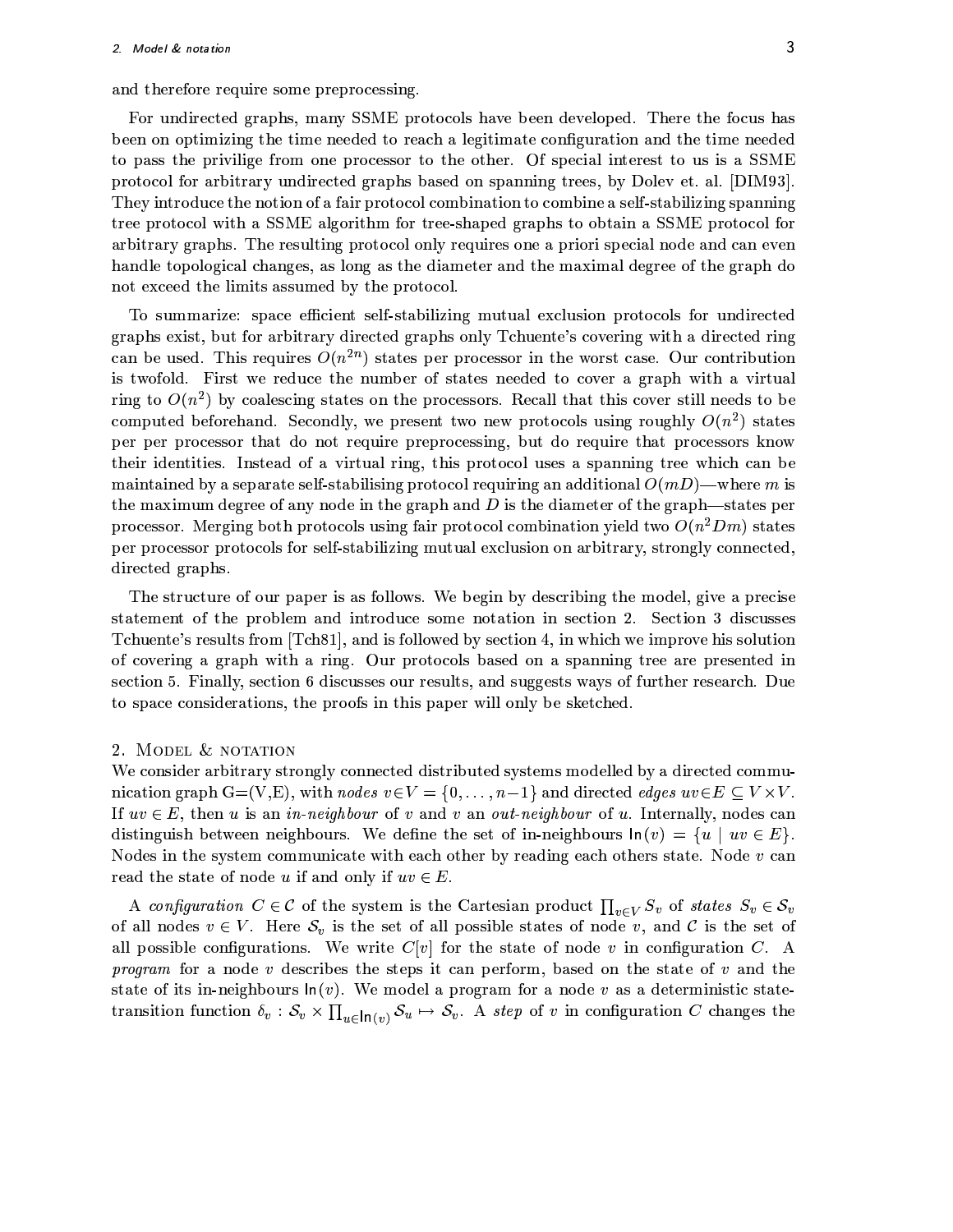state of v to  $\delta_v(C) = \delta_v(C[v], (C[u])_{u \in \mathsf{In}(v)})$ , yielding configuration C' with  $C'[v] = \delta_v(C)$ and  $C'[u] = C[u]$  for all  $u \neq v$ . We write  $C \stackrel{v}{\rightarrow} C'$ . A protocol consists of a program for each node  $v \in V$ .

All protocols assume the existence of a *central daemon* [Dij74]. In this model, nodes take a step one at a time according to a fair schedule  $(v_0v_1...)$ , such that each  $v \in V$  occurs infinitely often in the schedule. An *initial configuration*  $C_0$  and a schedule  $(v_i)_{i>0}$  induce an *execution*  $(C_0C_1...)$  such that  $C_i \stackrel{v_i}{\rightarrow} C_{i+1}$  for all  $i \geq 0$ . This execution is fair iff the schedule is fair. We consider normalized executions from which all void steps  $C_i \stackrel{v_i}{\rightarrow} C_{i+1}$  with  $C_i = C_{i+1}$  are removed.

Let  $\mathcal L$  be the set of *legitimate configurations*, i.e. the set of configurations the distributed systems should be in. Then a protocol is *self-stabilizing* to L if for all executions  $C_0C_1 \ldots$ there exists an *i* such that  $C_i \in \mathcal{L}$ , and moreover, for all  $C' \in \mathcal{L}$  and  $C'' \in \mathcal{C}$  with  $C' \to C''$ , we have  $C'' \in \mathcal{L}$  as well. In other words, a protocol is self-stabilizing to  $\mathcal{L}$  if in every execution a configuration in  $\mathcal L$  is reached, and if  $\mathcal L$  is closed under transitions of the protocol.

The performance of a self-stabilizing protocol is usually measured by the number of states per processor used by the protocol, and the rate of convergence, i.e. the worst case number of non-void steps needed to reach a legitimate configuration. The state-per-processor measure does not count any overhead incurred by communicating the state to the neighbour. This cost is considered part of the topology. Of course, any critical assessment of a self-stabilizing protocol should also consider the complexity measures related to the original problem to be solved by the protocol. For self-stabilizing mutual exclusion protocols this would include a bound on the time a processor may have to wait before it receives the privilege.

The problem to be solved can now be stated as follows: design a protocol, self-stabilizing to a set  $\mathcal L$  of legitimate configurations in which at most one node is privileged. Each node should be able to determine whether it is privileged or not based on its own state and that of its in-neighbours. A further requirement is that during an execution of the protocol, each node gets privileged infinitely often.

We use the following notational conventions. The state of a processor is split into several named fields. A field *name* of the state of v is written  $name[v]$ . Its value in a configuration C is denoted C.name[v]. The program  $\delta_v$  for a node v is denoted as a sequence of statements to transform the state of v to its new state. Assignment is denoted by  $:=$ , alternatives by if -then -else statements.

#### 3. TCHUENTE'S APPROACH

Tchuente considers undirected (network) graphs whereas we consider directed graphs. Some of Tchuente's ideas are applicable to directed graphs (as will be shown).

#### 3.1 Virtual ring

Dijkstra's protocol for mutual exclusion applies to a unidirectional ring. A variant of this protocol applies to an arbitrary strongly connected directed graph.

For each node  $v$  there exists a path from  $v$  to any other node in an arbitrary strongly connected directed graph  $G$ . So it is possible to find a walk in  $G$  which contains all nodes in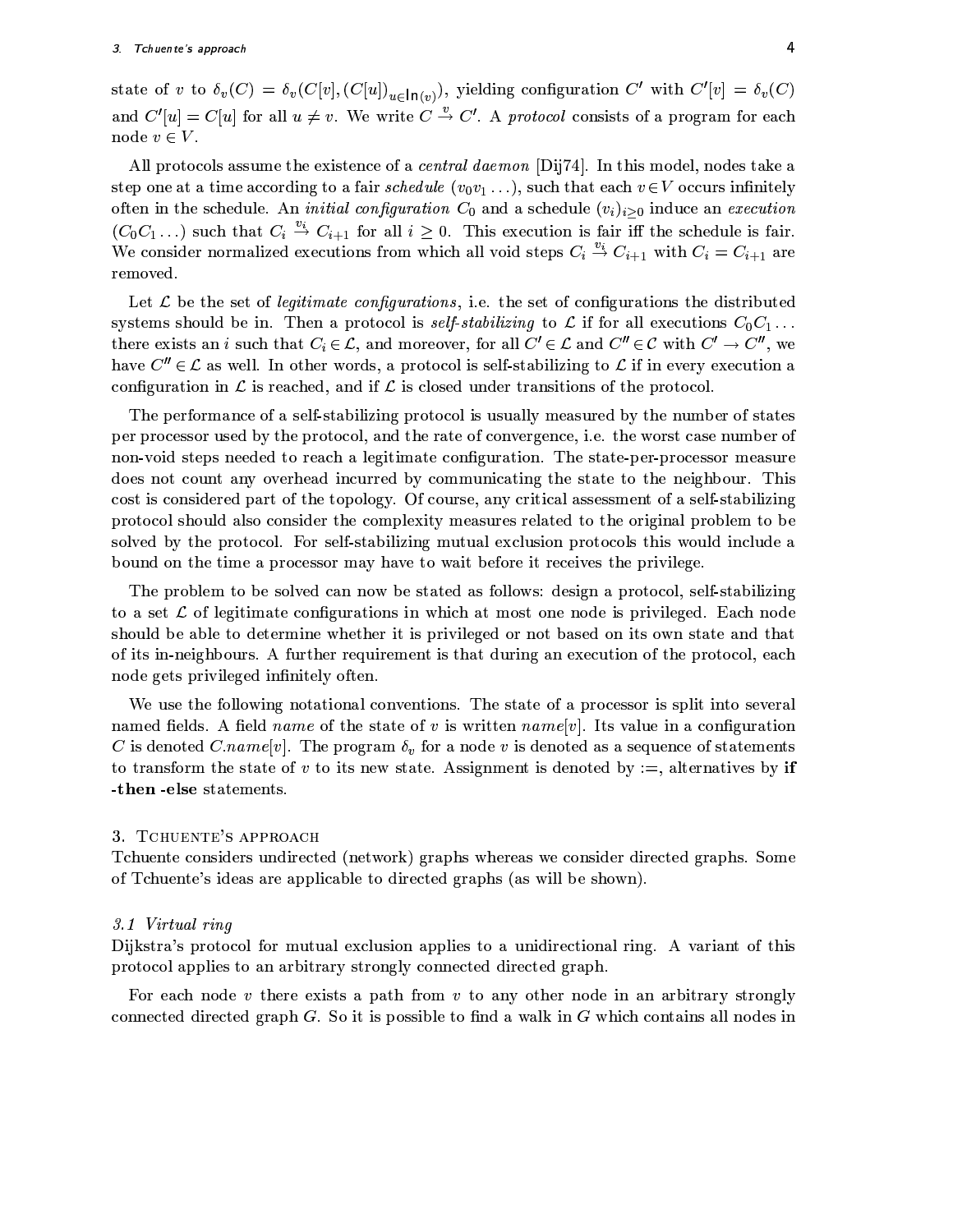$G<sup>3</sup>$  Such a walk forms a *virtual ring*. Each node in G simulates (i.e. executes the program of) one or more nodes in the (unidirectional) virtual ring  $G<sup>r</sup>$ . And each virtual node in  $G<sup>r</sup>$  is simulated by one node in  $G$ . So mutual exclusion in the virtual ring implies mutual exclusion in the (corresponding original) arbitrary strongly connected directed graph.



Figure 1: Virtual Ring and Construction from Subgraphs (Worst case)

The best case example occurs when the original graph is a simple ring. The virtual ring (with minimal number of nodes) in  $G$  is  $G$  itself. A worst case example is presented in figure 1. The virtual ring in G is  $(1, n/2+1, n/2+2, ..., n, 2, n/2+1, n/2+2, ..., n, ..., n/2, n/2+1)$  $1, n/2+2, \ldots, n$ ). The virtual ring contains about  $n^2/4$  nodes. It can be shown that there exists a virtual ring  $G^r = (V^r, E^r)$  for an arbitrary strongly connected directed graph  $G =$  $(V, E)$ , where  $|V| = n$ , s.t.  $n \leq |V^r| \leq n^2$ .

The state of a node v in graph G should represent the states of all nodes in  $G<sup>r</sup>$  which v simulates. Tchuente's representation is simple. The state  $s_v$  of node v is a tuple. This tuple has as fields the states  $s_u$  of all (distinct) nodes u simulated by v. In worst case n nodes simulate  $\Theta(n^2)$  nodes. Each simulated node u has a state consisting of a variable which has  $\Theta(n^2)$  values in worst case. Since an arbitrary node v simulates  $O(n)$  nodes u this results in  $O(n^{2n})$  states per processor  $((n^2)^n = n^{2n})$ .

#### 3.2 Construction from subgraphs

We describe another idea of Tchuente as follows. The mutual exclusion problem in a subgraph is solved by means of a subprotocol. An protocol for the entire graph is constructed by combining the subprotocols. Combining the subprotocols requires a so called *central node* which is common to all subgraphs. Each node in  $G$  simulates one or more nodes in one or more subgraphs  $G^c$ . And each node in a  $G^c$  is simulated by one node in G. The central node chooses which subprotocol is 'active'. So mutual exclusion in and among the subgraphs implies mutual exclusion in the (corresponding original) arbitrary strongly connected directed graph. (Hierarchies of subprotocols may be considered.) Tchuente's subprotocols are variants of Dijkstra's protocol. Each node in a subgraph has a state consisting of a single variable which has a constant number of values (instead of about  $n'$  values where  $n'$  is the number of

<sup>&</sup>lt;sup>3</sup>Consider the nodes  $v_1$  upto including  $v_n$ . There exist a path from  $v_1$  to  $v_2$ , from  $v_2$  to  $v_3$  and a path from  $v_n$  to  $v_1$ , forming a (non-minimal) walk.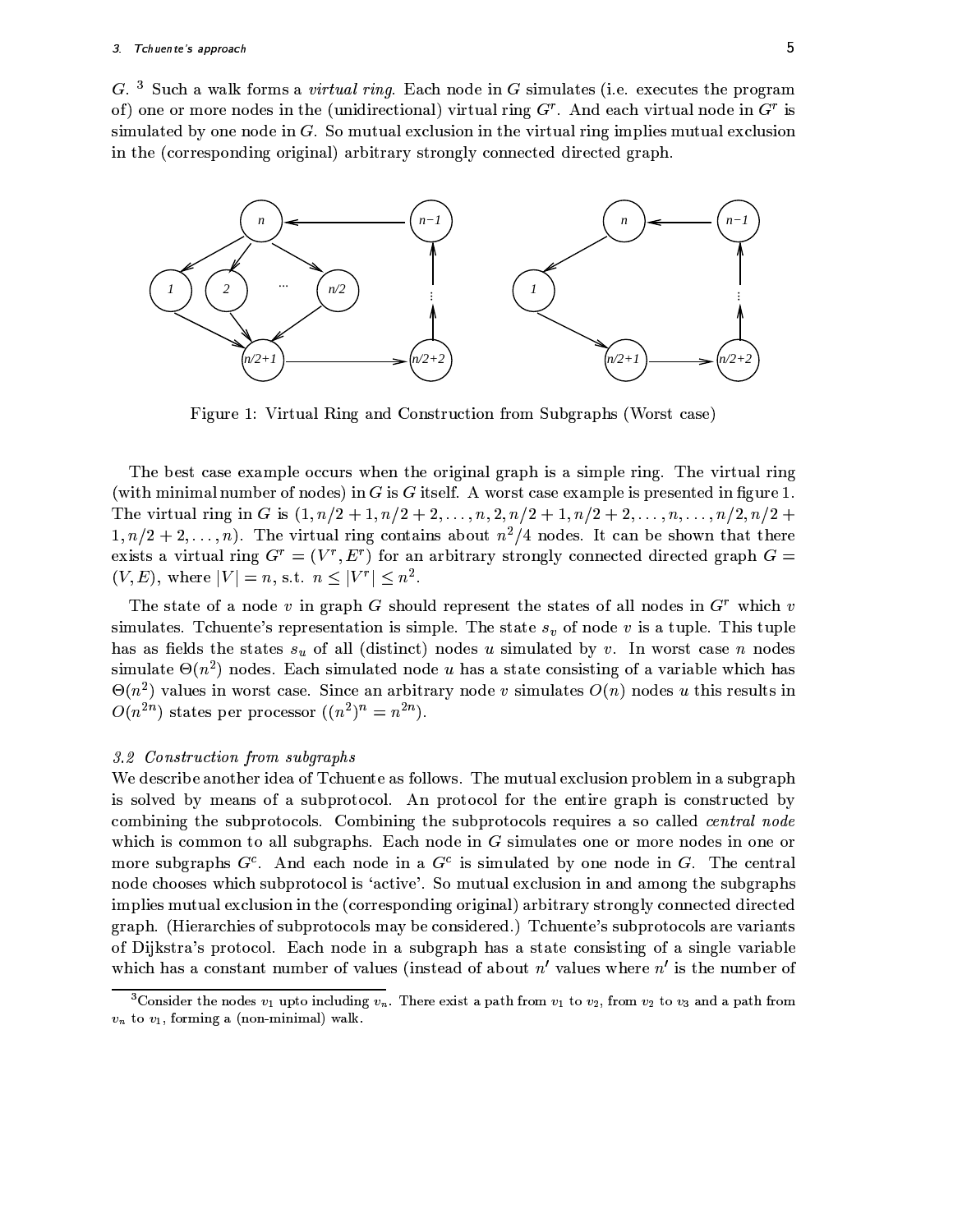#### 4. Reducing the number of states

nodes in the subgraph).

The best case example occurs when the original graph as a whole resembles a subgraph. The protocol amounts to the corresponding subprotocol. Figure 1 can be viewed as a worst case example. Node  $n$  is the central node. A subgraph in the form of a ring is presented in the same figure. There exist  $\Omega(n)$  subgraphs of  $\Omega(n)$  length in this example. In worst case *n* nodes simulate  $\Theta(n^2)$  nodes in a directed graph. Since an arbitrary node *v* simulates  $O(n)$  nodes u this results in  $O(c^n)$  states per processor. The worst case may be less bad in an undirected graph. In worst case  $n$  nodes simulate an amount of nodes ranging between  $\Omega(n \cdot \log n)$  and  $O(n^2)$ .

#### 4. REDUCING THE NUMBER OF STATES

As in Tchuentes approach we start with a walk through the directed strongly connected graph  $G = (V, E)$  visiting all nodes, each node is visited at most  $n - 1$   $(n = |V|)$  times and the walk returns where it started. We will call each visit of a node an *occurrence* of this node. Some occurrence of some node is selected as the start of the walk and is assigned a number 0. It will be called the root. If the length of the walk is  $n<sub>R</sub>$  then all occurrences are assigned a number in  $V_R \triangleq \{0, \ldots, n_R - 1\}$  increasing along the walk. The function  $f: V_R \to V$  gives for each occurrence its corresponding node.

$$
Sim(v) \triangleq \{v_R \in V_R | f(v_R) = v\}
$$
  
First(v)  $\triangleq$  min Sim(v)  
Last(v)  $\triangleq$  max Sim(v)

 $\mathsf{Sim}(v)$  is the set of occurrences of node v, First(v) is the first and  $\mathsf{Last}(v)$  is the last occurrence of node  $v$ .

In Tchuentes protocol each occurrence runs the program of a processor in Dijkstra's protocol, ending up with a total number of states per processor of  $O(n_b^n)$  It is our goal to reduce this number to  $O(n^2)$ . In our protocol we also have a program for each occurrence of a node, but all occurrences of a node share two variables t and d, each with  $O(n)$  values. Variable t, called ticket, corresponds to Dijkstra's variable. Instead of associating a ticket with each occurrence, all occurrences of a node share the ticket of the node. The variable  $d$ , called *distance*, is used to tell which occurrences have this ticket and which don't. The distance at a node v is equal to one of the occurrences of node v: all occurrences with a smaller or equal number as this distance have the ticket, the others do not. Formally occurrence  $v_R$  has the ticket  $(t[f(v_R)])$  iff  $d[f(v_R)] \geq v_R$ . It should be noted that the number of values of distance is  $O(n)$ , because a node has at most  $n-1$  occurrences.

The first occurrences of nodes follow Dijkstra's protocol, the others take care of propagating the tickets. The root will generate new tickets when its own ticket returns at its predecessor  $(in the walk), i.e.$ 

The program for  $v_R = 0$ : if  $t[f(n_R-1)] = t[f(0)] \wedge d[f(n_R-1)] \geq n_R - 1$  then  $t[f(0)]] := t[f(0)] + 1 \bmod (n+1); d[f(0)] := 0$ end if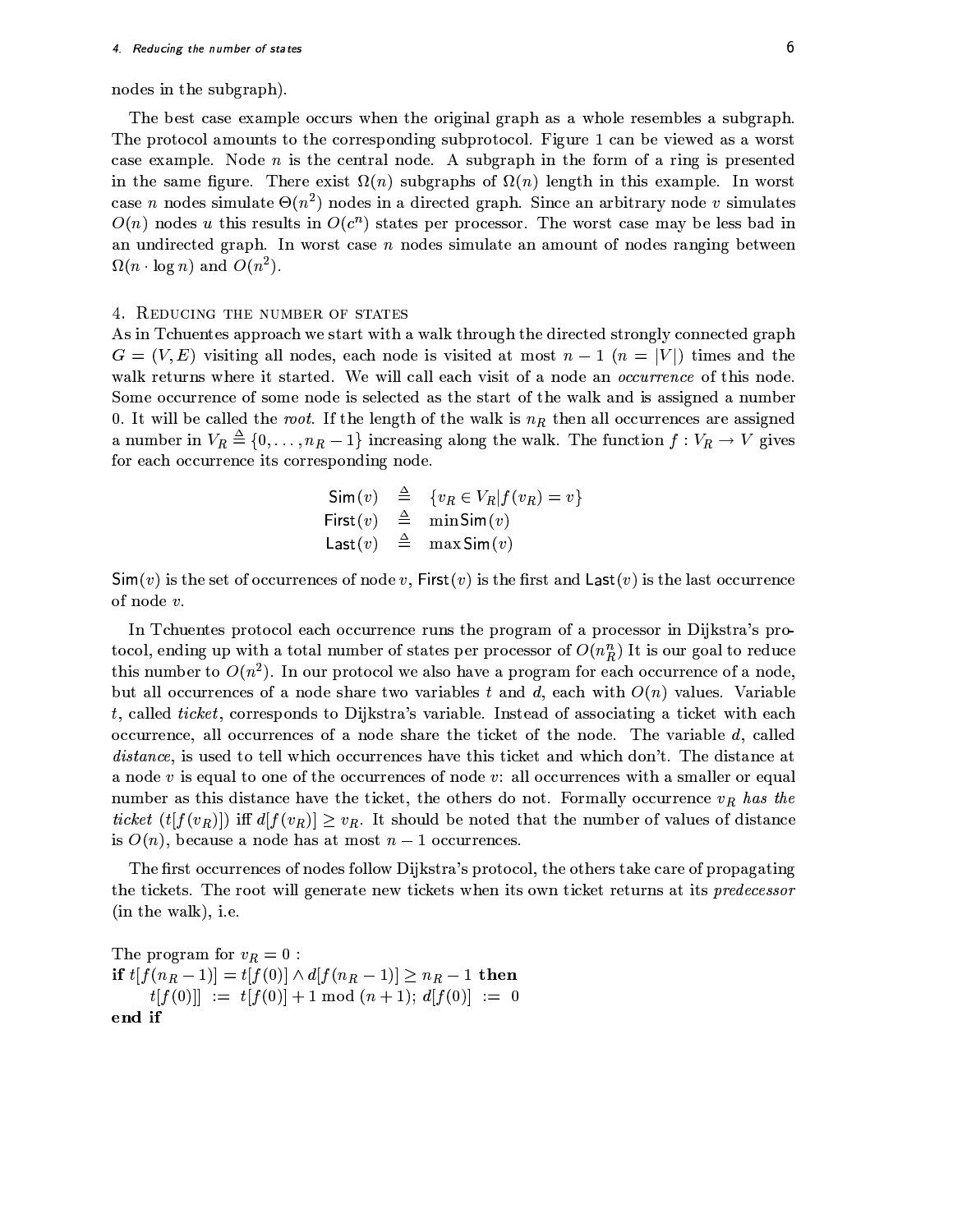The other first occurrences will wait for their predecessor to have a different ticket and then copy this ticket

The program for  $v_R \neq 0$  and  $v_R = \text{First}(v)$  for some  $v \in V$ : if  $t[f(v_R-1)] \neq t[f(v_R)] \wedge d[f(v_R-1)] \geq v_R - 1$  then  $t[f(v_R)]] := t[f(v_R-1)]; d[f(v_R)] := v_R$ end if

The non-first occurrences just propagate their ticket by increasing the distance to include themselfses

The program for  $v_R \neq 0$  and  $v_R >$  First(v) for some  $v \in V$ : if  $t[f(v_R-1)] = t[f(v_R)] \wedge d[f(v_R-1)] \ge v_R - 1 \wedge d[f(v_R)] < v_R$  then  $d[f(v_R)] := v_R$ end if

The behaviours must satisfy the following fairness requirement: if the central daemon gives a turn to a processor, this processor selects one of its occurrences and executes the corresponding action, as described above. A processor is required to eventually execute an occurrence that is enabled, i.e. its guard holds. The daemon is required to eventually select a processor that has an occurrence enabled.

In the legitimate configurations the walk can be divided in two parts. In the first part all occurrences have the same ticket as the root, we call them Green. In the second part all occurrences either have the previous ticket of the root or are waiting for the ticket of the root.

$$
\begin{array}{rcl}\n\text{Green}(v_R) & \triangleq & t[f(v_R)] = t[f(0)] \wedge d[f(v_R)] \geq v_R \\
\text{Red}(v_R) & \triangleq & (d[f(v_R)] \geq v_R \Rightarrow t[f(v_R)] = t[f(0)] - 1 \mod (n+1)) \wedge \\
& (d[f(v_R)] < v_R \Rightarrow t[f(v_R)] = t[f(0)]) \\
\text{Legal}(v_R) & \triangleq & \left( \forall u_R : u_R \in V_R \wedge u_R \leq v_R \text{ :: Green}(v_R) \right) \wedge \\
& \left( \forall u_R : u_R \in V_R \wedge u_R > v_R \text{ :: Red}(v_R) \right) \\
\text{Legitimate} & \triangleq & \left( \exists v_R : v_R \in V_R \text{ :: legal}(v_R) \right)\n\end{array}
$$

In a legitimate configuration, if Legal( $v_R$ ) holds, only the occurrence  $v_R + 1$  mod  $n_R$  is enabled (theorem B.11). It will therefore eventually be executed (theorem B.12). After performing its action Legal( $v_R + 1 \mod n_R$ ) holds (theorem B.18). A processor can be privileged if any of its occurrences is enabled. Or, if we want all processors to be privileged in a more round-Robin way, if its first occurrence is enabled. Or, if we want control over the sequence of privileges, the first occurrence is enabled and its predecessor has a ticket with the number of this node. From the above it follows that legitimate configurations are preserved and the privilege is passed on. If all occurrences, except the root (number 0), are disabled, then all occurrences are Green (induction on  $V_R$ ), therefore Legal( $n_R - 1$ ) holds (lemma B.20) and the root is enabled. So in any configuration some occurrence is enabled (corollary B.21).

The stabilization period consists of two phases. In the first phase the root will generate new tickets until no other occurrence has the same ticket. This starts the second phase, in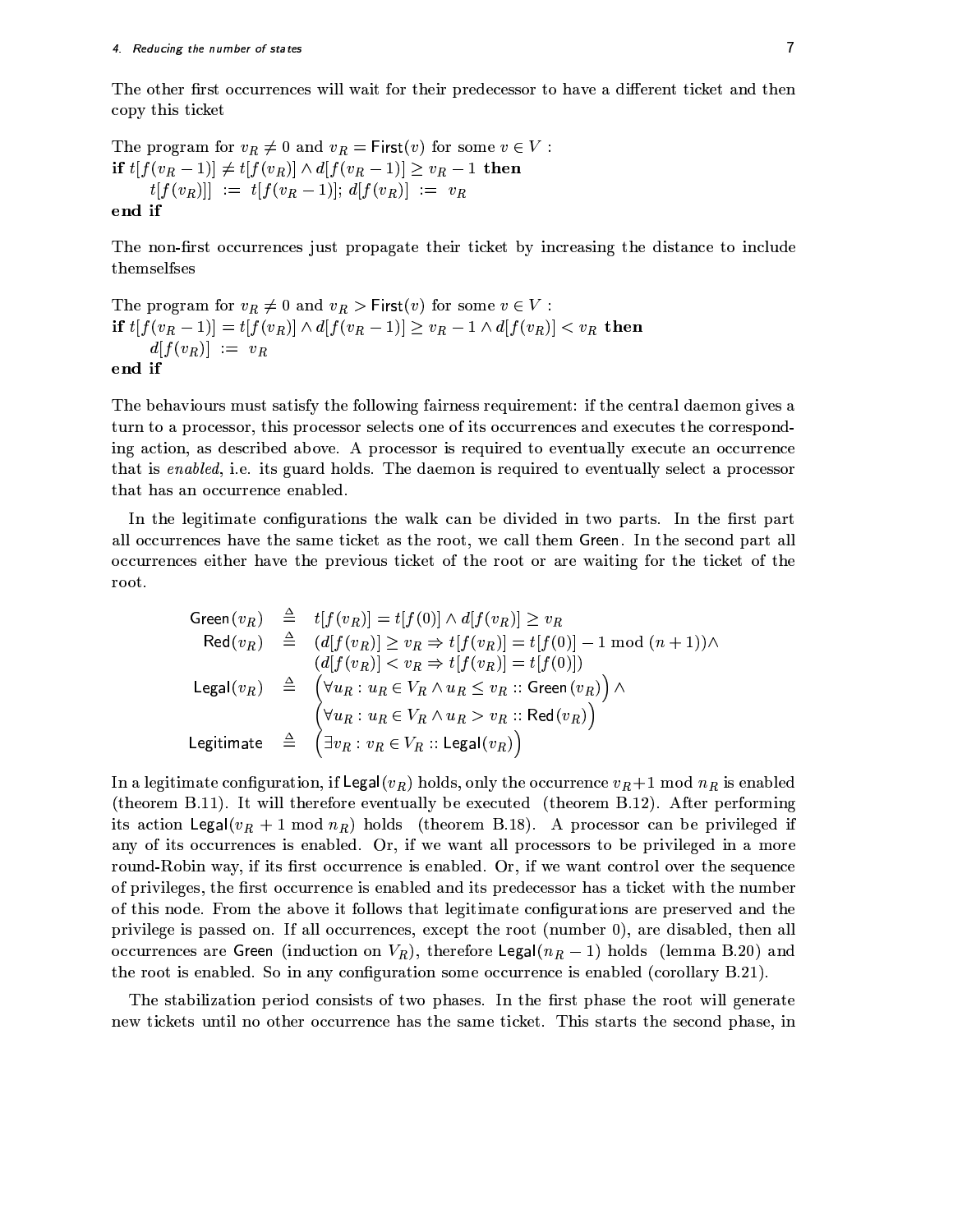which the root will not generate a new ticket until all occurrences have copied its ticket, at which moment Legal( $n_R-1$ ) holds. For both phases we will define a function that decreases with the execution of any enabled occurrence, unless we can start the next phase. Consider the legitimate configurations as the third phase. The ranges of these bounding functions are finite and therefore eventually a legitimate configuration is reached. The sum of the sizes of these ranges is an upper-bound on the number of changes of configuration before reaching a legitimate configuration. For this reason we try to keep the ranges small.

First we exhibit a function Chaos, decreasing with the execution of any enabled occurrence except the root. This function will be used in both phases. For convenience the root will not be considered an occurrence in the following and execution of any occurrences implies it is enabled. We write  $(\text{\#}v : D(v) :: P(v))$  to denote the number of v s.t.  $D(v)$  and  $P(v)$ (domain and predicate) hold.

$$
W(v) \triangleq f(\text{First}(v) - 1 \mod n_R)
$$
\n
$$
\begin{array}{rcl}\n\text{Weight}(v) & \triangleq & 1 + \left(\sum u : u \in V \setminus \{f(0)\} \land W(u) = v \text{ :: } \text{Weight}(u)\right) \\
\text{Distance}(v) & \triangleq & \left(\#v_R : v_R \in \text{Sim}(v) \text{ :: } v_R < d[v]\right) \\
M & \triangleq & \left(\max v : v \in V \text{ :: } |\text{Sim}(v)|\right) \\
\text{Rank}(v) & \triangleq & -\text{Distance}(v) + \begin{cases} 0 & \text{if } t[v] = t[W(v)] \lor v = f(0) \\
M \cdot \text{Weight}(v) & \text{otherwise}\n\end{cases} \\
\text{Chaos} & \triangleq & \left(\sum v : v \in V \text{ :: } \text{Rank}(v)\right)\n\end{array}
$$

Chaos consists of the sum of contributions,  $Rank(v)$ , of the nodes. This contribution in turn consists of two parts: its distance and its weight.  $-$  Distance(v) decreases with the execution of a non-first occurrence of v (lemma B.29) and increases with at most  $M-1$  if the first occurrence is executed (lemma B.30). The sum of the weight-parts decreases with at least M with the execution of a first occurrence (lemma B.28) and stays unchanged otherwise (lemma B.27). From this it follows that Chaos decreases with at least 1 by the execution of an occurrence (lemma B.32).

It can be shown that  $0 \leq \text{Distance}(v) < |\text{Sim}(v)|$  (lemma B.22) and therefore it follows that  $n - n_R \leq (\sum v : v \in V : -$  Distance(v))  $\leq 0$  (lemma B.23). It can also be shown that  $0 \leq (\sum v : v \in V \wedge v \neq f(0) :: \textsf{Weight}(v)) \leq \frac{1}{2}n(n-1)$  (lemma B.26), concluding (lemma B.31)

$$
n-n_R\leq \mathsf{Chaos}\leq M\cdot \frac{n(n-1)}{2}
$$

Configurations in the second phase look like legitimate configurations, the walk can also be split in two parts and all occurrences in the first part are Green. The occurrences in the second part however need not be Red as long as they are not Green.

$$
\mathsf{Stable}(v_R) \quad \triangleq \quad \Big( \forall u_R : u_R \in V_R :: u_R \leq v_R \Leftrightarrow \mathsf{Green}(u_R) \Big)
$$

The second phase starts with Stable(0) and is ended with Stable( $n_R - 1$ ) being equivalent with Legal( $n_R - 1$ ) (lemma B.44). If Stable( $v_R$ ) ( $v_R < n_R - 1$ ) holds then execution of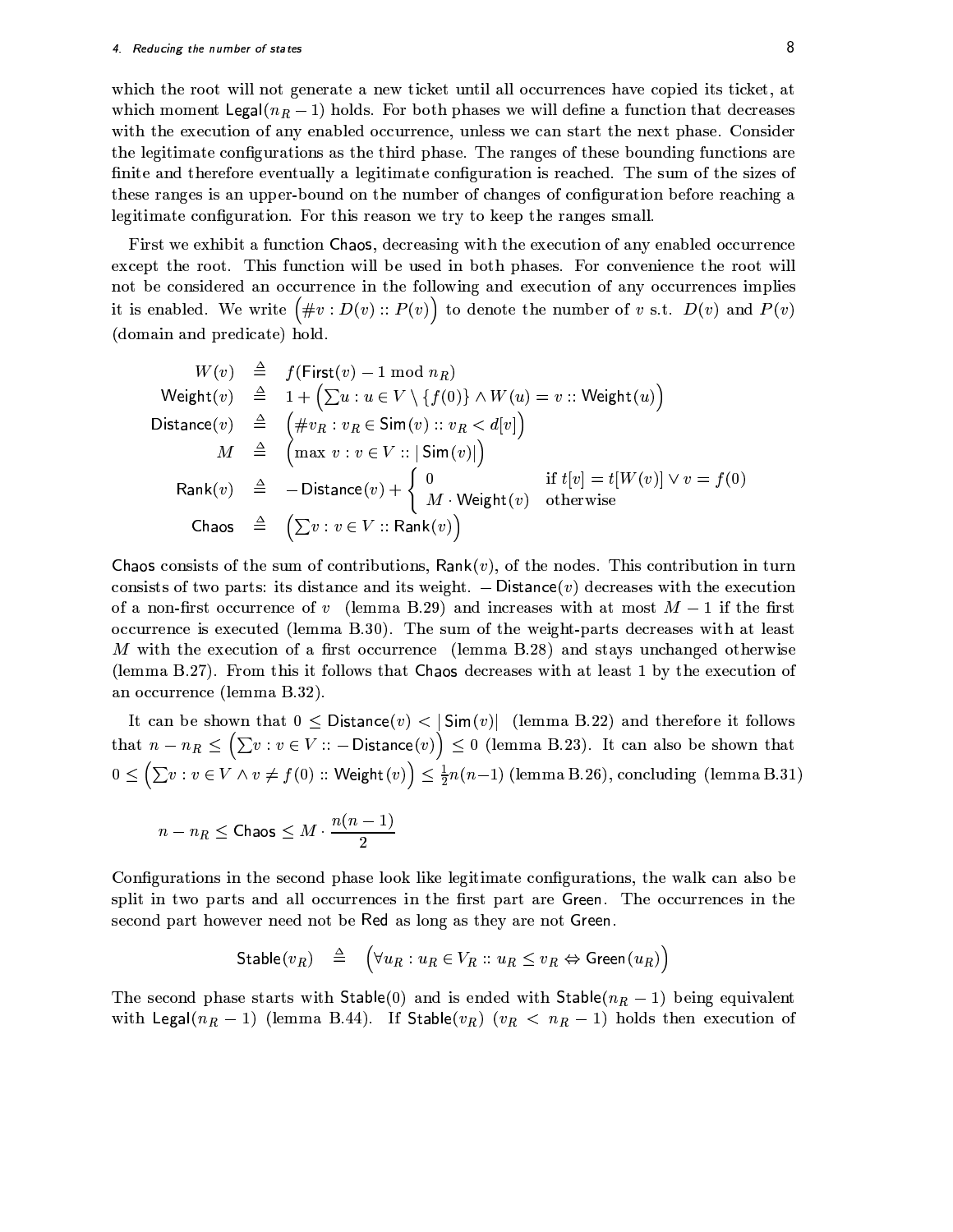occurrence  $v_R + 1$  will establish Stable( $v_R + 1$ ). Furthermore all occurrences  $u_R$  (including the root) before  $v_R$  ( $u_R \le v_R$ ) are not enabled. Execution of an occurrence  $u_R$  after  $v_R + 1$  $(u_R > v_R + 1)$  preserves Stable( $v_R$ ) (lemma B.46). We conclude that if the second phase is indeed started with Stable(0) it will run through all  $v_R$  to be Stable at  $v_R$ , because the function Chaos does not allow infinitely many executions of non-root occurrences. Eventually Stable( $n_R - 1$ ) holds, ending the second phase.

The first phase starts in an arbitrary configuration and ends with  $Stable(0)$ , the start of the second phase. As long as the second phase can't start, the function Phase1, as defined below, will decrease.

$$
\begin{array}{rcl}\n\text{Missing}(s) & \triangleq & \left( \forall v : v \in V \setminus \{f(0)\} :: t[v] \neq s \right) \land (t[f(0)] = s \Rightarrow d[f(0)] = 0) \\
& \text{for } s \in \{0, \dots, n\} \\
\text{Miss} & \triangleq & \left( \min s : s \in \{0, \dots, n\} \land \text{Missing}(s) :: (s - t[f(0)]) \bmod (n + 1) \right) \\
\text{Phase1} & \triangleq & M \cdot n \cdot \text{Miss} + \text{Chaos}\n\end{array}
$$

Since there only n nodes there can be at most n tickets so there is at least one Missing and therefore Miss is well defined in any configuration (lemma B.37). If Miss = 0 also Stable(0) holds (lemma B.43) (no occurrence is Green), so during the first phase Miss  $> 0$ . Let's assume Miss  $> 0$ . If the root executes, Miss decreases with 1 (lemma B.40). Though not trivial to prove, the increase of Chaos is at most  $M \cdot n-1$  (lemma B.33) and therefore Phase1 decreases with at least 1 (lemma B.42).

The other occurrences only copy or preserve tickets so missing tickets stay missing, unless they copy from  $f(0)$ . If Miss  $> 0$  the ticket of the root wasn't missing anyway. Therefore they don't increase Miss (lemma B.39) and as already shown they decrease Chaos. Since the range of Phase1 is finite, Miss will eventually equal 0, starting the second phase.

The stabilization time can in general be bounded by  $O(M \cdot n^2) \subseteq O(n^3)$ . In case of a ring and the obvious walk through it:  $M \in O(1)$  and the protocol is almost equivalent with Dijkstra's protocol. He uses *n* tickets where we require  $n+1$  tickets. It is possible to compute the walk in a self-stabilizing way, by first computing the total topology in every node and then have each node compute a ring in such a way that they will all compute the same ring. It would be interesting whether it could also be done more space efficient. Unlike the other protocols in this paper the read/write synchronization is limited to two processors, a processor only reads the state of one other processor at the time followed by a write of its own state.

#### 5. TWO PROTOCOLS BASED ON SPANNING TREES

Although the protocol of the previous section is very space-efficient, it has one major drawback in that it requires preprocessing to compute the covering of the graph. In this section we lift this restriction at the expense of space-efficiency, and present two  $O(n^2 Dm)$  state per processor SSME protocols for arbitrary, strongly connected, directed graphs with  $n$  nodes, diameter  $D$  and maximal degree  $m$ . In the following two sections we will describe two SSME protocols, assuming that we are given a stable spanning tree for the graph. Both protocols require roughly  $O(n^2)$  states per processor. Several self-stabilizing spanning-tree protocols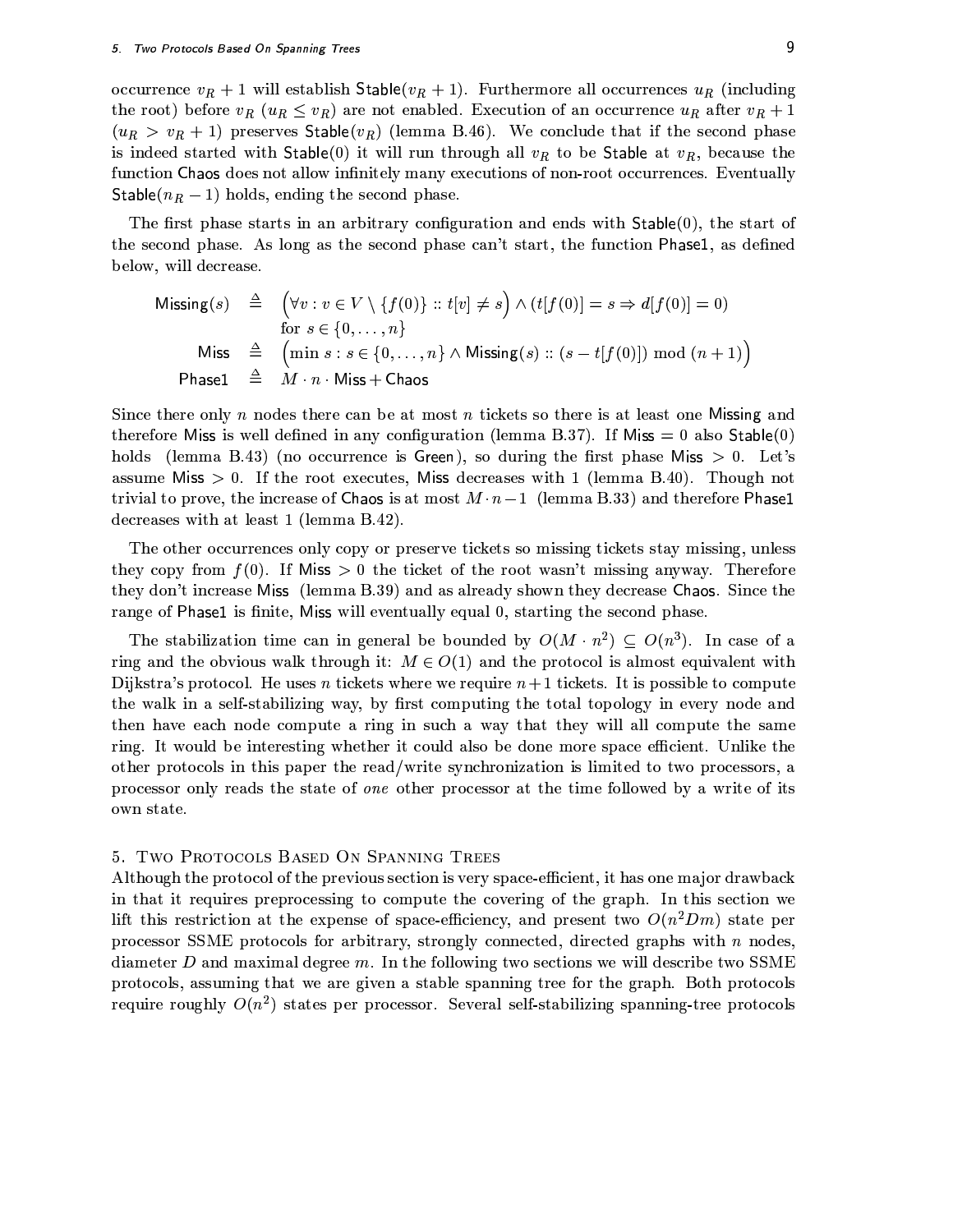have been published, for instance by Afek et. al. [AKY90] for undirected graphs, and Dolev et. al. [DIM93] for arbitrary communication graphs. Combining this second protocol with one of the SSME protocols described below using fair protocol combination [DIM93] will yield a SSME protocol for arbitrary strongly connected directed graphs. This composition increases the state complexity by a factor of  $O(mD)$ , hence the complete protocol requires  $O(n^2 Dm)$  states per processor. For details on both the spanning-tree protocol and fair protocol combination we refer to section 5.3 and Dolev et. al. [DIM93]. Throughout this section we assume that each node has access to its identity  $u \in \{0, \ldots, n-1\}$  which is stored in some storage resilient to transient errors.

#### 5.1 The first protocol

The central idea in this first SSME protocol is to use the root of the spanning tree as coordinator. This root will continually generate numbers in the range  $\{0, \ldots, n-1\}$  in cyclic order. Such a number indicates the next node to become privileged. All non-root nodes cooperate to pass this number down the spanning tree. Whenever a non-root node discovers that its identity is equal to the number held by its parent, it becomes privileged until it stores this number in its own state.

To ensure that only one node is privileged at a time, the root is only allowed to generate a new number if it can be sure that all nodes hold the same number. Note that in that case the node with identity equal to this number has already used its privilege. Inspection of the numbers held by all incoming nodes of the root alone will not guarantee this, because the root may not be able to read all leaves of the spanning tree directly. To allow the root to make the correct decision, all nodes are required to express their trust in the number they hold. For a node holding a certain number, its trust roughly corresponds to the length of the shortest path to this node starting from an arbitrary node not holding this number. Then, once all the incoming nodes of the root express the maximal trust  $(D-1)$ , the root may be allowed to generate the next number. The root always expresses the maximal trust for any number it holds. Then once the root sees this number on all its incoming nodes, all with maximal trust, it is certain that all nodes hold the same number.

5.1.1 The implementation In the protocol we assume that one node  $r$  is the root of the spanning tree. The identity of this node is determined beforehand, for example picking the node with identity 0. All non-root nodes u have access to their parent  $P(u)$  in the tree. For the purpose of this section it is assumed that this information is also stored in some non-volatile storage, but it will actually be maintained by a separate self-stabilizing spanning tree protocol (see above).

The mutual exclusion protocol appears in figure 2. In this protocol the externally visible state—i.e. the one readable by neighbouring processors—of each processor  $u$  is divided into two fields:  $num[u]$  with values in  $\{0,\ldots,n-1\}$ , and  $trust[u]$  with values in  $\{0,\ldots,D-1\}$ . A node is privileged iff the corresponding predicate is true in the current configuration. A privileged node can choose to access its critical resource before taking the next step in the SSME protocol, in which case it loses its privilege again.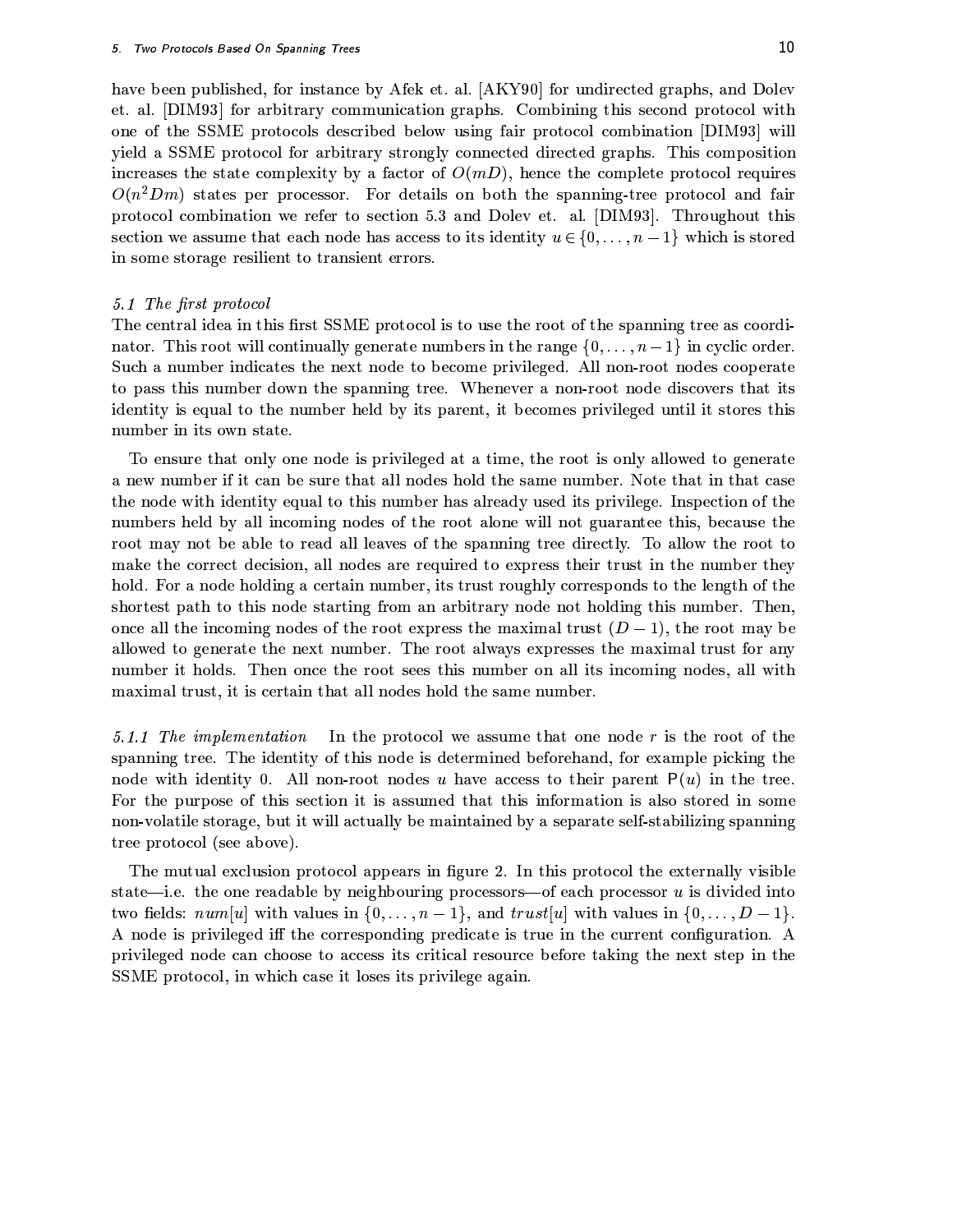**Node**  $r$ : Privileged if  $(\forall v \in \ln(r) : num[v] = num[r] = r \land trust[v] = D - 1)$ if  $(\forall v \in \ln(r) : num[v] = num[r] \wedge trust[v] = D - 1)$ then  $num[r] := (num[r] + 1) \bmod n$  $trust[r]:= D-1$ 

\nNode 
$$
u \neq r
$$
:  $Privileged$  if  $num[P(u)] = u \neq num[u]$ \n $num[u] := num[P(u)]$ \n

\n\nif  $(\forall v, w \in \text{In}(u) : num[v] = num[w])$ \n

\n\nthen  $trust[u] := \min(\{D-1\} \cup \{trust[v] + 1 \mid v \in \text{In}(u)\})$ \n

\n\nelse  $trust[v] := 0$ \n

Figure 2: The First Mutual Exclusion Protocols

To prove correctness we proceed as follows. First we give a 5.1.2 Proof of correctness precise characterization of the legitimate configurations. We show that in these configurations the mutual exclusion property is satisfied, and that the privilege is passed fairly among all processors in the system. Then we show that once the system has reached a legitimate configuration, it will remain in a legitimate configuration as long as no further errors occur. We prove that the system is indeed self-stabilizing, by showing that the system will reach a legitimate configuration when started from an arbitrary initial configuration.

The legitimate configurations  $C$  must satisfy the following three conditions for each node u. First, the number held by u must equal the one held by r, or one less. If u holds the same number as  $r$ , then so must its parent and therefore all other nodes on the path from  $r$  to  $u$ in the spanning tree.

$$
\begin{array}{rcl}\n\text{Proper}(C, u) & \equiv & C.num[u] \in \{C.num[r], (C.num[r] - 1) \bmod n\} \\
& \land \Big[ (u \neq r \land C.num[u] = C.num[r]) \Rightarrow C.num[\mathsf{P}(u)] = C.num[r] \Big] \n\end{array}
$$

Second, if u and all its incoming nodes hold the same number as the root  $r$ , then the trust expressed by  $u$  should not be exaggerated.

$$
\begin{array}{rcl}\n\text{Models}(C, u) & \equiv & \left[ (\forall v \in \ln(u) : C.num[v] = C.num[r]) \land u \neq r \land C.num[u] = C.num[r] \right] \\
& \Rightarrow C.trust[u] \leq \min_{v \in \ln(u)} C.trust[v] + 1\n\end{array}
$$

Third, if u holds the same number as the root r while some of its incoming nodes do not, the trust expressed by  $u$  should be 0.

$$
\begin{array}{rcl}\n\text{Honest}(C, u) & \equiv & \left[ (\exists v \in \ln(u) : C.num[v] \neq C.num[r]) \land u \neq r \land C.num[u] = C.num[r] \right] \\
& \Rightarrow C.trust[u] = 0\n\end{array}
$$

Observe that according to these definitions  $Proper(C, r)$ , Modest $(C, r)$  and Honest $(C, r)$  hold for the root  $r$  in any configuration  $C$ . Combining these three predicates we define the legitimate configurations  $C$  as exactly those that satisfy the predicate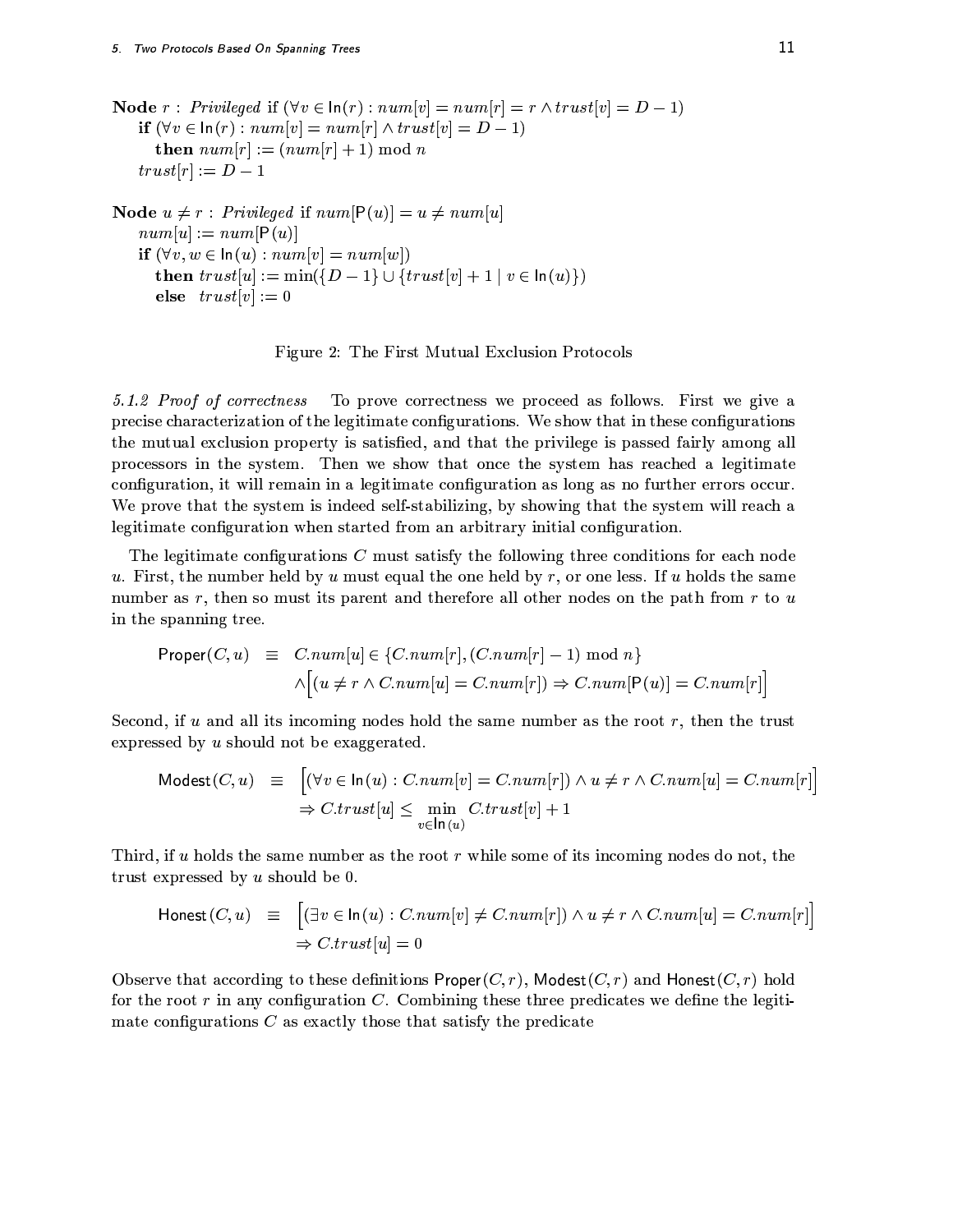Legitimate  $(C) \equiv (\forall u \in V : Proper(C, u) \wedge Model(C, u) \wedge Honest(C, u))$ 

We start with an important proposition, stating that if the root advances in a legitimate configuration, all nodes must hold the same value just prior to that.

**Proposition 1** If  $(\forall v \in \ln(r) : C.num[v] = C.num[r] \wedge C. trust[v] = D - 1)$  for a legitimate configuration C, then  $(\forall v \in V : C.num[v] = C.num[r])$ .

**Proof:** By contradiction. Suppose there is a node  $u \in V$  with  $Cnum[u] \neq Cnum[r]$ . Clearly  $u \notin \ln(r)$ . Consider the shortest path  $(u, v_1, \dots, v_k, r)$  from u to r for some k,  $1 \leq k \leq D-1$ . This path exists because the graph is strongly connected. Let  $v_0 = u$ , and take the largest  $i \geq 0$  such that  $C.num[v_i] \neq C.num[r]$ . Then by Honest $(C, v_{i+1})$  we have  $C. trust[v_{i+1}] = 0$ , and for all  $j > i + 1$  we have  $C. trust[v_{j+1}] \leq C. trust[v_j] + 1$  by Modest $(C, v_{j+1})$ . Then  $C.\text{trust}[v_k] < k \leq D-1$ . By the definition of the path,  $v_k \in \text{In}(r)$ , and so for some  $v \in \text{In}(r)$ we have  $C.\text{trust}[v] \neq D-1$ . This is a contradiction, and the proposition follows.  $\Box$ 

That our protocol is indeed a mutual exclusion protocol in legitimate configurations follows from the next lemma.

#### **Lemma 2 (safety)** In any legitimate configuration  $C$ , at most one processor is privileged.

**Proof:** Take any node  $u \neq r$ . If u is privileged in C, then  $C.num[u] \neq C.num[P(u)] = u$ . Since C is legitimate we have  $Proper(C, u)$  and so  $C.num[u] = C.num[r]$  or  $C.num[u] =$  $(C.num[r]-1) \mod n$ . But in the second case we must have  $C.num[P(u)] = C.num[r]$ , again by Proper(C, u). We conclude C.num[u]  $\neq$  C.num[r] and thus  $u = C.num[r]$  for a privileged node in a legitimate configuration  $C$ .

This implies that no other node  $v \neq r$  can be privileged in C. Also, if the root r were privileged, we have  $(\forall v \in \ln(r) : C.num[v] = C.num[r] \wedge C. trust[v] = D-1)$ . Then by proposition 1 we have  $(\forall v \in V : Cnum[v] = Cnum[r])$ . But this contradicts the fact that  $C.num[u] \neq C.num[r]$  from which we conclude that the root too cannot be privileged if  $u \neq r$ is privileged.  $\Box$ 

The next lemma implies that the protocol is deadlock-free and all its executions are infinite.

**Lemma 3 (no-deadlock)** In any configuration  $C$  at least one processor can take a non-void step.

**Proof:** Let node u hold the minimal value in its trust field in configuration C. Then for all  $v \in \ln(u)$  trust[v]  $\geq$  trust[u]. If trust[u]  $\lt D-1$ , then if u, whether it is equal to r or not, takes a step  $C \to C'$ , then  $C. trust[u] \neq C'.trust[u]$  and u would be able take a non-void step. If  $trust[u] = D - 1$  then, by minimality, for all nodes v trust[v] = D - 1. If for some node u,  $num[u] \neq num[P(u)]$  then u is able to take a non-void step. If for all nodes  $u \neq r$ ,  $num[u] = num[P(u)]$ , we see that for all nodes u,  $num[u] = num[r]$ . Together with  $trust[u] = D - 1$  we see that now the root r must be able to take a non-void step. □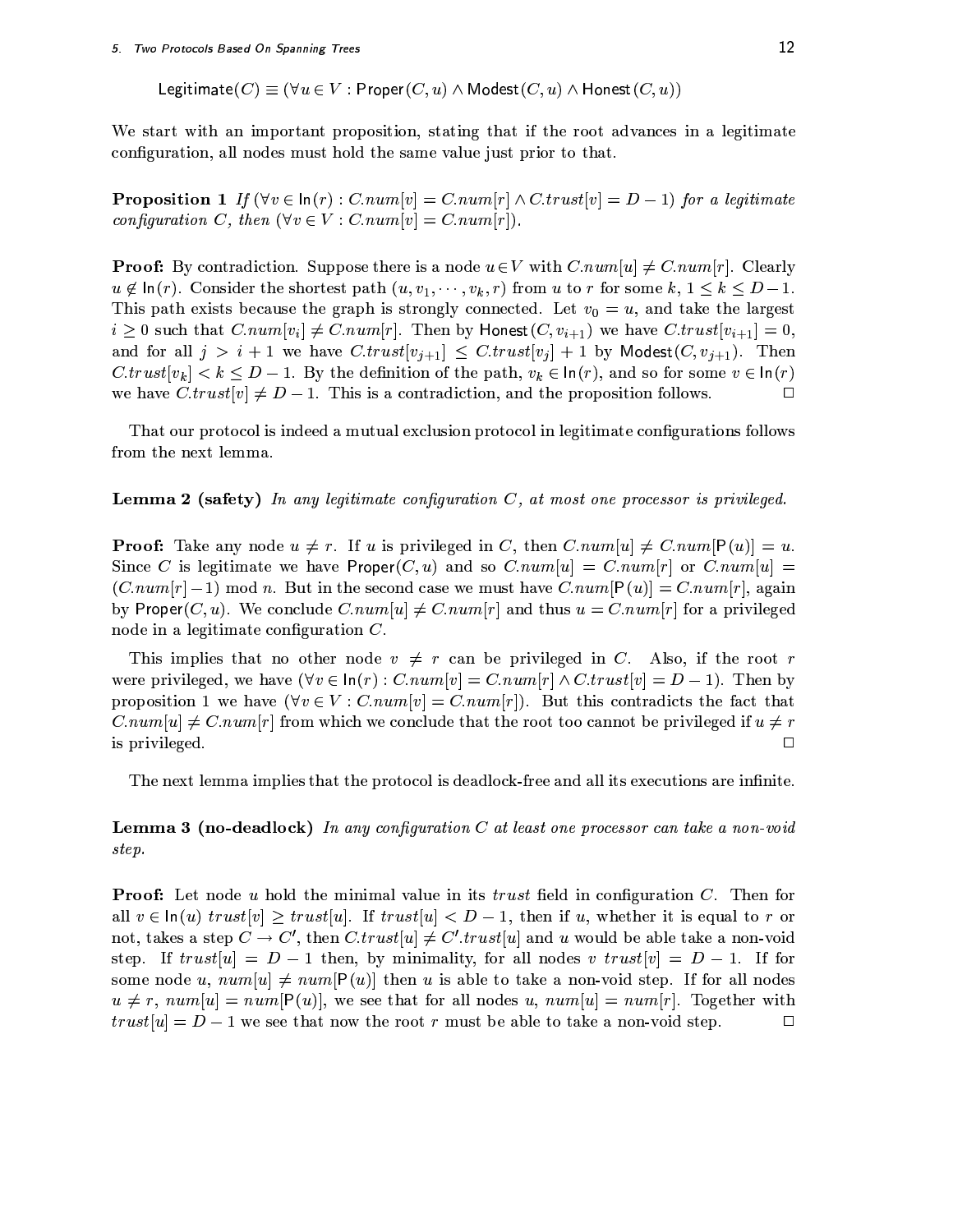Because we consider only fair executions, all processors take infinitely many steps in such an infinite execution. That the protocol is also fair with respect to passing the privilege among the processors is established by the next lemma.

**Lemma 4 (fairness)** If in a legitimate configuration  $C$  node  $u$  is privileged, then in any execution, the next different privileged node will be  $(u + 1) \text{ mod } n$ .

**Proof:** In the proof of the safety-property we saw that if in a legitimate configuration C node u is privileged, then  $u = C.num[r]$ . Consider the execution starting at C. If the root advances for the first time after C, say in configuration  $C_1$ , then for all configurations C' with  $C \Rightarrow$  $C' \Rightarrow C_1$  we know that only u can be privileged. Similarly, if the root advances once more, say in configuration  $C_2$ , then for all configurations  $C''$  with  $C_1 \stackrel{r}{\rightarrow} C'_1 \Rightarrow C'' \Rightarrow C_2$  only node  $(u+1)$  mod *n* can be privileged in C''. Then it remains to be shown that node  $(u+1)$  mod *n* eventually becomes privileged for at least one such  $C''$ . This is guaranteed by the fact that according to proposition 1 in configuration  $C_1$  we have  $(\forall v \in V : C_1.name[v] = C_1.name[r])$ and in configuration  $C_2$  we have  $(\forall v \in V : C_2 \, num[v] = C_2 \, num[r])$ . As  $C_1 \, num[r] = u$ and  $C_2 \, num[r] = (u + 1) \mod n$  we must have an intermediate configuration in which node  $(u + 1)$  mod n changes its value from u to  $(u + 1)$  mod n. If  $(u + 1)$  mod  $n \neq r$  then in this configuration  $num[P((u + 1) mod n)] = (u + 1) mod n$  while  $num[(u + 1) mod n] = u$ , implying that node  $(u + 1)$  mod n is privileged as required. If  $(u + 1)$  mod  $n = r$ , then in  $C_2$  $r$  is privileged.  $\Box$ 

Note that we can weaken the privilege-condition of  $r$  to

$$
(\forall v \in \ln(r) : num[v] = num[r] \land trust[v] = D - 1)
$$

without violating the safety-property. In this case the root will be privileged every time it generates a new number, i.e. between the time that u was privileged and the time that  $(u+1)$  mod n was privileged, the root will have been privileged as well (unless  $(u+1)$  mod n happens to equal  $r$ ).

The next lemma states that once the system reaches a legitimate configuration, it will remain in a legitimate configuration for as long as no transient errors occur.

**Lemma 5 (closure)** For any legitimate configuration C, if  $C \rightarrow C'$  in any execution of the protocol, then  $C'$  is legitimate.

**Proof:** We split the proof in two cases

*Node r takes a step*: If  $C.num[r] = C' . num[r]$  clearly Proper $(C', u)$  and Honest $(C', u)$  still hold for all  $u \in V$ , and Modest(C', v) still holds for all v with  $r \notin \text{In}(v)$ . For those w with  $r \in \ln(w)$ , notice that r must have changed its trust to  $n-1$ , and so still  $C'.trust[w] \leq C'.trust[r]$  which shows Modest( $C', w$ ) for all those w as well. If  $C.num[r] \neq C'.num[r]$ , then  $C'.num[r] = (C.num[r] + 1) \mod n$  and also

 $(\forall v \in \text{In}(r): num[v] = num[r] \wedge trust[v] = D - 1)$ . Using proposition 1 we obtain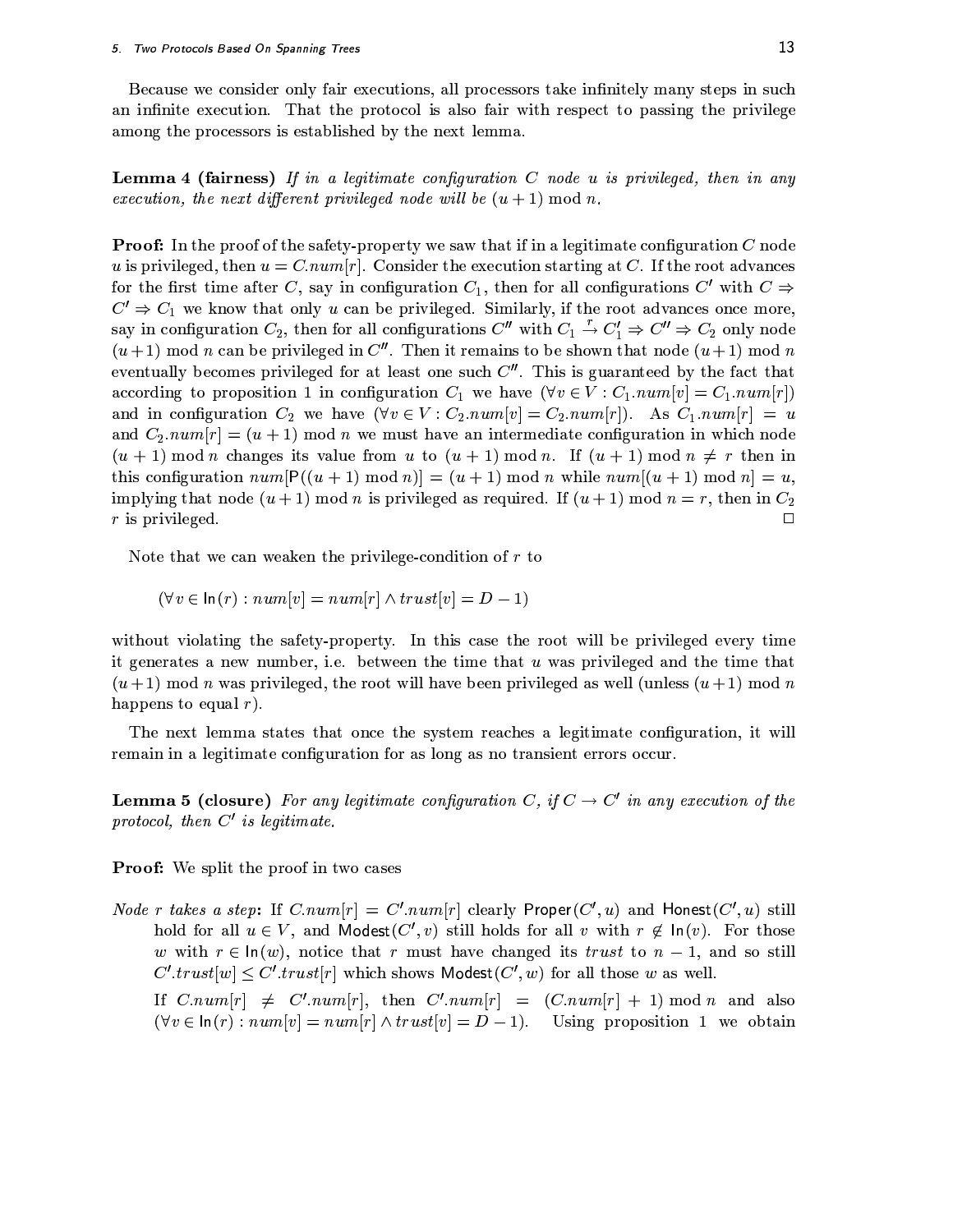$(\forall v \in V : Cnum[v] = Cnum[r])$ . Then  $(\forall v \neq r : C'.num[v] = (C'.num[r] - 1) \mod n)$ and thus Proper(C', u) for all  $u \in V$  and trivially Honest(C', u) and Modest(C', u) for all  $u \in V$ .

*Node*  $v \neq r$  takes a step: It is easily checked that  $Proper(C', u)$  for all  $u \in V$  and Modest $(C', u)$ and Honest(C', u) for all u with  $v \notin \ln(u)$  or  $C.num[u] \neq C.num[r]$ . So it remains to show that also Modest $(C', u)$  and Honest $(C', u)$  for all u with  $v \in \ln(u)$  and  $C.num[u] =$  $C.num[r].$ 

If  $(\exists w \in \ln(u): C.num[w] \neq C.num[r]),$  then by Honest $(C, u)$  we have  $C. trust[u] = 0.$ Then also  $C'.trust[u] = 0$  and trivially Honest( $C', u$ ) and Modest( $C', u$ ).

If  $(\forall w \in \ln(u) : C.num[w] = C.num[r]),$  then by Modest $(C, u)$  and the fact that  $v \in \ln(u)$ we have  $C.\text{trust}[u] = C'.\text{trust}[u] \leq C.\text{trust}[v]$ . Moreover, also  $C.\text{num}[v] = C.\text{num}[r]$ and thus  $C.num[P(v)] = C.num[r]$  by Proper(C, v), so  $C'.num[v] = C'.num[r]$  by the protocol. This, in turn, implies  $(\forall w \in \ln(u) : C'.num[w] = C'.num[r])$  and thus Honest(C', u). By Modest(C, v) and the protocol we see C'.trust[v]  $\geq$  C.trust[v] and thus Modest $(C', u)$ .

**Lemma 6 (self-stabilization)** For any execution of the protocol starting in an arbitrary configuration C, the execution will eventually reach a legitimate configuration  $C'$ .

**Proof:** Start the protocol in configuration  $C$ , and wait until the root takes a step for the first time in configuration  $C_1$ : i.e.  $C \Rightarrow C_1 \stackrel{r}{\rightarrow} C_2$ . In  $C_1$  all  $v \in \ln(r)$  have  $num[v] = num[r]$ . Because there are *n* nodes and at least one such *v*, at least one value in  $\{0, \ldots, n-1\}$  cannot occur on any node in  $C_1$ . Take the first such value following  $num[r]$  in the cyclic ordering, and call this value a. Continue the protocol until r sets  $num[r] = a$  reaching configuration  $C_3$ . Because non-root nodes only copy existing values, in  $C_3$  the root is the only node with  $num[v] = a.$ 

Now continue the execution until the root advances once more in configuration  $C_4$ , i.e.  $C_4 \stackrel{r}{\rightarrow} C'$ , setting  $num[r] = (a + 1) \text{ mod } n$ . We will show that Legitimate(C') holds. First observe that  $(\forall v \in \ln(r) : C_4 \cdot num[v] = a \wedge C_4 \cdot trust[v] = D - 1)$ . Also observe that, since in  $C_3$  no non-root node has  $num[v] = a$ , all nodes with  $num[v] = a$  must have taken a step somewhere between  $C_3$  and  $C_4$ . Now let  $C_4 \, num[u] \neq a$  for some node u. Then for any configuration  $C_3 \Rightarrow C \Rightarrow C_4$  we must have  $C.num[u] \neq a$ . Again, like the proof of proposition 1, consider the shortest path  $u, v_1, \ldots, v_k, r$ , with  $k \leq D-1$  and all intermediate nodes holding number a. Because  $num[v_1] = a$ , it must have taken a step, setting  $trust[v_1] = a$ 0. Then  $trust[v_2] \leq 1$  because  $v_2$  also took a step, and, inductively,  $trust[v_k] < k \leq D - 1$ . But then for some  $u \in \ln(r)$  we have  $C_4. trust[u] < D-1$ , contrary to assumption.

We conclude that  $(\forall v \in V : C_4 \cdot num[v] = a)$  and thus in C' we have  $num[r] = (a+1) \mod n$ and  $(\forall v \neq r \in V : C'.num[v] = a)$ , from which Legitimate(C') easily follows.  $\Box$ 

#### 5.2 The second protocol

In this section we present a second protocol, also based on a spanning tree. The main difference is that in legitimate configurations, it does not necessarily require the cooperation

 $\Box$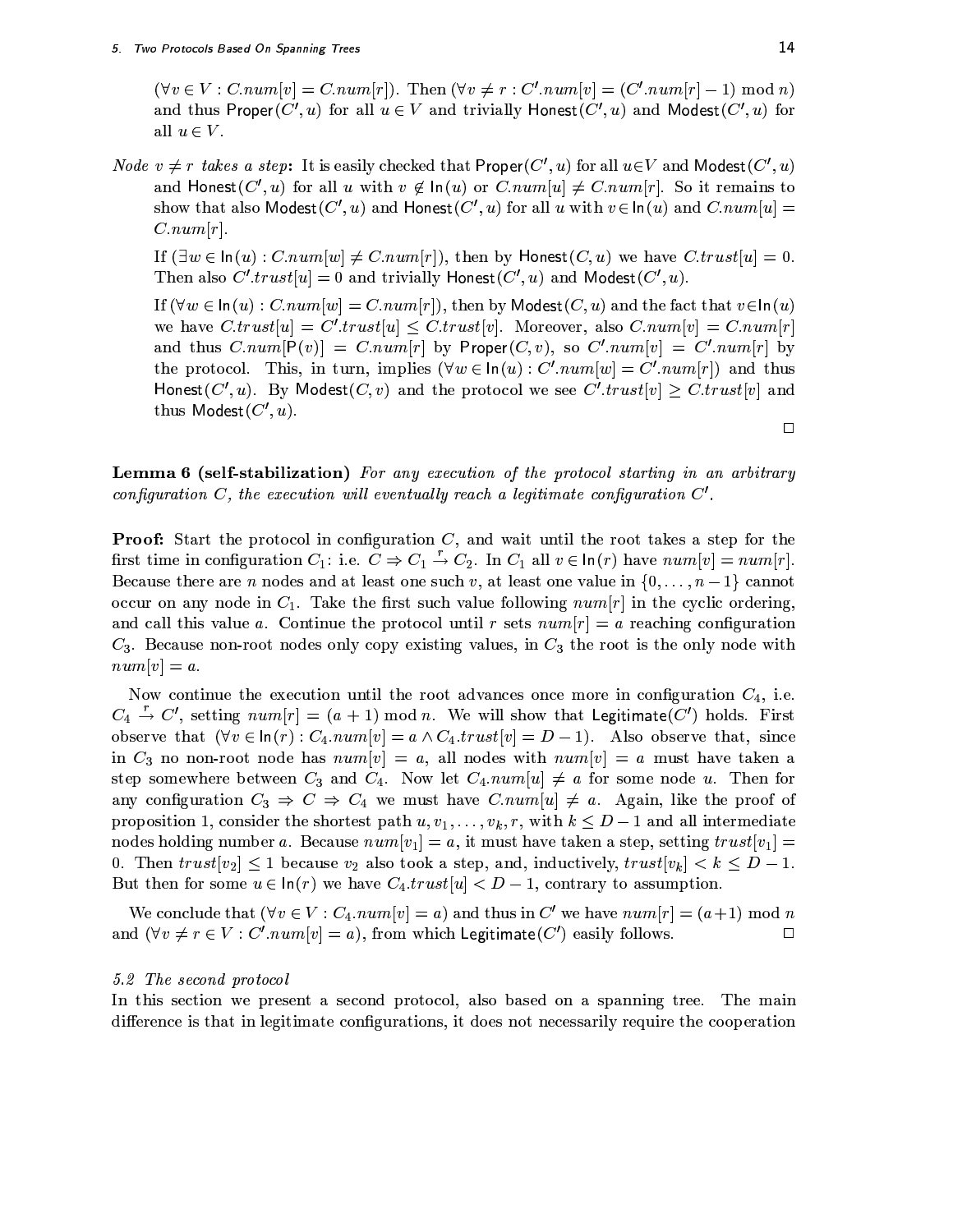of all nodes in order to transfer the privilege to another node. In other words, it has a less strict synchronization. The downside of the comparison is that it is slightly less space-efficient  $(2n^2$  states per node).

Like the protocol in the previous section, this protocol works by distributing a number through a spanning tree. The number indicates the identity of the node that should get the privilege. When that node has completed its critical section, it makes this fact known by setting a (boolean) flag. This flag can be seen as an acknowledge. When the root node finds that the flag has been set, it chooses the next number.

The number is distributed by letting each non-root node copy the number from its parent in the tree. When a node "sees" that its parent carries a number that destines the privilege to itself, it first executes the critical section. On exiting the critical section, it copies the number and sets its flag.

Unlike the number, the value of the flag is not spread via the edges of the tree. Instead, each node looks at the flags of all of its in-neighbours nodes. If there is a neighbour that has the same number, it takes the logical or of this flag and its own value. By this mechanism, a flag value of  $T$  is diffused through the graph, and eventually reaches the root. When the root finds that one of its in-neighbours has set its flag (and has the same number), it chooses a new number and sets its flag to  $F$ .

Thus, it is not necessary for all nodes to take steps before the root can choose a new number. All that is needed is that the number be copied from the root down the path in the tree to the privileged node. When that node has finished the critical section, the flag value of F must be copied along some path from that node to the root. A node that is not in one of those two paths does not need to update its state.

The root chooses its new number in a round-robin fashion. In contrast with the previous protocol, the numbers do not range from 0 to  $n-1$  but from 0 to  $n^2-1$ . The necessity for this will become clear in the proof. A node i is privileged only if the number of its parent equals  $i \pmod{n}$ .

5.2.1 The implementation We first introduce some notational definitions: The state of a node consists of a number  $num \in \{0, 1, 2, ..., n^2 - 1\}$ , and a boolean  $flag \in \{T, F\}$ . For a node v,  $P(v)$  denotes its parent, and Anc(v) the set of ancestors of v, i.e. those nodes  $u \neq v$ for which there is a directed path within the tree from  $u$  to  $v$ . The function Dest indicates for a certain node the destined privileged node:  $\text{Dest}(v) = num[v] \text{ mod } n$ . The protocol is presented in figure 3.

5.2.2 Proof of correctness To prove the correctness of the protocol, we first define the set of legitimate configurations. We then show that the legitimate configurations satisfy the properties of mutual exclusion, and that progress and fairness are guaranteed. Next we show that the set of legitimate configurations is closed under the steps taken by the nodes, and finally we prove self-stabilization.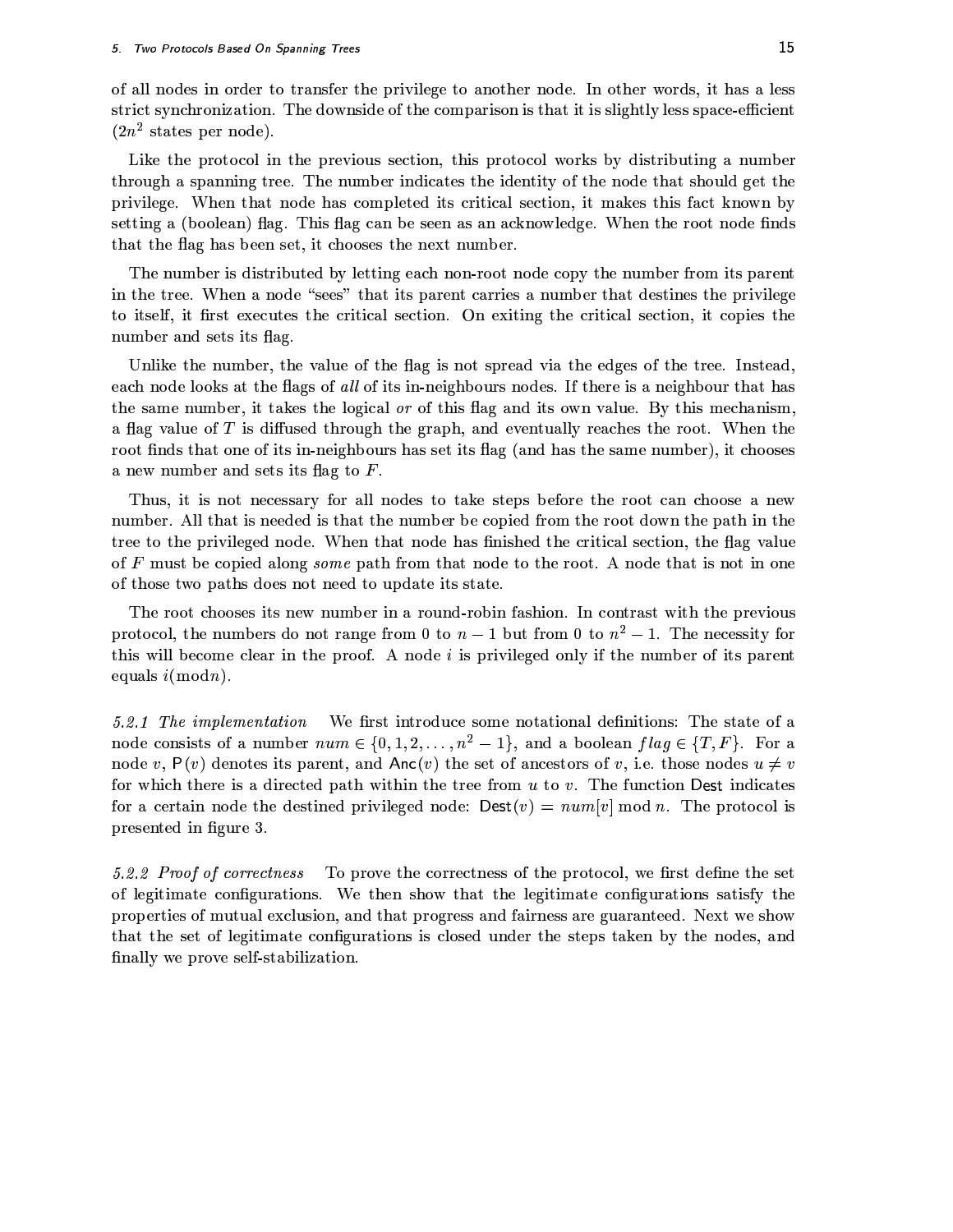**Node**  $r: Privileged$  if  $\text{Dest}(r) = r \vee (\exists v \in \ln(r): num[v] = num[r] \wedge flag[v])$ if  $\text{Dest}(r) = r \vee (\exists v \in \ln(r) : num[v] = num[r] \wedge flag[v])$ then  $num[r] := num[r] + 1 \mod n^2$  $flag[r] := F$ 

**Node**  $v \neq r$ : *Privileged* if  $\text{Dest}(P(v)) = v \land num[P(v)] \neq num[v]$ if  $\text{Dest}(P(v)) = v$ then  $flag[v] := T$ else  $flag[v] := (\exists u \in \ln(v) \cup \{v\} : num[u] = num[P(v)] \wedge flag[u])$  $num[v] := num[P(v)]$ 



**Definition 7** A configuration C is legitimate iff it satisfies

L1  $\equiv (\forall v \in V, u \in \text{Anc}(v) : num[v] \prec num[u])$ L2  $\equiv (\forall v \in V : (\forall x : num[v] \prec x \prec num[r] \Rightarrow x \neq v \mod n))$  $L3 \equiv num[Dest(r)] \neq num[r] \Rightarrow ((\forall v \in V : num[v] = num[r] \Rightarrow flag[v] = F))$ L4  $\equiv$   $num[Dest(r)] = num[r] \wedge Dest(r) \neq r \Rightarrow flag[Dest(r)] = T$ 

In L1, the ordering  $\prec$  on numbers is defined as

 $x \preceq y \equiv (y - x \bmod n^2) \leq n$ 

and  $x \prec y$  in L2 denotes  $(x \preceq y) \wedge (x \neq y)$ , as might be expected.

Definition 7 can be intuitively understood as follows: since the numbers are distributed downward through the tree, the ancestors of a node hold "more recent" numbers. The root increases the number, so nodes on higher levels should hold "higher" numbers. Since the root needs the cooperation of the destined privileged node in order to increase the number, the number of a node can never "lag behind" more than  $n$  (L1). Also, it is prohibited that the root increases the number before the privileged node has seen this number. Suppose that node  $v$  has a number that is different from the one that the root holds. The ancestors of  $v$  hold numbers in the range from  $num[v]$  to  $num[r]$ . The numbers that lie strictly "in between" must not destine the privilege to v: if there is an ancestor u of v for which  $\text{Dest}(u) = v$ yet  $num[u] \neq num[v]$ , then it must be that  $num[r] = num[u]$ , otherwise u might overwrite this number (by copying the number from its parent) before  $v$  sees it. L2 excludes these configurations. Lastly, the flags must express an "acknowledge" by node  $Dest(r)$ . If this node has set its number to  $num[r]$  (i.e. completed the critical section), then its flag must be T (L4). If it has not yet done so, then the flags of all nodes that do hold  $num[r]$  should be  $F(L3)$ .

In the following lemmas, L denotes an arbitrary legitimate configuration,  $C$  is an arbitrary configuration (not necessarily legitimate), and  $d$  is the node that is destined to get the privilege according to the root:  $d = \text{Dest}(r)$ .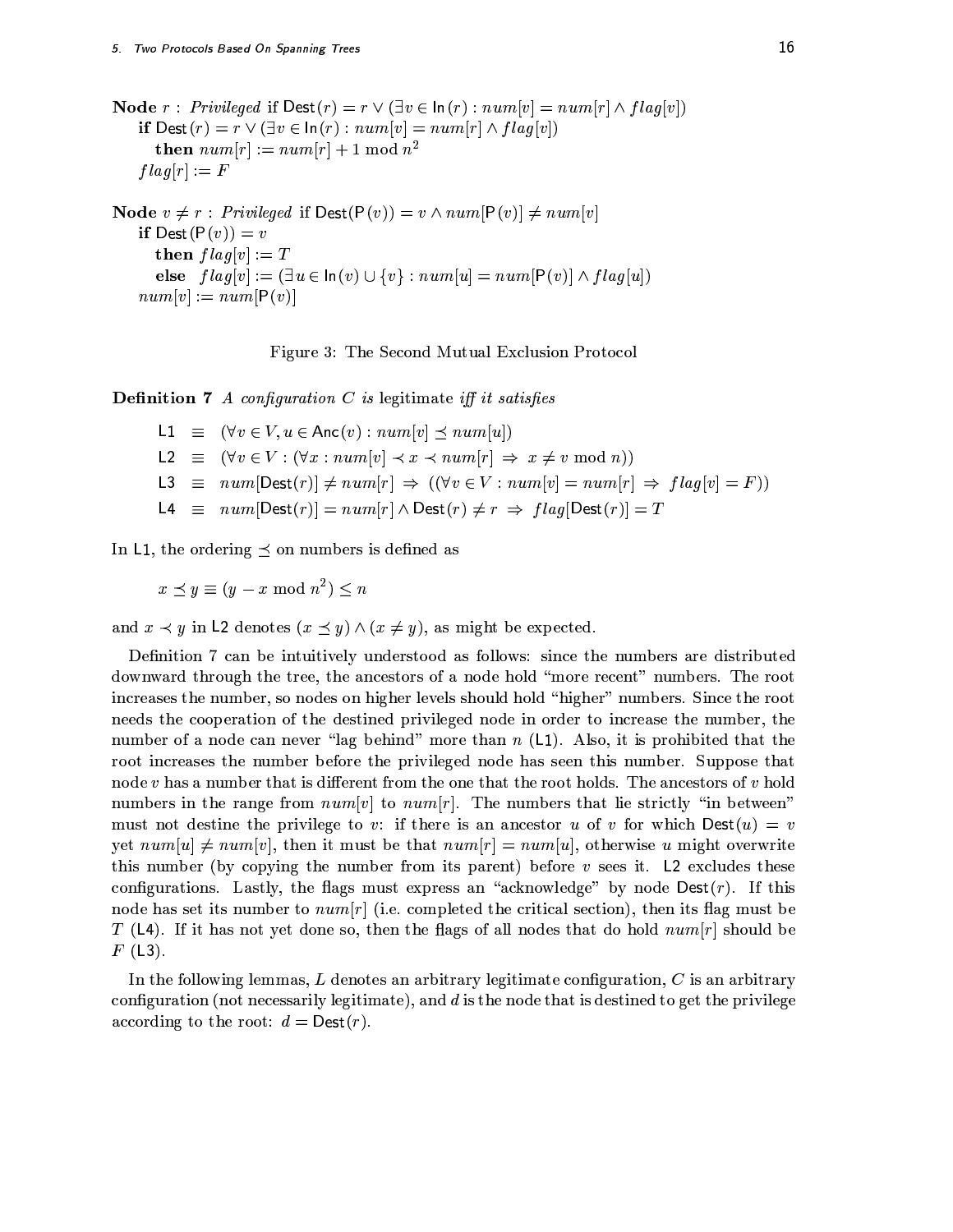**Lemma 8** If, in L, the root  $r$  is privileged, then

1. 
$$
num[d] = num[r]
$$
  
2. if  $d \neq r$  then flag[d] =

**Proof:** If  $r$  is privileged, then by definition of the protocol

 $\boldsymbol{T}$ 

 $((\exists i \in V : (num[i] = num[r]) \wedge (flag[i] = T))) \vee (d = r)$ 

Combined with L3, the first part of the lemma follows. Applying L4 then yields the second part.  $\Box$ 

**Lemma 9** If, in L, a non-root node v with parent  $p = P(v)$  is privileged, then

1.  $num[p] = num[r]$ 

2.  $v = d$ 

**Proof:** If  $v$  is privileged, then by definition of the protocol

 $\text{Dest}(p) = v \land num[v] \neq num[p]$ 

Since by L1  $num[v] \leq num[p] \leq num[r]$  we can use L2 to obtain  $num[p] = num[r]$ . The second part of the lemma follows directly from this.  $\Box$ 

With lemmas 8 and 9 it is also easy to prove that in a legitimate configuration a node can not lose its privilege while it is executing the critical section.

**Theorem 10 (safety)** In any legitimate configuration, at most one node is privileged.

**Proof:** If some non-root node v is privileged, then by lemma 9  $num[v] \neq num[P(v)] =$  $num[r]$ . According to the protocol  $v = \text{Dest}(r)$ , hence the root node is not privileged (as that would contradict the first part of lemma 8). Furthermore, if any other node  $u$  is privileged, then  $u = v$ , by the second part of lemma 9.  $\Box$ 

**Theorem 11 (progress)** In an arbitrary execution, let the system be in configuration  $C$ . Eventually, the system will reach a configuration  $C'$  in which the root is privileged.

**Proof:** We may assume that  $\text{Dest}(r) \neq r$ , and that r does not take a step (otherwise r becomes privileged and we are ready).

Consider the set  $A = \{v \mid num[v] = num[r] \wedge flag[v] = T\}$ . If A is empty in C, then the number held by r will be distributed through the tree, node  $d = \text{Dest}(r)$  will become privileged and set its flag to  $T$ . So eventually, the system reaches a configuration where  $A$ is non-empty. In the configurations reachable from this configuration,  $A$  will become larger, until it includes an incoming node of  $r$ . At this point,  $r$  becomes privileged.  $\Box$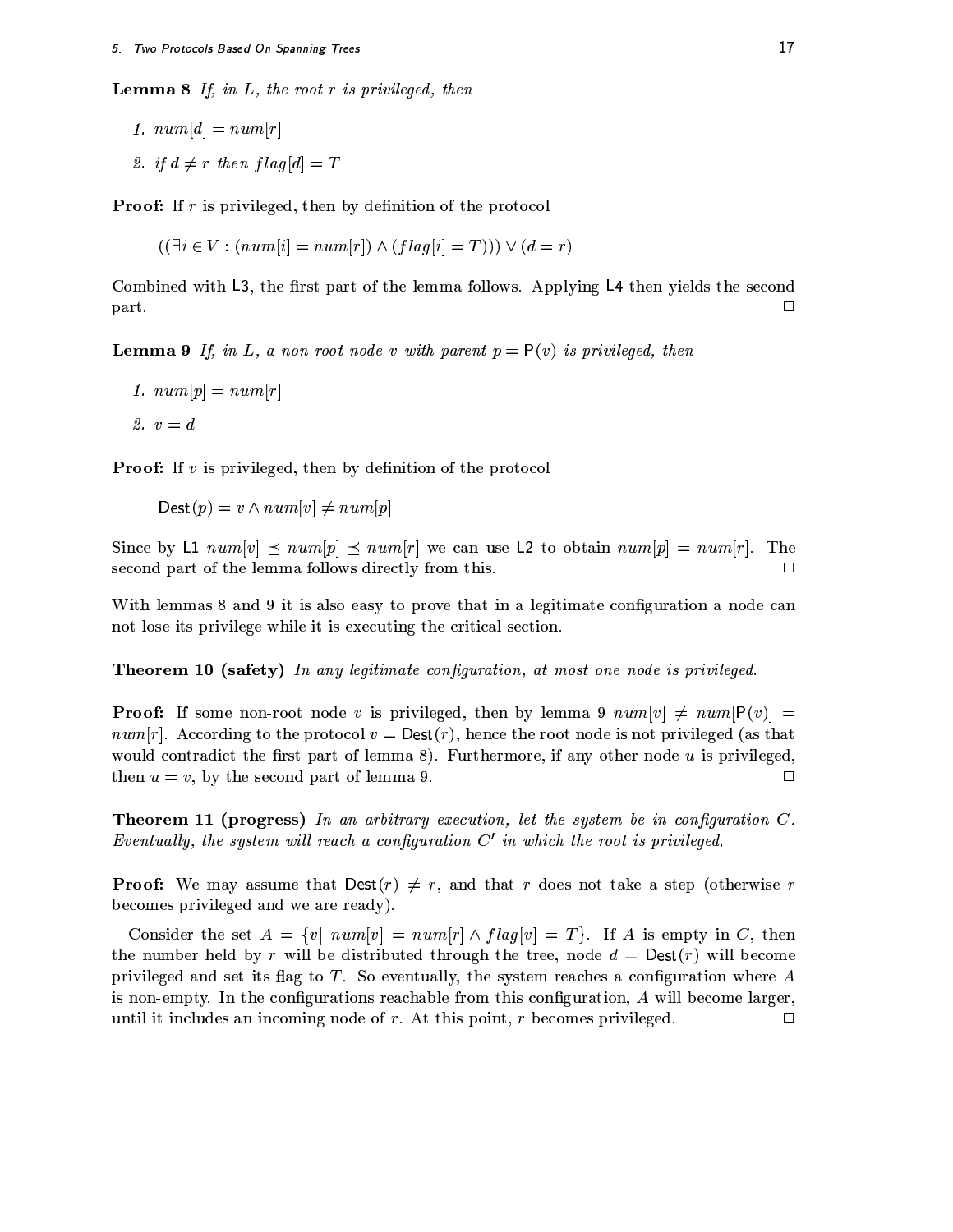**Theorem 12 (fairness)** In an arbitrary execution, let the system be in a legitimate configuration L. For any node v, the system will eventually reach a configuration  $L'$  in which v is *privileged.* 

**Proof:** By repeatedly applying theorem 11, we know that the system will reach a legitimate configuration  $L''$ , in which  $\text{Dest}(r) = v$ . Since the root was privileged in the configuration just prior to L'', there is no node i for which  $num[i] = num[r]$ . Hence  $num[v] \neq num[r]$ , the number will be distributed through the tree and eventually,  $v$  will be privileged.  $\Box$ 

**Theorem 13 (closure)** If the system goes from a configuration C to configuration  $C'$ , and  $C$  is legitimate, then  $C'$  is legitimate as well.

**Proof:** The transition from  $C$  to  $C'$  must be one of the following:

- 1. The root takes a step (increases its number)
- 2. The privileged node  $d \neq r$  takes a step (copies its number from its parent and sets its flag to  $T$ )
- 3. A non-root node  $v \neq d$  takes a step (copies the number from its parent, and copies the flag from an incoming node that has the same number)

We show that in all cases the requirements for a legitimate configuration remain satisfied in  $C'$ .

1. Suppose that L1 is violated in C' for a certain node i (i.e.  $num[r]-num[i] > n \mod n^2$ ). Since L1 held in C and  $num[r]$  was increased by 1 in the step to C', in C  $num[r]$  =  $num[i] + n \pmod{n^2}$ . But since L2 also holds in C, all numbers x strictly between num[i] and num[r] have  $\text{Dest}(x) \neq i$ . Since there are  $n-1$  of those numbers it must be that  $\text{Dest}(r) = \text{Dest}(i) = i$ . Applying lemma 8 results in  $num[i] = num[r]$ , which is a contradiction.

Suppose L2 were violated in  $C'$  for a node *i*. Since L2 held in  $C$  and  $r$  increased its num by 1, it must be that in C num |i|=num |r|. Hence in C' there is no x for which  $num[i] \prec x \prec num[r]$ , contradicting the assumption.

L3 and L4 must hold in C', because there is no  $v \neq r$  for which  $num[v] = num[r]$  (since by L1  $r$  held the "largest" number in  $C$ ).

- 2. In C',  $num[d] = num[r]$  (lemma 9), so d satisfies L2. It is easily verified that L1, L3 and  $L4$  are also satisfied in  $C'$ .
- 3. As in the previous case, L1 and L4 trivially hold in  $C'$ . L2 and L3 must also be satisfied, otherwise they would already have been violated in  $C$ , by the node that  $v$  copied the state from.

 $\Box$ 

We must now prove self-stabilization. According to theorem 11, the root will keep on increasing its number. We can view an execution as consisting of rounds, separated by a step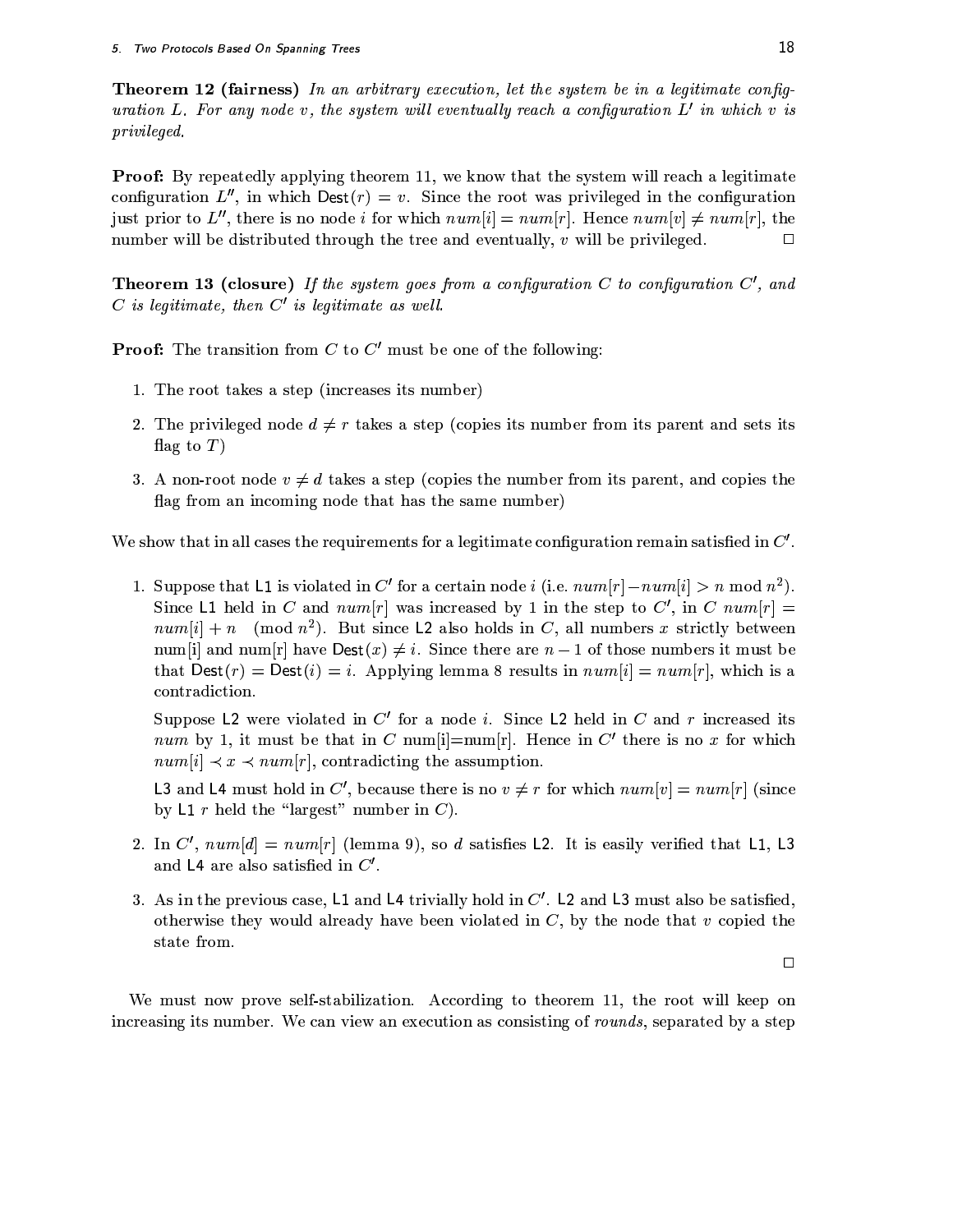in which the root chooses a new number. In a round, the non-root nodes may take steps, but the state of the root does not change.

The proof that the system stabilizes from any initial configuration is based on the presence of what may be called *unoccupied* numbers. Define  $\text{Occ} = \{x \mid (\exists v \in V, v \neq r : num[v] = x)\}\,$ the set of *occupied* numbers, i.e. numbers that are present in some non-root node. Suppose that the system starts a new round, and that the new value of  $num[r]$  is not occupied. The root can not increase its num again until node  $\text{Dest}(r)$  has been privileged. The number held by the root is distributed through the tree until it reaches this node. After the critical section has been completed, the flag is set and the 'acknowledge' is diffused through the graph. At the end of this round, node  $\text{Dest}(r)$  has a num equal to num[r].

The proof is split in two parts. First we prove that from any configuration, the system will reach a configuration from which in the next  $n$  rounds, the root will choose an unoccupied value. We then show that the configuration reached after these n rounds is legitimate.

**Theorem 14 (self-stabilization)** In an arbitrary execution, let the system be in configu $ration C.$ 

1. Eventually, the system will reach a configuration  $C'$  in which

 $\neg (\exists v \in V : num[r] \prec num[v])$ 

2. From  $C'$ , the system will eventually reach a legitimate configuration

#### Proof:

- 1. First, observe that in any configuration, there exist at least  $n$  consecutive unoccupied numbers (since the set of numbers has size  $n^2$ , and the non-root nodes hold at most  $n-1$  different numbers). In C, let  $u_1, u_2, \ldots, u_n$  be such a row of consecutive numbers. Second, consider the way in which Occ changes during an execution. The only steps in which new numbers are added to Occ is when the root chooses a new number. Thus, in any execution from C, the numbers remain unoccupied until the round in which  $num[r]$ is equal to  $u_1$ . Call the configuration just prior to the start of this round  $C'$ . In this configuration  $num[r] = u_1 - 1 \mod n^2$ , so the only numbers x for which  $num[r] \prec x$ are precisely the ones  $u_1, u_2, \ldots, u_n$ .
- 2. In configuration  $C'$ , the root changes its number to  $u_1$ . Since  $u_1$  is unoccupied, eventually node  $v = u_1 \bmod n^2$  will become privileged. At the end of this round,  $num[r]$ is set to  $u_2$ , which is still an unoccupied number. We can repeat this argument for  $u_2, u_3, \ldots, u_n$ . Call the configuration that is reached after these *n* rounds  $C''$ . Between  $C'$  and  $C''$ , each non-root node has been privileged exactly once, and exactly one node was privileged in each round.

We can now show that  $C''$  is a legitimate configuration: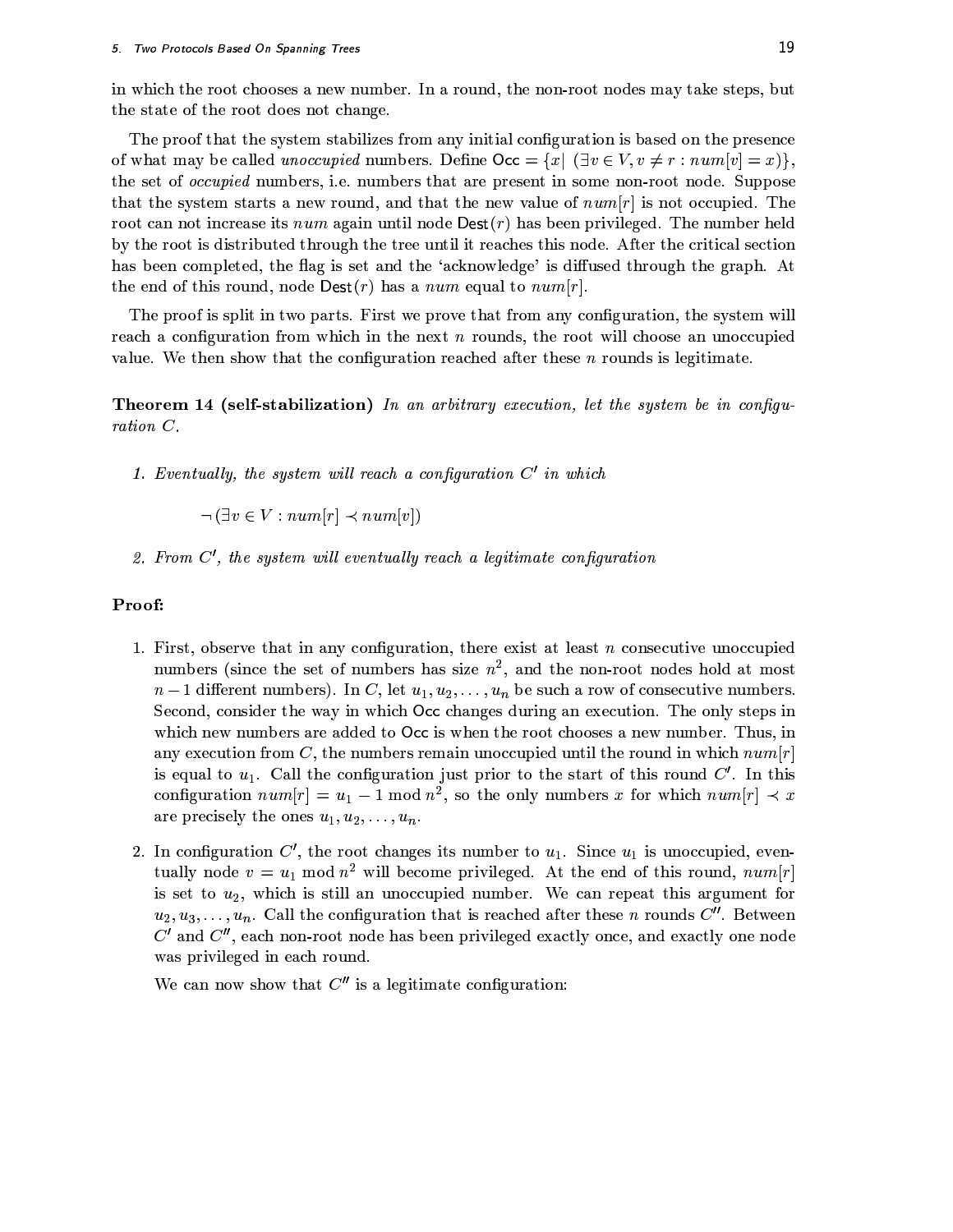- Let v be an arbitrary non-root node, with parent v. Immediately after v was privileged,  $num[v] = num[p]$ . In all steps thereafter, if  $num[v]$  or  $num[p]$  changed, then either  $num[v]$  was set equal to  $num[p]$ , or  $num[p]$  was set to the number of  $p$ 's parent, which is a higher number (which can be proved by induction on  $p$ 's depth in the tree). Hence  $num[v] \preceq num[p]$  in  $C''$ . Also, in  $C''$  all numbers held by a node are within the range  $u_1, u_2, \ldots, u_n$ . Together this yields L1.
- Immediately after some node v was privileged,  $num[v] = num[r]$  and  $Dest(r) = v$ . From then on until  $C''$ ,  $num[r]$  is incremented at most *n* times. Thus, L2 must hold in  $C''$ .
- In  $C''$ , there is no non-root node that has the same number as the root, hence L3 and L4 trivially hold.

 $\Box$ 

#### 5.3 About spanning trees & combining protocols

Several self-stabilizing spanning-tree protocols have been published, for instance by Afek et. al. [AKY90] for undirected graphs, and Dolev et. al. [DIM93] for arbitrary communication graphs. Since this last result matches our needs, we briefly sketch the (adapted) spanning tree protocol of Dolev et. al.

Node  $r$  :

 $dist[r] \leftarrow 0$  $P(r) \leftarrow nil$ 

Node  $u \neq r$ :

 $dist[u] \leftarrow 1 + \min\{dist[v] \mid v \in \ln(u)\}\$  $P(u) \leftarrow$  deterministically select  $v \in \ln(u)$  with  $dist[v] = \min\{dist[v] | v \in \ln(u)\}\$ 

#### Figure 4: Spanning Tree Protocols

The self-stabilizing spanning tree protocol is presented in figure 4. It will build a breadthfirst-search tree using the distance to the root of the spanning tree. The range of values that can be assumed by field  $dist[u]$  should equal  $\{0,\ldots,D\}$ , where D is an upperbound on the diameter of the graph. To break the symmetry, one of the nodes is selected root a-priori and forces its distance to 0. The other nodes read the distance of their neighbours, and add 1 to the minimal value found. A selection among the nodes with minimal distance must be made to determine the parent in the spanning tree. This selection must be deterministic to ensure that once a complete spanning tree is computed, it remains stable provided no further errors occur.

A subtle point that should not go unmentioned is related to storing the value for  $P(u)$ . Technically speaking the identity of any of the incoming nodes cannot be determined, because the identity of a node is not part of the state readable by other processors. But in fact, we are not even interested in the *identity* of such a node: we only need to know which of the incoming nodes is the desired node. So in fact we only have to store a 'port-address', or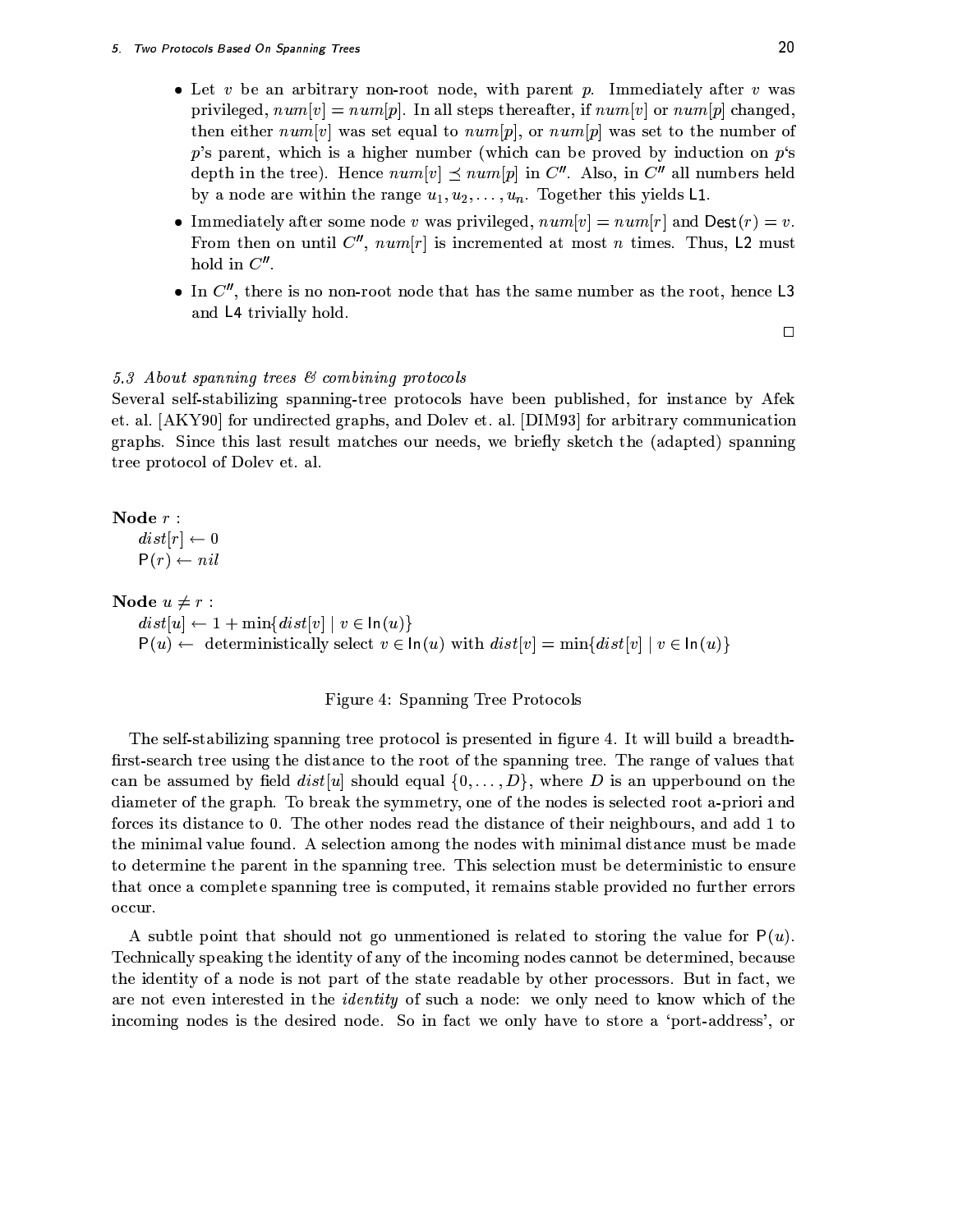something similar, in  $P(u)$ . If m equals the maximal in-degree of any node in the graph, then storing  $P(u)$  requires  $O(m)$  values. The proof of the protocol is straightforward, and for more details we refer to [DIM93].

Like [DIM93]—where the notion of fair protocol composition is formally derived—we compose both protocols to obtain a SSME protocol for arbitrary directed graphs. By observing that the mutual exclusion part does not alter the part of the state used by the spanning tree protocol, it is easily seen that any proof of this spanning tree protocol still holds for the combined case. After stabilization of the spanning-tree part of the combined protocol, this part will not influence the mutual exclusion part any more: the values stored in the  $P(u)$  will not change. Then after stabilization of the spanning-tree part, the proof of the mutual exclusion part can be used unaltered to prove stabilisation and correctness of the whole protocol.

The overall space-complexity of the protocol is determined by multiplying the number of values stored in  $num[u]$ ,  $trust[u]$ ,  $dist[u]$ , and  $P(u)$ . This gives  $n \cdot D^2 \cdot m$  states per node. A factor m can be saved by observing that  $P(u)$  is really a function of the state of u and is only used and maintained locally. This means that  $P(u)$  does not have to be stored explicitly.

## 6. CONCLUSIONS & FURTHER RESEARCH

In this paper we investigated the complexity, in number of states per processor, of achieving self-stabilizing mutual exclusion on strongly connected directed graphs. Starting of with Tchuente's approach, reducing the number of states per processor needed to  $O(n^2)$ , we presented two protocols using  $O(n^2D)$  states per processor. It would be interesting to see whether the second protocol can be modified to work with  $O(n)$  numbers, reducing its complexity to  $O(nD)$ . In any case, we have shown an exponential improvement in space-complexity over the best known previous protocols for mutual exclusion on directed graphs.

## 7. ACKNOWLEDGEMENTS

The authors wish to express their utmost gratitude to Ted Herman for the advice and guidance he has given while he was visiting Utrecht University. Without his help this paper might never have been written.

# **REFERENCES**

- [Aba90] ABADI, M. An axiomatization of Lamport's temporal logic of actions. In Concur '90. Theories of Concurrency: Unification and Extension (1990), J. Baeten and J. Klop (Eds.), Springer-Verlag, pp. 57–69. volume 458.
- [AKY90] AFEK, Y., KUTTEN, S., AND YUNG, M. Memory-efficient self stabilizing protocols for general graphs. In 4th Int. Workshop on Distributed Algorithms (1990), pp. 15– 28.
- BURNS, J. E., AND PACHL, J. Uniform self-stabilizing rings. ACM Transactions  $[BP89]$ on Programming Languages and Systems 11, 2 (1989), 330-344.
- DIJKSTRA, E. W. Self-stabilizing systems in spite of distributed control. Commu- $[Dii74]$ nications of the  $ACM$  17, 11 (1974), 643-644.
- $[D<sub>ij</sub>82]$ DIJKSTRA, E. W. Self-stabilization in spite of distributed control. In Selected Writings on Computing: A Personal Perspective. Springer-Verlag, New York, 1982,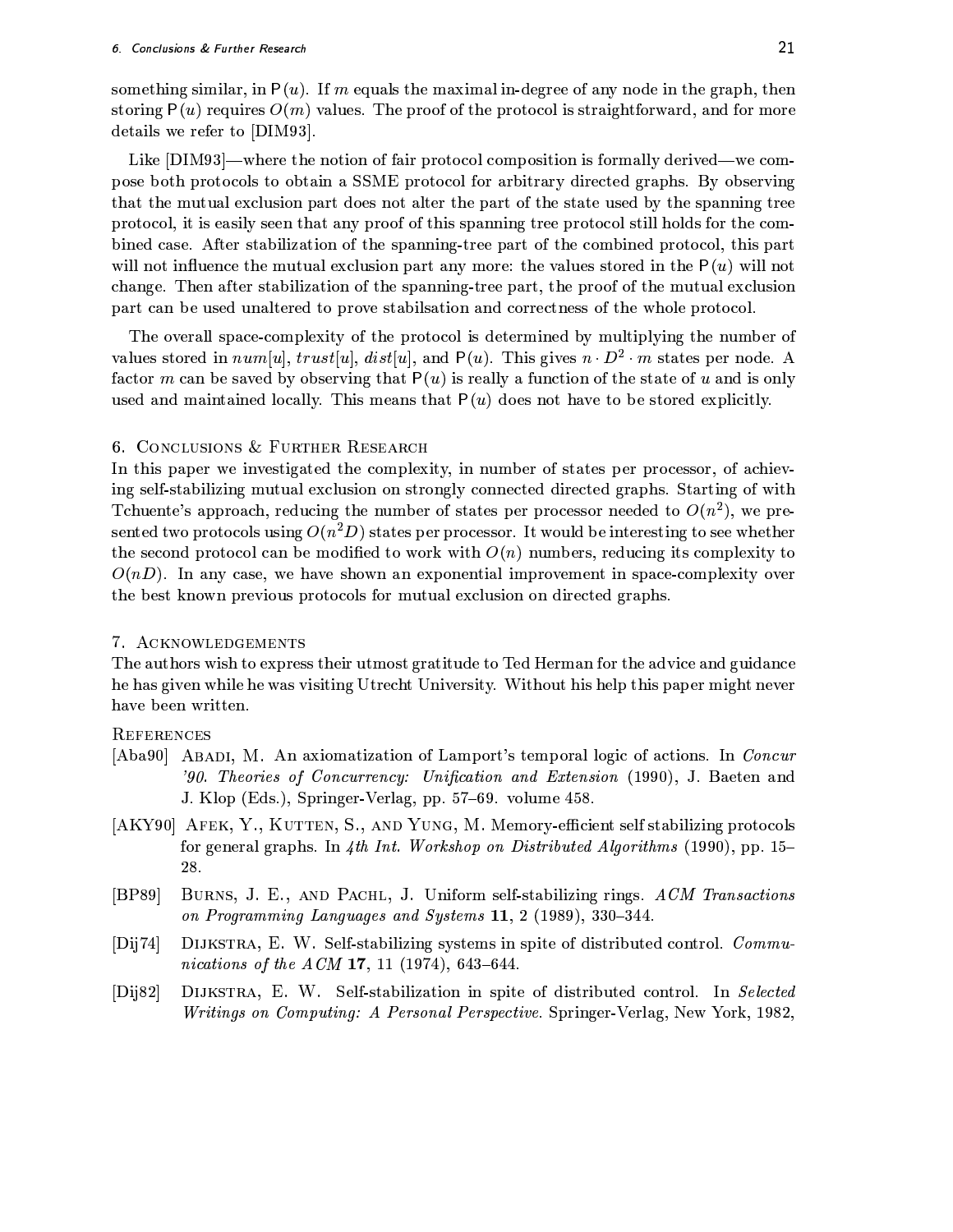pp. 41-46.

- [DIM93] DOLEV, S., ISRAELI, A., AND MORAN, S. Self-stabilization of dynamic systems assuming only read/write atomicity. Distributed Computing 7, 1 (1993), 3-16.
- [Lam91] LAMPORT, L. The temporal logic of actions. DEC-SRC-report 79, 1991.
- [Tch81] TCHUENTE, M. Sur l'autostabilisation dans un réseau d'ordinateurs. RAIRO In $for matique$  Théoretique 15, 1 (1981), 47-66.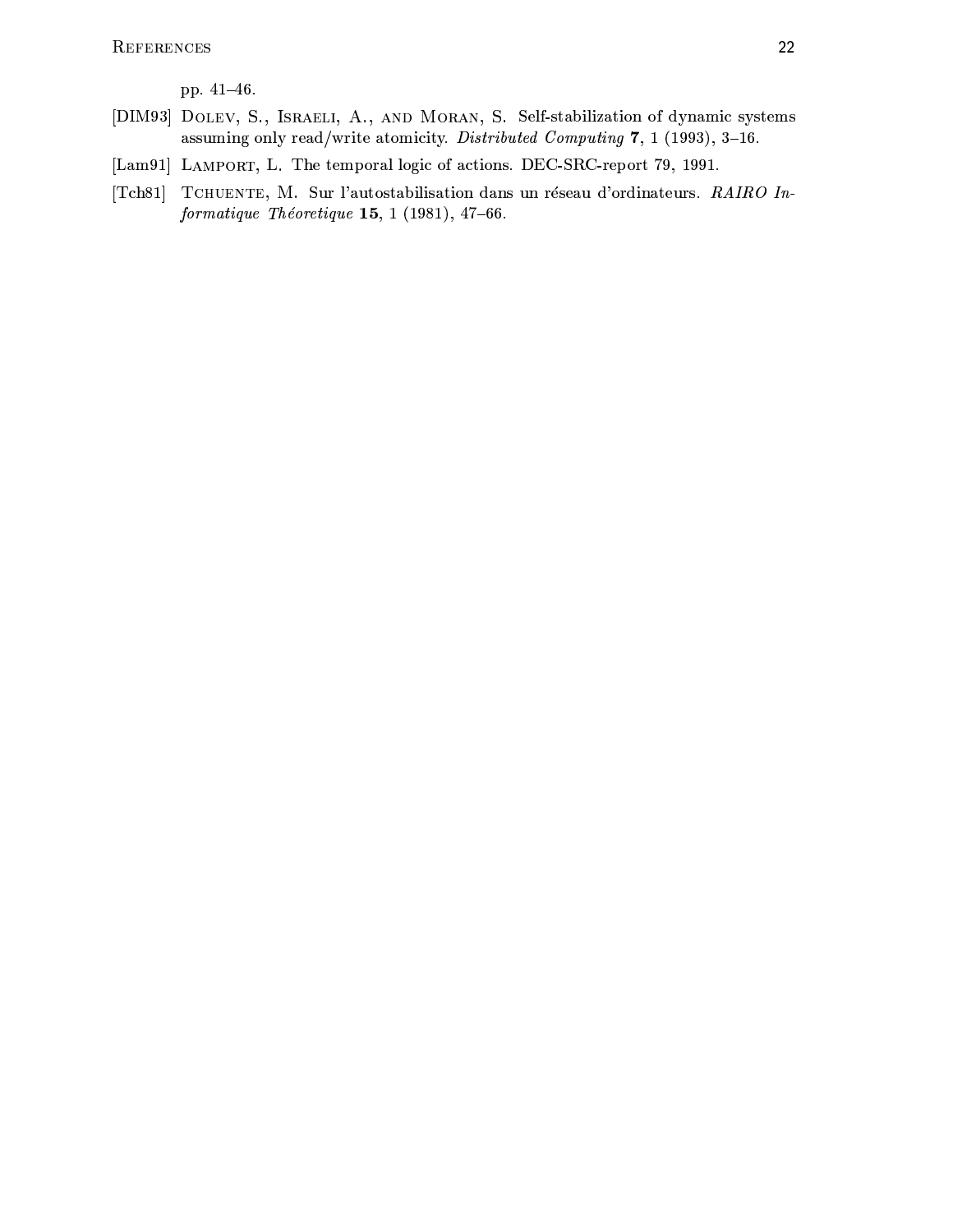#### A. A CORRECTNESS PROOF IN TLA

#### A.1 Introduction

In this section we will substantiate our claims about the protocol, using the Temporal Logic of Actions (TLA). A readable and extensive introduction to this proof system can be found in [Lam91]. A complete axiomatization of its proposition part can be found in [Aba90], though it should be noted that axiom 16 should be changed a little. Here I give a small introduction especially intended to understand the following proof.

In TLA we have four types of formulas: (temporal) formulas, actions, state-predicates and state-functions.

(Temporal) formulas A statement in TLA is a *temporal formula* and its validity is evaluated on a single execution (a reflexive, transitive, linear and discrete Kripke frame). If a formula is valid we also say that it *holds*. A formula is a tautology (true) if it is valid in any execution. We will write  $\models \phi$  if the formula phi is a tautology and write  $\models \phi$  if we can also derive it. Both specifications and properties of protocols are formulas. We use Greece symbols for formulas. The capital symbols are used to denote specifications and properties and the non-capitals are used to denote arbitrary formulas. All boolean combinations of formulas are again formulas, with their obvious semantics. If  $\phi$  is a formula then also  $\Box \phi$  and  $\Diamond \phi$  are formulas.  $\Box \phi$  means that  $\phi$  is valid at any state in the execution.  $\Diamond \phi$  is equivalent with  $\neg \Box \neg \phi$  and means that  $\phi$  holds at some state in the execution (possibly the current state).

Logical implication is used to express *implementation*. If  $\Phi$  is a specification and  $\Pi$  is a property then proving that  $\Phi \Rightarrow \Pi$  is a tautology shows that  $\Phi$  satisfies the property  $\Pi$ , implements a property (possibly a higher-level specification).

**Actions** Actions describe *state transitions*, i.e. their semantics is a binary relation on states. Actions constitute the building blocks of TLA. Proving properties of specifications mostly involves proving properties of actions, glued together with temporal logic. We use calligraphic capitals to denote actions. We write  $\models_{\mathcal{A}} \mathcal{B}$  if  $\mathcal{B}$  is a tautology and write  $\vdash_{\mathcal{A}} \mathcal{B}$  if we can also give a derivation. Boolean combinations of actions are again actions, with their obvious meaning. If A is an action then  $[A]$  and  $\langle A \rangle$  are formulas.  $[A]$  means that the next *state-change* (a state transition from one state to a *different* state) satisfies A or there is no state-change at all.  $\langle A \rangle$  is equivalent to  $\neg \neg A$  and means that there is a state-change and it satisfies  $A$ .

As a consequence  $\lfloor \perp \rfloor$  (where  $\perp$  denotes the empty relation) means there will be no state-change at all, and we associate this with termination. Likewise  $\langle \top \rangle$  (where  $\top$ is the complement of the empty relation) denotes non-termination, i.e. there will be a state-change.  $\square[A]$  now means that all state-changes satisfy A. Furthermore  $[A]$ is equivalent with  $\langle A \rangle \vee [1]$ . Since  $\lceil \top \rceil$  is trivially a tautology, proving an action A equivalent with  $\top$  also proves  $|\mathcal{A}|$  is a tautology. However it does not prove  $\langle \mathcal{A} \rangle$  a tautology, because in addition this implies non-termination.

**Predicates** Predicates, also calles *state-predicates*, can be evaluated in a single state. Boolean combinations of predicates are again predicates, with their obvious meaning. We use capitals to denote arbitrary predicates or the italic font if the name consist of more than one symbol. A predicate is also a formula (using an implicit cast), meaning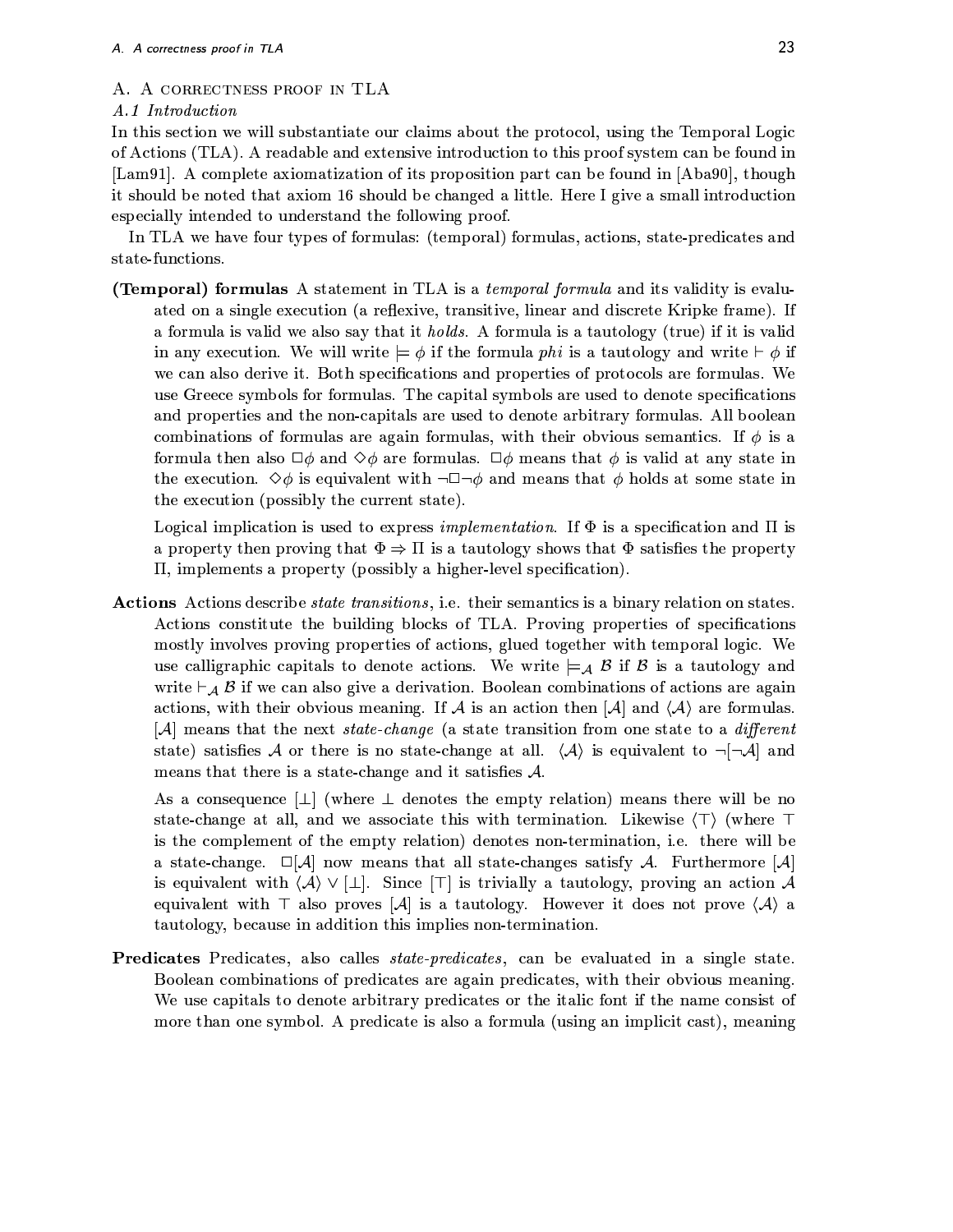that the predicate holds in the first state of the execution. If predicate  $P$  is a tautology we will write  $\models_A P$  and write  $\models_A P$  if we can also give a derivation.

For example a typical specification looks like  $Init \wedge \Box[A]$ , the first state satisfies the initialization predicate *Init* and all state-changes satisfy A. A predicate P is also (using an implicit cast) an action, meaning a state transition from a state satisfying  $P$  to some arbitrary state. Also a *primed* predicate  $P'$  is an action, meaning a state transition from an arbitrary state to one satisfying  $P$ . As a typical example of proving a safety property, we might prove  $P \wedge A \Rightarrow P'$  and  $Init \Rightarrow P$  (as tautologies on actions) and conclude  $Init \wedge \Box[A] \Rightarrow \Box P$  is a tautology, i.e. the specification  $Init \wedge \Box[A]$  satisfies property  $\Box P$ (predicate  $P$  holds at any state in an execution satisfying the specification).

If A is an action then  $*{\mathcal A}$  and  $\circ{\mathcal A}$  are predicates.  $*{\mathcal A}$  holds in a state  $s_1$  if there is a state  $s_2$  (not necessary different from  $s_1$ ) such that the state-transition  $(s_1, s_2)$  satisfies A. \*A is the enabled predicate of A, if \*A holds then A is enabled.  $\circ A$  is equivalent to predicate is  $A \Rightarrow A$ : if A is executed then A was enabled. There is not yet any reference to the axiomatization of the enabled predicate, except for my personal notes. Furthermore it is not clear whether this axiomatization is complete.

**State-functions** Just as propositional logic is connected to the real world mathematics by the use of functions, relations and quantifiers, so is TLA. Variables and constants (also called rigid variables) are the basic functions, in a state they may have some value, a mathematical object like a natural number. To avoid obvious and obscuring formalities, we will show their use with an example.

Let A be specified by  $x' = x + 1$ . x is a program variable and A specifies that x' (the value of x after the state transition) is equal to  $x+1$  (the value of  $x+1$  before the state transition). A state transition therefore only satisfies  $A$  if x is incremented by 1. Now consider the specification

$$
x = 0 \land \Box[x' = x + 1]
$$

Obviously this specification satisfies the property  $\Box(x \geq 0)$ . How do we prove this?

| $Init \Rightarrow P$        | $x=0 \Rightarrow x\geq 0$                                                                                  |
|-----------------------------|------------------------------------------------------------------------------------------------------------|
| $P \wedge A \Rightarrow P'$ | $x \geq 0 \wedge x' = x + 1 \Rightarrow (x \geq 0)'$                                                       |
|                             | $Init \wedge \Box[A] \Rightarrow \Box P \quad x \geq 0 \wedge \Box[x' = x + 1] \Rightarrow \Box(x \geq 0)$ |

We will use a monad structure to depict quantifiers, set operations and aggregates.

- **Quantifiers**  $(\forall j : j \in \{1, ..., n\} :: P(i, j))$  means for all  $j = 1, ..., n$ ,  $P(i, j)$  holds, note that *i* is a free variable in this expression. Other possible quantifiers are  $\exists$  and  $\exists!$ .
- Set operations  $(\bigcup i : i \in \{1, ..., n\} :: S(i))$  is the union of all sets  $S(i)$  for  $i = 1, ..., n$ . The other set operation is  $\bigcap$ .
- **Aggregates**  $(\sum i : i \in \{1, ..., n\} :: f(i))$  is the sum of all  $f(i)$  for  $i = 1, ..., n$ . Other aggregates are  $\Pi$ , max, min and # (number of).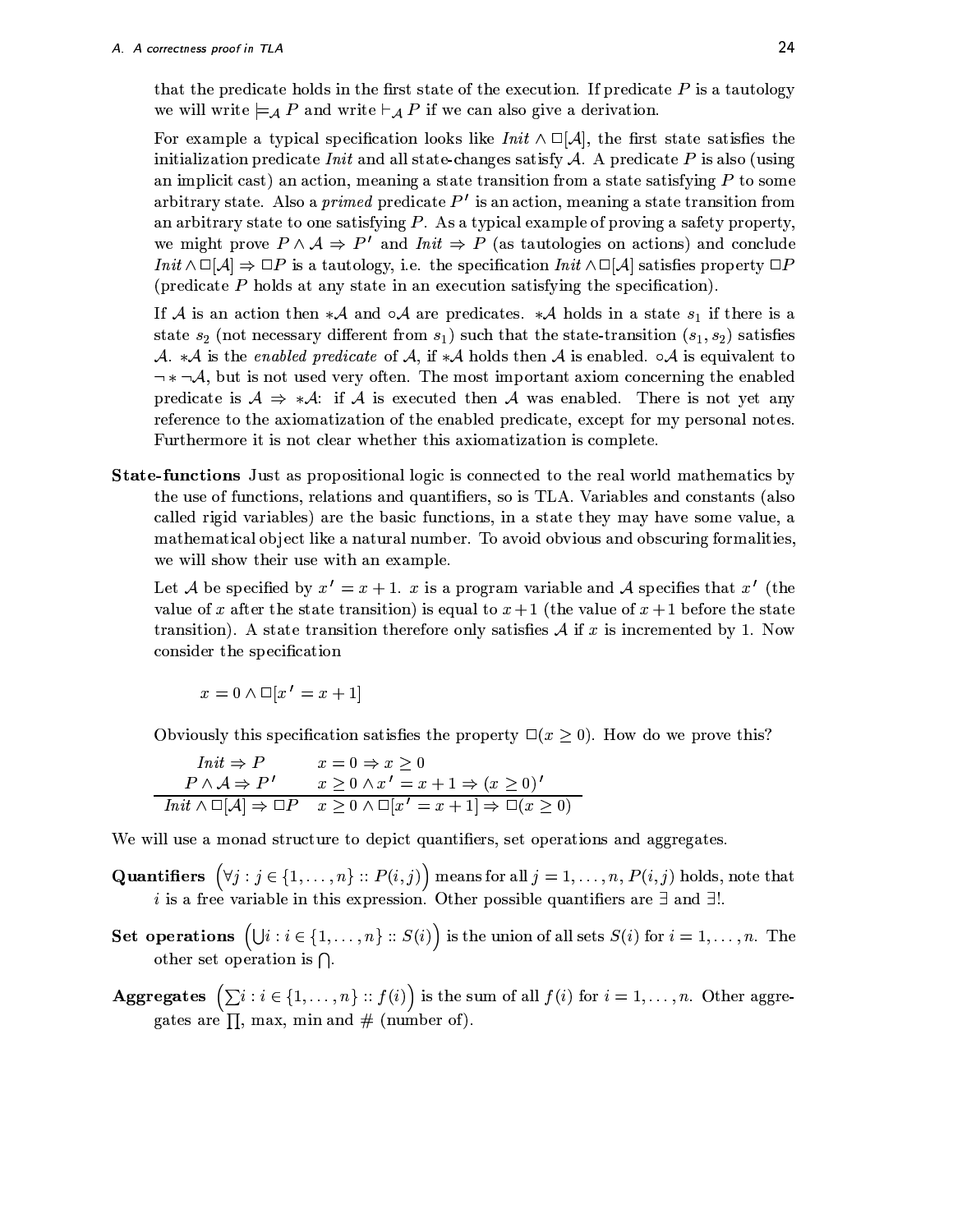The outer parentheses will be laid out around the whole formula inside, even if this covers more than one line. It would be more consequent if the set-notation also was changed to explicitly denote its bound variables, however I do not have a definite choice yet, so I sticked to the traditional notation.

Let  $\{\mathcal{A}(i)|1\leq i\leq n\}$  be a set of actions describing some components then a standard asynchronous composition consists of their disjunction

 $(\forall i: i \in \{1, \ldots, n\} :: \mathcal{A}(i))$ 

If component i has a set of local variables  $L(i)$  then all other components have to assert not to use these variables, i.e.

$$
(\land i, j : i, j \in \{1, ..., n\} :: i \neq j \Rightarrow Unchanged (L(i)))
$$

where  $Unchanged (L(i)) = (\bigwedge v : v \in L(i) :: Unchanged (v))$  and  $Unchanged (v) = (v = v').$ 

The proof structure we use is basically a list  $\phi_1, \ldots, \phi_n$  of formulas (actions or predicates). that are all true statements. Each statement follows from previous statements using a valid derivation rule (or are evidently true by them selfses).

To ease down the requirement of the statements to be really true, we can put all statements in a context of hypotheses. Generalisation with a context of hypotheses is a risky business. In this paper we use the word 'arbitrary' in our assumption to announce generalisation and generalise in the prove-part (following the assumptions). So proving

$$
(\forall i: i \in D :: P(i))
$$

will look like

$$
\begin{array}{ll}\n\langle 1 \rangle 1. & \left( \forall i : i \in D : P(i) \right) \\
\text{LET: } i \in D \text{ arbitrary} \\
\text{PROVE:} \quad P(i) \\
\langle 2 \rangle 1. & \dots \\
\langle 2 \rangle 2. & \dots \\
\langle 2 \rangle 3. \quad \text{Q.E.D.} \\
\end{array}
$$
\nby  $\langle 2 \rangle 1$  and  $\langle 2 \rangle 2$ 

In this way the correctness of the application of generalisation can be easily checked at the beginning of the proof. A similar (and closely related) problem arises in modal logic. However there will be very few modal proofs here, so we will not digress on it.

A statement can also be derived by starting a seperate proof, possibly involving new hypotheses. We will not repeat already stated hypotheses at the start of these (nested) proofs. In this paper we don't refer to hypotheses by labels (as we do with the statements). If the hypothesis is short, like  $v_R < n_R - 1$ , we write it just like that. If it is too long we may write 'by assumption' or 'by let of  $v_R$ '.

In using lemmas sometimes the used substitution may become confusing. In these cases we give it explicitly, like

by lemma 1.1
$$
[v_R, u_R := n_R - 1, v_R]
$$

Only substitution of variables bound by the outer universal quantifier is allowed this way. Often this is followed by references to previous proven statements to fill in assumptions of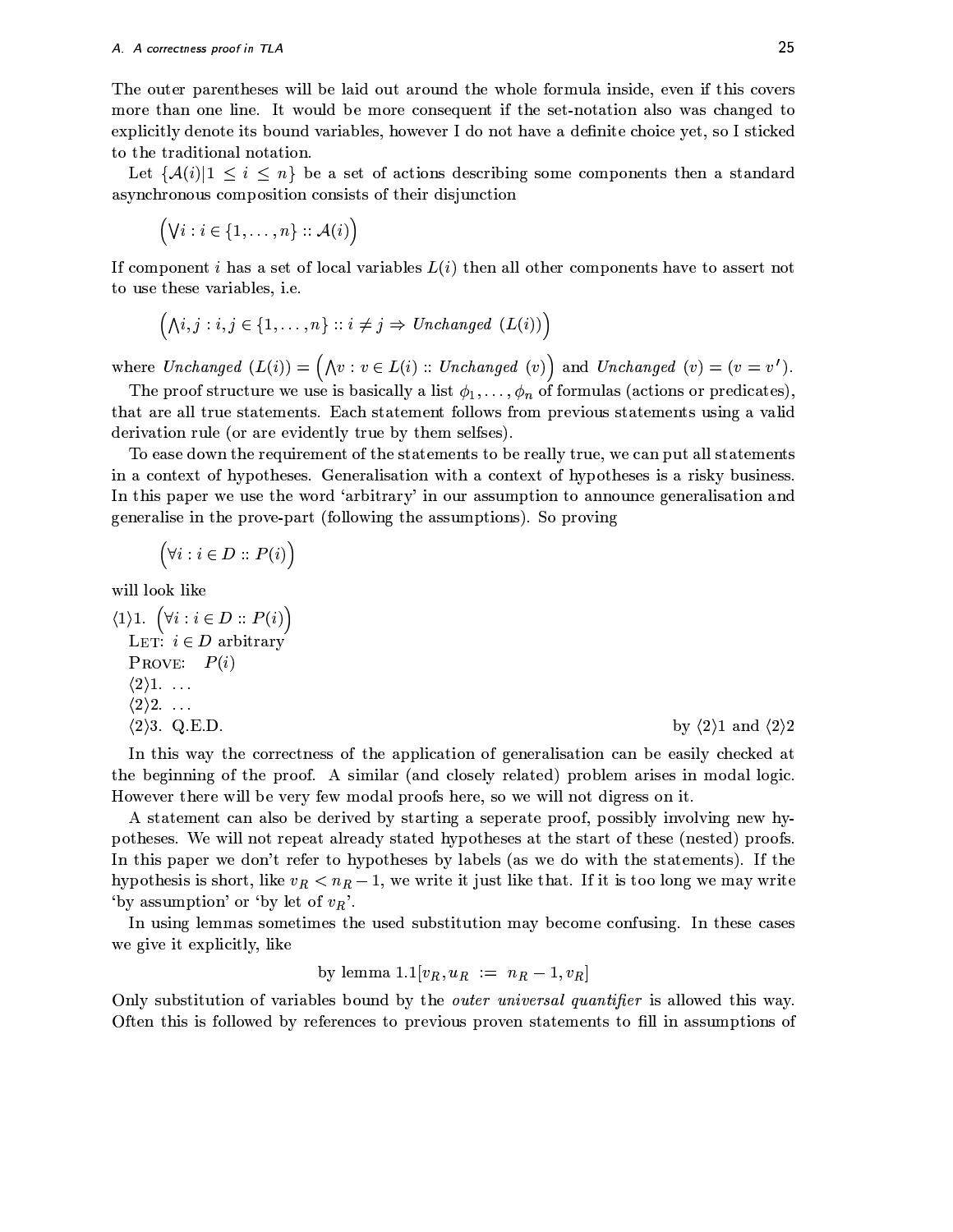the lemma. In these cases we stick to the order in the lemma (as much as possible). We apply the existential quantifier  $(\exists$ -elimination) by

Let  $i \in \{1, ..., n\}$  s.t.  $P(i)$ , such i exists by reference

where we refer to a statement

 $\Big(\exists i: i \in \{1,\ldots,n\} :: P(i)\Big)$ 

The conclusion we get from this should (of course) not have  $i$  as a free variable.

When exhibiting a case analysis (or natural induction) we announce its use with 'by case analysis on ... and ...' and start a seperate proof for each case, possibly preceded by statements used in several cases. Some time we refer to the 'op-mono of ...', where op is one of  $[|,\langle\rangle,\Box,\diamond\rangle.$  This refers to the monotonicity of these operations. If we can derive  $(*) \vdash_{\mathcal{A}} (\forall i : i \in I :: \mathcal{A} \Rightarrow \mathcal{B})$ then we can also derive<br>  $\vdash (\forall i : i \in I :: [\mathcal{A}] \Rightarrow [\mathcal{B}])$  by []-mono on (\*)<br>  $\vdash (\forall i : i \in I :: \langle \mathcal{A} \rangle \Rightarrow \langle \mathcal{B} \rangle)$  by ()-mono on (\*)

In case of  $\Box$  and  $\Diamond$  we only allow the  $\forall i$ -quantor in case i is a rigid variable (i.e. a variable not changed by the protocol).

In formulas we may use *bulleted* conjunctions and disjunctions. The purpose of this notation is to use indentation instead of parentheses. So e.g. the following formula

$$
\begin{array}{c}\n\wedge \alpha \\
\wedge \vee \beta \\
\vee \gamma \\
\wedge \delta\n\end{array}
$$

is the same as

 $\alpha \wedge (\beta \vee \gamma) \wedge \delta$ 

#### **B. THE TLA PROOF**

Let us start with some obvious facts about the function  $f$  and the associated notions.

$$
\begin{aligned} \n\text{(F1)} \quad & \vdash_{\mathcal{A}} \left( \forall v_R : v_R \in V_R :: v_R \in \text{Sim}(f(v_R)) \right) \\ \n\text{(F2)} \quad & \vdash_{\mathcal{A}} \left( \forall v_R : v_R \in V_R :: \text{First}(f(v_R)) \le v_R \le \text{Last}(f(v_R)) \right) \n\end{aligned}
$$

Next we define the protocol in TLA style.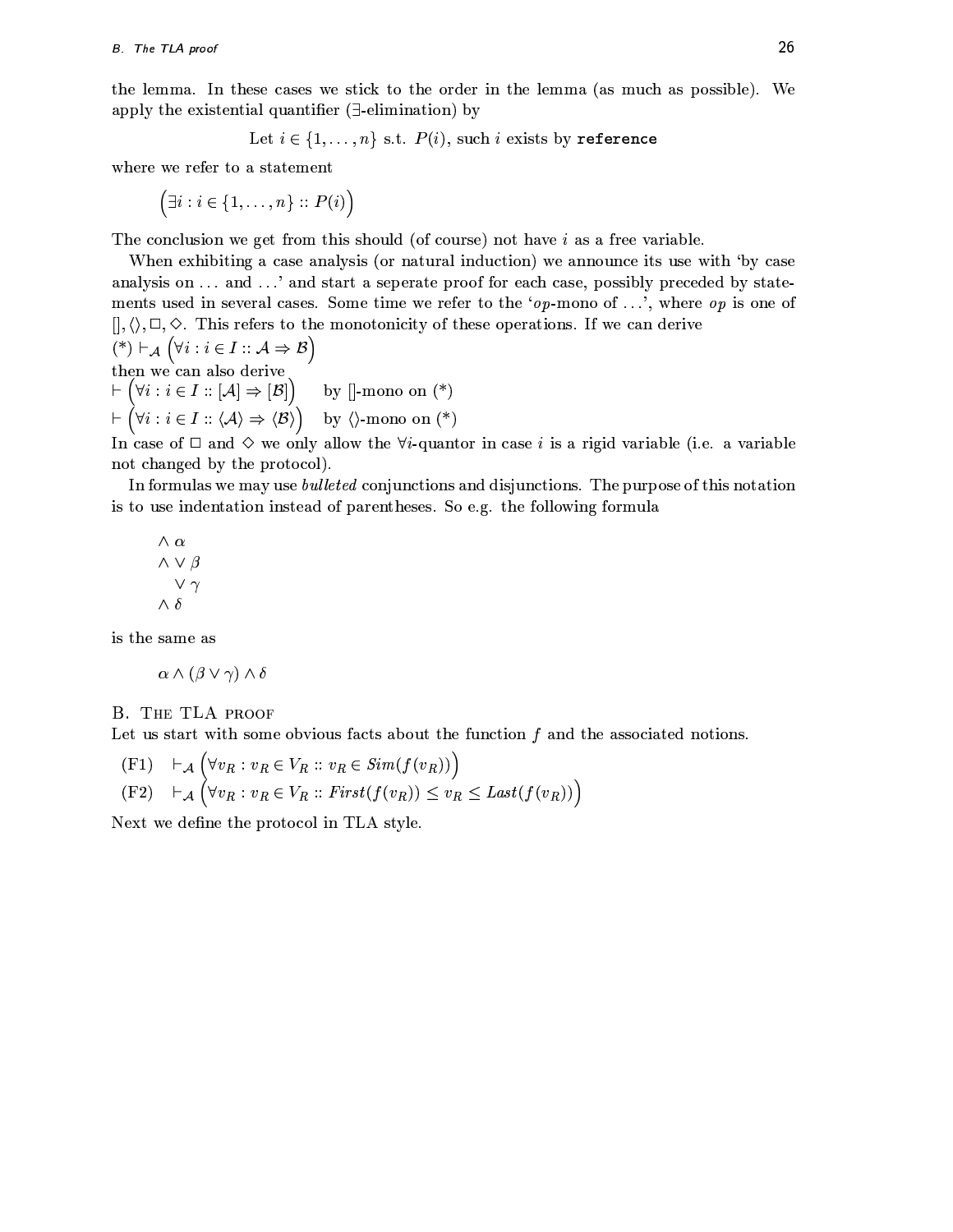**Definition B.1**  
\n
$$
\mathcal{A}(v_R) \triangleq \wedge (\forall v : v \in V \setminus \{f(v_R)\} :: Unchanged (t[v], d[v]) )
$$
\n
$$
\wedge \text{ if } v_R = 0
$$
\n
$$
\text{then } \wedge t[f(n_R - 1)] = t[f(0)]
$$
\n
$$
\wedge d[f(n_R - 1)] = n_R - 1
$$
\n
$$
\wedge t[f(0)]' = t[f(0)] + 1 \mod Q
$$
\n
$$
\wedge d[f(0)]' = 0
$$
\n
$$
\text{elseif } v_R = First(f(v_R))
$$
\n
$$
\text{then } \wedge t[f(v_R - 1)] \neq t[f(v_R)]
$$
\n
$$
\wedge d[f(v_R - 1)] \geq v_R - 1
$$
\n
$$
\wedge t[f(v_R)]' = t[f(v_R - 1)]
$$
\n
$$
\wedge d[f(v_R)]' = v_R
$$
\n
$$
\text{elseif } v_R > First(f(v_R))
$$
\n
$$
\text{then } \wedge t[f(v_R - 1)] = t[f(v_R)]
$$
\n
$$
\wedge d[f(v_R - 1)] \geq v_R - 1
$$
\n
$$
\wedge d[f(v_R)]' = v_R
$$
\n
$$
\wedge t[f(v_R)]' = t[f(v_R - 1)]
$$
\n
$$
\wedge d[f(v_R)]' = t[f(v_R - 1)]
$$
\n
$$
\wedge d[f(v_R)]' = v_R
$$
\n
$$
\text{end if}
$$
\n
$$
\mathcal{S} \triangleq (\exists v_R : v_R \in V_R :: \mathcal{A}(v_R))
$$

$$
\Phi \quad \triangleq \quad \Box[\mathcal{S}] \wedge \mathrm{WF}(\mathcal{S})
$$

Let us first conclude some (obvious) facts about the protocol.

(F3) 
$$
\vdash_{\mathcal{A}} (\forall v_R : v_R \in V_R :: \mathcal{A}(v_R) \Rightarrow d[f(v_R)]' = v_R)
$$
  
\n(F4)  $\vdash_{\mathcal{A}} (\forall v_R : v_R \in V_R \setminus \{0\} :: \mathcal{A}(v_R) \Rightarrow t[f(v_R)]' = t[f(v_R - 1)]$   
\n(F5)  $\vdash_{\mathcal{A}} (\forall v_R : v_R \in V_R \setminus \{0\} :: \mathcal{A}(v_R) \Rightarrow t[f(0)]' = t[f(0)]$ 

 $\ast \mathcal{A}(v_R)$  is predicate that holds in configurations where the action  $\mathcal{A}(v_R)$  can be executed, i.e. its guards hold. Since we will often use  $*\mathcal{A}(v_R)$ , we give it explicitly.

$$
\begin{aligned}\n *\mathcal{A}(v_R) \Leftrightarrow \wedge v_R &= 0 \Rightarrow \wedge t[f(0)] = t[f(n_R - 1)] \\
 &\wedge d[f(n_R - 1)] = n_R - 1 \\
 &\wedge v_R \neq 0 \wedge v_R = First(f(v_R)) \Rightarrow \wedge t[f(v_R)] \neq t[f(v_R - 1)] \\
 &\wedge d[f(v_R - 1)] \geq v_R - 1 \\
 &\wedge v_R \neq 0 \wedge v_R \neq First(f(v_R)) \Rightarrow \wedge t[f(v_R - 1)] = t[f(v_R)] \\
 &\wedge d[f(v_R - 1)] \geq v_R - 1 \\
 &\wedge d[f(v_R)] < v_R \\
 &\wedge d[f(v_R)] < v_R\n \end{aligned}
$$

Note that in the third conjunct we have  $v_R \neq First(f(v_R))$  instead of  $v_R > First(f(v_R))$ . By (F1) these are equivalent.

## **B.1 Domain constraints**

In selfstabilizing protocols it is very customary to assume *domain constraints* on the variables used. If a is a variable then a domain constraint for a has the form  $a \in A$ , where A is its domain. If  $\Phi$  is the protocol then it must satisfy  $\vdash a \in A \land \Phi \Rightarrow \Box(a \in A)$ . In general a selfstabilizing protocol has no initialization predicate. A domain constraint however may be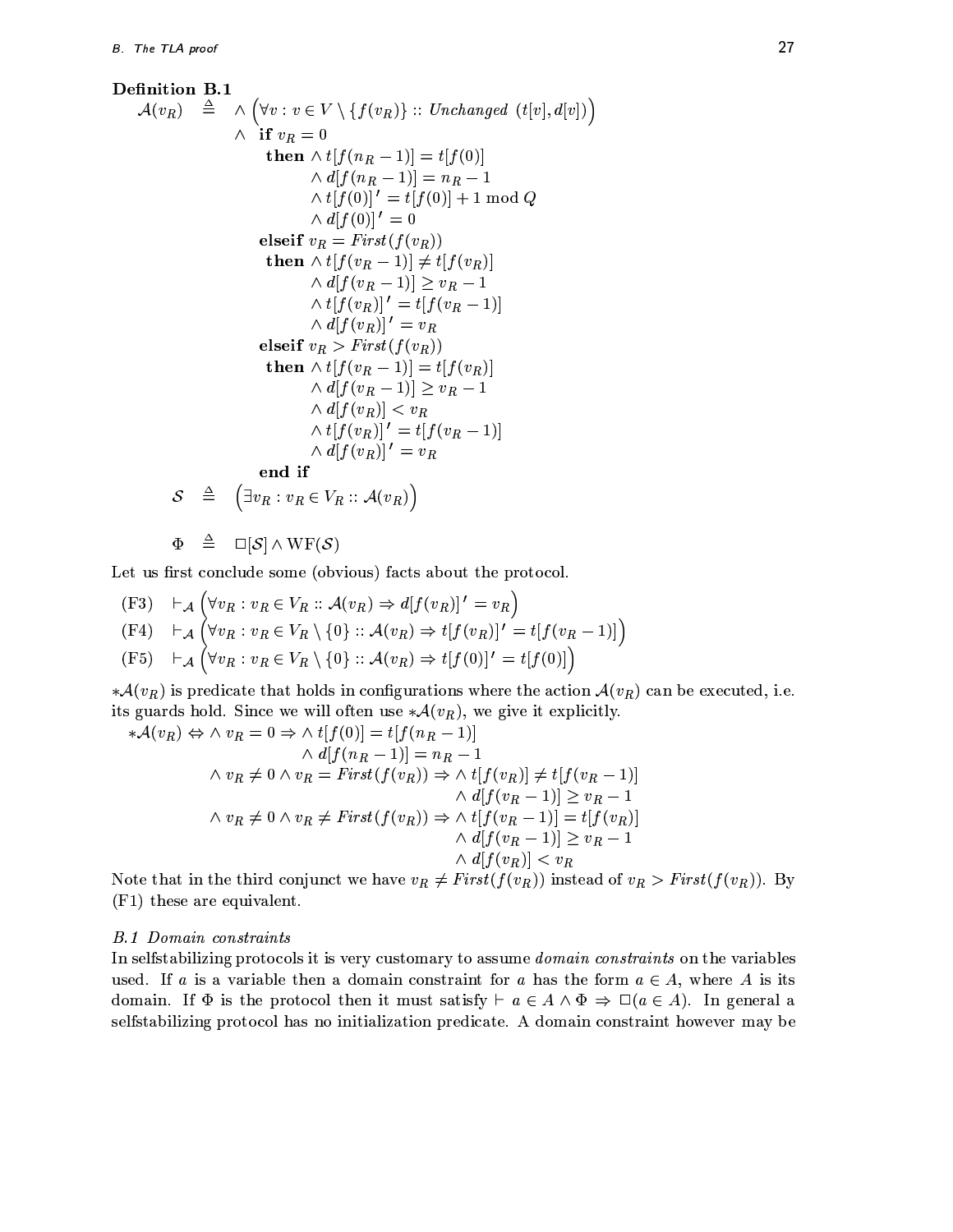assumed initially, because we can change the protocol s.t. the domain constraints are satisfied after a step of each proces. We change the program of each processor, such that it will run its program only when the domain constraints on its own variables is satisfied. Otherwise it will set its own variables to some arbitrary value in their domain. When each processor has taken at least one step, the domain constraints will hold.

**Definition B.2**  $Domain \triangleq (\forall v : v \in V :: t[v] \in \{0, ..., Q-1\} \land d[v] \in Sim(v))$ 

**Lemma B.1**  $\vdash_A Domain \land S \Rightarrow Domain'$ 

# Proof:

ASSUME:  $Domain \wedge S$ LET:  $v_R \in V_R$  s.t.  $\mathcal{A}(v_R)$  such  $v_R$  exists by S LET:  $v \in V$  arbitrary PROVE:  $t[v]' \in \{0, ..., Q-1\} \wedge d[v]' \in Sim(v)$ by case analysis on  $v \neq f(v_R)$  and  $v = f(v_R)$  $\langle 1 \rangle$ 1. Q.E.D. CASE:  $v \neq f(v_R)$  $\langle 2 \rangle 1. t[v]' = t[v]$ by  $\mathcal{A}(v_R)$  and  $v \neq f(v_R)$  $\in \{0, \ldots, Q-1\}$  by *Domain*  $\langle 2 \rangle 2. d[v]' = d[v]$  by  $\mathcal{A}(v_R)$  and  $v \neq f(v_R)$  $\in Sim(v)$  by Domain  $\langle 2 \rangle$ 3. Q.E.D. by  $\langle 2 \rangle$ 1 and  $\langle 2 \rangle$ 2 CASE:  $v = f(v_R)$ (2) 1.  $d[v]' = d[f(v_R)]'$  by  $v = f(v_R)$ <br>=  $v_R$  by (F3)[ $v_R := v_R$ ]  $\in Sim(f(v_R))$  by  $(F1)[v_R := v_R]$  $= Sim(v)$  by  $v = f(v_R)$  $\langle 2 \rangle 2. \t t[v]' \in \{0, \ldots, Q-1\}.$ by case analysis on  $v_R = 0$  and  $v_R \neq 0$ CASE:  $v_R = 0$  so  $\mathcal{A}(0)$  and  $v = f(0)$  $(3)1. t[v]' = t[f(0)]'$ by  $v = f(0)$  $= t[f(0)] + 1 \mod Q$  by  $\mathcal{A}(0)$  $\in \{0, \ldots, Q-1\}$ CASE:  $v_R \neq 0$ =  $t[f(v_R)]'$  by  $v = f(v_R)$ <br>=  $t[f(v_R - 1)]$  by  $(F4)[v_R := v_R]$  $\langle 3 \rangle 1. \t t[v]' = t[f(v_R)]'$  $\in \{0, \ldots, Q-1\}$  by *Domain*  $\langle 2 \rangle$ 3. Q.E.D. by  $\langle 2 \rangle$ 1 and  $\langle 2 \rangle$ 2

# **Corollary B.2** + Domain  $\land \Phi \Rightarrow \Box$ Domain

**Proof:** Follows from lemma B.1 by applying INV1.

## Corollary B.3

 $\vdash Domain \land \Phi \Leftrightarrow Domain \land \Box[\mathcal{T}] \land \text{WF}(\mathcal{T})$ where  $\mathcal{T} \triangleq \mathcal{S} \wedge Domain \wedge Domain'$ 

П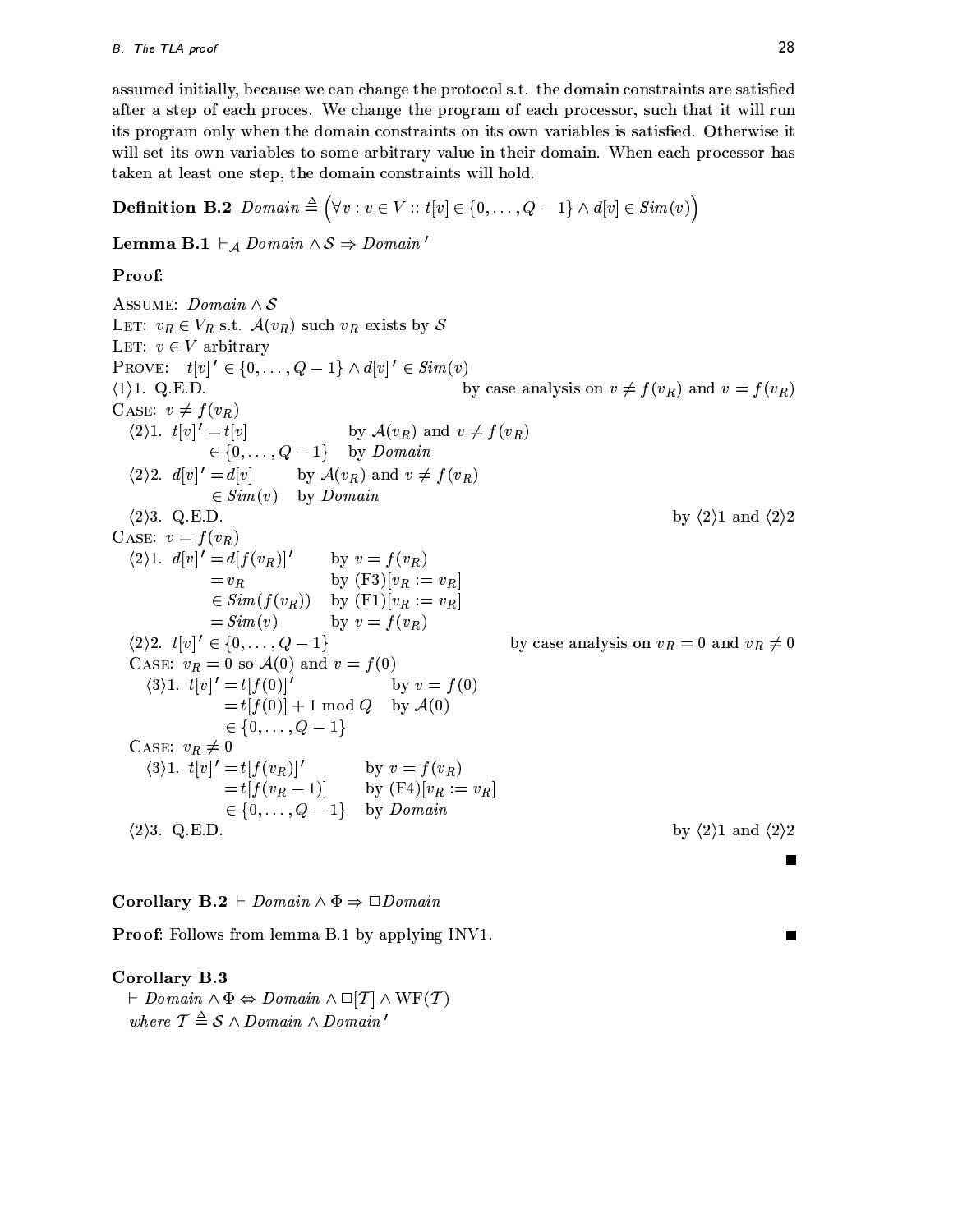**Proof:** Follows from lemma B.1 by applying our version of INV2: if  $\vdash_A I \land N \Rightarrow I'$  then  $\vdash I \wedge \Box[\mathcal{N}] \wedge \text{WF}(\mathcal{N})$ 

 $I \wedge \square[\mathcal{M}] \wedge \text{WF}(\mathcal{M})$ 

Corollary B.4  $\vdash_A Domain \Rightarrow (\forall v : v \in V :: First(v) \leq d[v] \leq Last(v))$ 

**Proof:** Domain implies for any  $v \in V$ ,  $d[v] \in Sim(v)$ . Therefore  $d[v] = v_R$  for some  $v_R$  s.t.  $f(v_R) = v$ , the corollary now follows from fact (F2).

## B.2 Privilige in a legitimate configuration

In this subsection we define the legitimate configurations and prove that only one occurrence is enabeled in such a configuration.

$$
Green(v_R) \triangleq t[f(v_R)] = t[0] \wedge d[f(v_R)] \geq v_R
$$
  
\n
$$
Red(v_R) \triangleq \wedge d[f(v_R)] \geq v_R \Rightarrow t[f(v_R)] = t[f(0)] - 1 \mod Q
$$
  
\n
$$
\wedge d[f(v_R)] < v_R \Rightarrow t[f(v_R)] = t[f(0)]
$$
  
\n
$$
Legal(v_R) \triangleq \begin{pmatrix} \forall u_R : u_R \in V_R : : \wedge u_R \leq v_R \Rightarrow Green(u_R) \\ \wedge u_R > v_R \Rightarrow Red(u_R) \end{pmatrix}
$$
  
\n
$$
Legitimate \triangleq \begin{pmatrix} \exists v_R : v_R \in V_R : : Legal(v_R) \end{pmatrix}
$$

**Lemma B.5**  $\vdash_{\mathcal{A}}$  Green(0)

## Proof:

 $\langle 1 \rangle 1. \t t[f(0)] = t[f(0)]$ why not?  $\langle 1 \rangle 2. d[f(0)] \geq 0$ by corollary B.4  $\langle 1 \rangle$ 3. Q.E.D. by  $\langle 1 \rangle 1$  and  $\langle 1 \rangle 2$ 

**Lemma B.6**  $\vdash_{\mathcal{A}} (\forall v_R : v_R \in V_R \setminus \{0\} :: Green(v_R - 1) \land Green(v_R) \Rightarrow \neg * \mathcal{A}(v_R))$ 

# Proof:

LET:  $v_R \in V_R \setminus \{0\}$  arbitrary ASSUME:  $Green(v_R - 1) \wedge Green(v_R)$ PROVE:  $\neg * \mathcal{A}(v_R)$ by case analysis on  $v_R = First(f(v_R))$  and  $v_R \neq First(f(v_R))$ CASE:  $v_R = First(f(v_R))$  $\langle 2 \rangle 1$ .  $t[f(v_{R}-1)]$  $=$   $t[f(0)]$ by  $Green(v_R - 1)$  $=$   $t[f(v_R)]$ by  $Green(v_R)$ by  $v_R = First(f(v_R))$  and  $\langle 2 \rangle 1$  $\langle 2 \rangle 2$ . Q.E.D. CASE:  $v_R > First(f(v_R))$  $\langle 2\rangle 1. d[f(v_R)] \geq v_R$ by  $Green(v_R)$  $\langle 2 \rangle 2.$  Q.E.D. by  $v_R > First(f(v_R))$  and  $\langle 2 \rangle 1$ 

 $\blacksquare$ 

П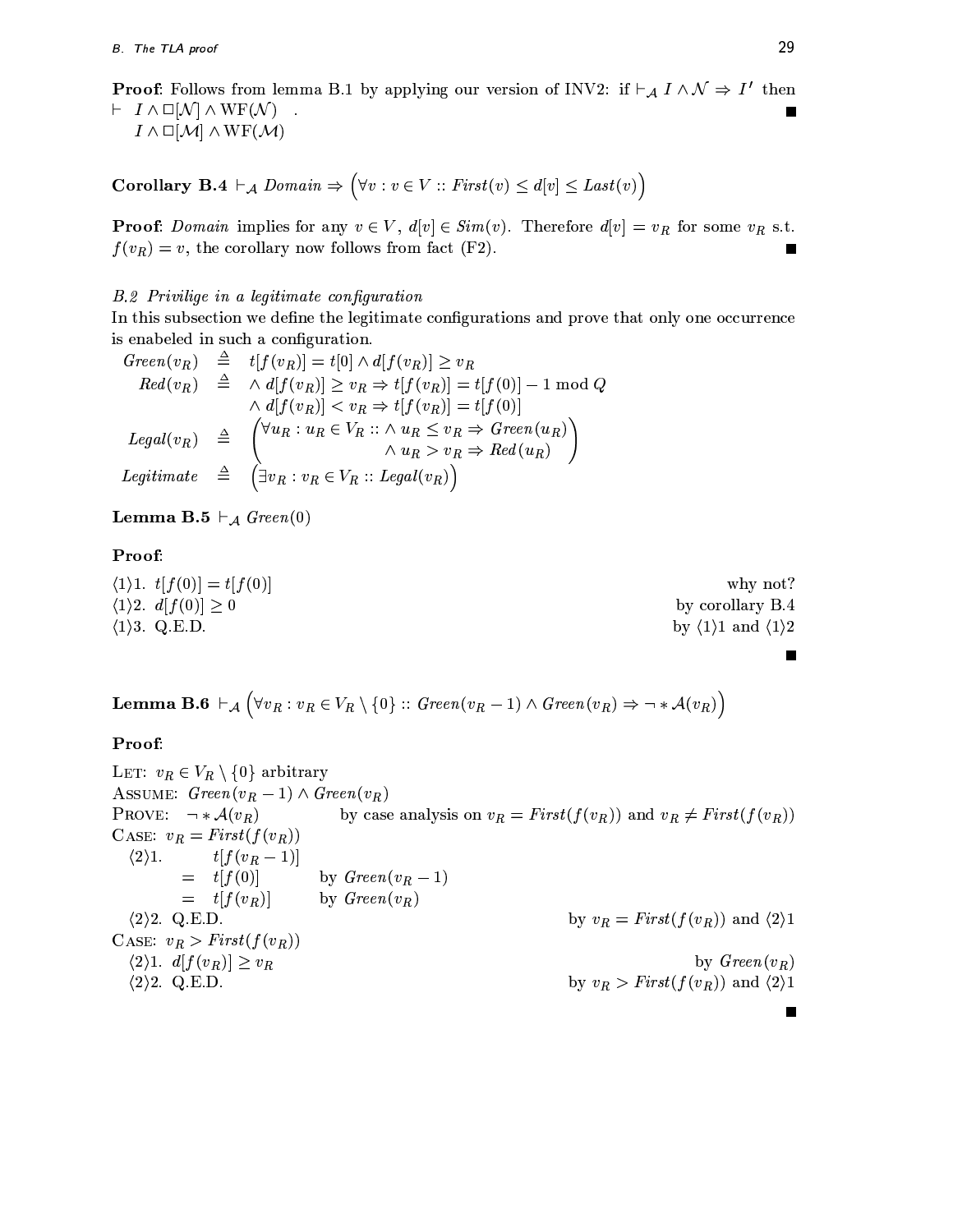**Lemma B.7** 
$$
\vdash_{\mathcal{A}} (\forall v_R : v_R \in V_R \setminus \{0\} :: Red(v_R - 1) \land Red(v_R) \Rightarrow \neg * \mathcal{A}(v_R))
$$

# Proof:

LET:  $v_R \in V_R \setminus \{0\}$  arbitrary ASSUME: 1.  $Red(v_R-1) \wedge Red(v_R)$ 2.  $*\mathcal{A}(v_R)$ for the sake of contradiction PROVE:  $\perp$  $\langle 1 \rangle 1. d[f(v_R-1)] \geq v_R-1$ by  $*\mathcal{A}(v_R)$  $(1)2. t[f(v_R-1)] = t[f(0)] - 1 \text{ mod } Q$ by  $\langle 1 \rangle 1$  and  $Red(v_R-1)$  $v_R = First(f(v_R))$  $\langle 1 \rangle 3$ .  $\Leftrightarrow$   $t[f(v_R)] \neq t[f(v_R-1)]$ by  $*\mathcal{A}(v_R)$  and  $v_R \neq 0$  $\Leftrightarrow$   $t[f(v_R)] \neq t[f(0)] - 1 \mod Q$  by  $\langle 1 \rangle 2$  $\langle 1 \rangle 4.$  $d[f(v_R)] < v_R$  $\Rightarrow$   $t[f(v_R)] = t[f(0)]$ by  $Red(v_R)$  $\Rightarrow v_R = First(f(v_R))$  by  $\langle 1 \rangle 3$  $\Rightarrow d[f(v_R)] \geq v_R$ by *Domain*  $\langle 1 \rangle 5.$  $d[f(v_R)] \geq v_R$  $\Rightarrow$   $t[f(v_R)] = t[f(0)] - 1 \mod Q$  by  $Red(v_R)$  $\Rightarrow v_R > First(f(v_R))$ by  $\langle 1 \rangle$ 3 and fact (F2)  $\Rightarrow d[f(v_R)] < v_R$ by  $*\mathcal{A}(v_R)$  and  $v_R \neq 0$  $\langle 1 \rangle 6$ . Q.E.D. by  $\langle 1 \rangle 4 d[f(v_R)] \geq v_R$  and by  $\langle 1 \rangle 5 d[f(v_R)] < v_R$ 

**Lemma B.8**  
\n
$$
\vdash_{\mathcal{A}} (\forall v_R : v_R \in V_R \setminus \{0\} ::
$$
\n
$$
\vdash_{\mathcal{A}} (\forall u_R : u_R \in V_R \land u_R < v_R :: Green(u_R)) \land \neg Green(v_R) \Rightarrow *\mathcal{A}(v_R))
$$

## Proof:

LET:  $v_R \in V_R \setminus \{0\}$  arbitrary ASSUME: 1.  $\neg Green(v_R)$ 2.  $\left(\forall u_R: u_R \in V_R \wedge u_R < v_R :: \text{Green}(u_R)\right)$ PROVE:  $*\mathcal{A}(v_R)$  $\langle 1 \rangle 1. d[f(v_R-1)] \geq v_R-1$ by  $v_R > 0$ ,  $v_R - 1 < v_R$  so  $Green(v_R - 1)$ by case analysis on  $v_R = First(f(v_R))$  and  $v_R > First(f(v_R))$  $\langle 1 \rangle$  2. Q.E.D. CASE:  $v_R = First(f(v_R))$  so  $d[f(v_R)] \ge v_R$  by corollary B.4  $\langle 2\rangle 1.$   $t[f(v_R)] \neq t[f(0)]$  by  $\neg Green(v_R)$  and  $d[f(v_R)] \geq v_R$  $=$   $t[f(v_R-1)]$  by  $Green(v_R-1)$ by  $v_R \neq 0$ ,  $v_R = First(f(v_R))$ ,  $\langle 2 \rangle 1$  and  $\langle 1 \rangle 1$  $\langle 2 \rangle 2$ . Q.E.D. CASE:  $v_R > First(f(v_R))$  $\langle 2\rangle 1.$   $t[f(v_R)] = t[f(First(f(v_R)))]$  by  $f(v_R) = f(First(f(v_R)))$  $=$   $t[f(0)]$ by  $First(f(v_R)) < v_R$  so  $Green(First(f(v_R)))$  $\langle 2 \rangle 2.$   $t[f(v_R)] = t[f(v_R - 1)]$ by  $\langle 2 \rangle 1$  and  $Green(v_R - 1)$  $\langle 2 \rangle 3. d[f(v_R - 1)] \geq v_R - 1$ by  $Green(v_R - 1)$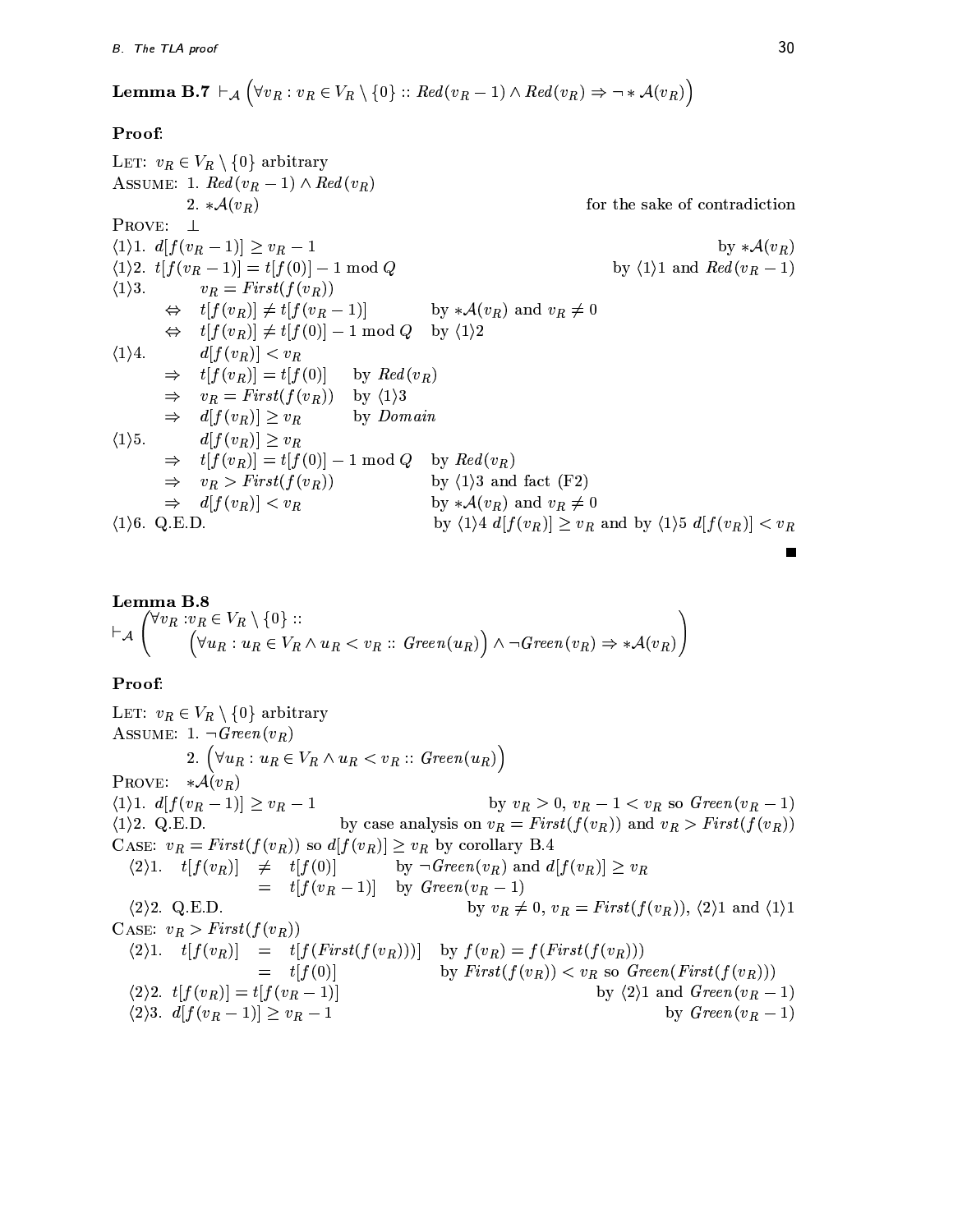$$
\langle 2 \rangle 4. \quad d[f(v_R)] < v_R
$$
\n
$$
\langle 2 \rangle 5. \quad Q.E.D.
$$
\nby  $v_R \neq 0$ ,  $v_R > First(f(v_R))$ ,  $\langle 2 \rangle 2$ ,  $\langle 2 \rangle 3$ ,  $\langle 1 \rangle 1$  and  $\langle 2 \rangle 4$ 

**Lemma B.9** 
$$
\vdash_{\mathcal{A}} (\forall v_R : v_R \in V_R :: Red(v_R) \Rightarrow \neg Green(v_R))
$$

Proof:

LET:  $v_R \in V_R$  arbitrary ASSUME:  $Red(v_R) \wedge d[f(v_R)] \geq v_R$ PROVE:  $t[f(v_R)] \neq t[f(0)]$  $\langle 1 \rangle 1. \quad t[f(v_R)] = t[f(0)] - 1 \mod Q$  by  $Red(v_R)$  and  $d[f(v_R)] \geq v_R$  $\neq$   $t[f(0)]$ 

**Lemma B.10**  $\vdash_{\mathcal{A}}$  Green $(n_R - 1) \Leftrightarrow A(0)$ 

## Proof:

$$
\langle 1 \rangle 1.
$$
\n
$$
\leq \text{Last}(f(n_R - 1)) \quad \text{by corollary B.4}
$$
\n
$$
= n_R - 1 \quad \leq \text{by Last}(v) \leq n_R - 1, \geq \text{by } n_R - 1 \in \text{Sim}(f(n_R - 1))
$$
\n
$$
\langle 1 \rangle 2.
$$
\n
$$
\Rightarrow \quad t[f(n_R - 1)] = t[f(0)] \land d[f(n_R - 1)] = n_R - 1 \quad \text{by def. of } \mathcal{A}(0)
$$
\n
$$
\Rightarrow \quad t[f(n_R - 1)] = t[f(0)] \land d[f(n_R - 1)] \geq n_R - 1 \quad \text{by } \langle 1 \rangle 1
$$
\n
$$
\Rightarrow \quad \text{Green}(n_R - 1)
$$

**Theorem B.11**  
\n
$$
\vdash_{\mathcal{A}} \begin{pmatrix} \forall v_R : v_R \in V_R : \text{Legal}(v_R) \Rightarrow \wedge * \mathcal{A}(v_R + 1 \mod n_R) \\ \wedge (\forall u_R : u_R \in V_R \setminus \{v_R + 1 \mod n_R\} :: \neg * \mathcal{A}(u_R)) \end{pmatrix}
$$

## Proof:

LET:  $v_R \in V_R$  arbitrary ASSUME: Legal( $v_R$ ) i.e.  $\wedge$   $(\forall u_R : u_R \in V_R \wedge u_R \le v_R :: Green(u_R))$ <br> $\wedge$   $(\forall u_R : u_R \in V_R \wedge u_R > v_R :: Red(u_R))$  $\langle 1 \rangle 1. * \mathcal{A}(v_R + 1 \mod n_R)$ by case analysis on  $v_R = n_R - 1$  and  $v_R < n_R - 1$ CASE:  $v_R = n_R - 1$  so  $Green(n_R - 1)$  and by lemma B.10  $*\mathcal{A}(0)$ CASE:  $v_R < n_R - 1$  so  $v_R + 1$  mod  $n_R = v_R + 1$  $\langle 2 \rangle 1. \ v_R + 1 \neq 0$ by  $v_R \in V_R$  so  $v_R \geq 0$  $\langle 2 \rangle$ 2.  $\left( \forall u_R : u_R \in V_R \wedge u_R < v_R + 1 :: Green(u_R) \right)$ by assumption  $\langle 2 \rangle 3. \ \ \dot{R}ed(v_R+1)$ by assumption by lemma B.9, lemma B.8[ $v_R := v_R + 1$ ] and  $\langle 2 \rangle 1 \dots \langle 2 \rangle 3$  $\langle 2 \rangle 4. * \mathcal{A}(v_R+1)$  $\langle 1 \rangle 2. \left( \forall u_R : u_R \in V_R \setminus \{v_R + 1 \bmod n_R\} :: \neg * \mathcal{A}(u_R) \right)$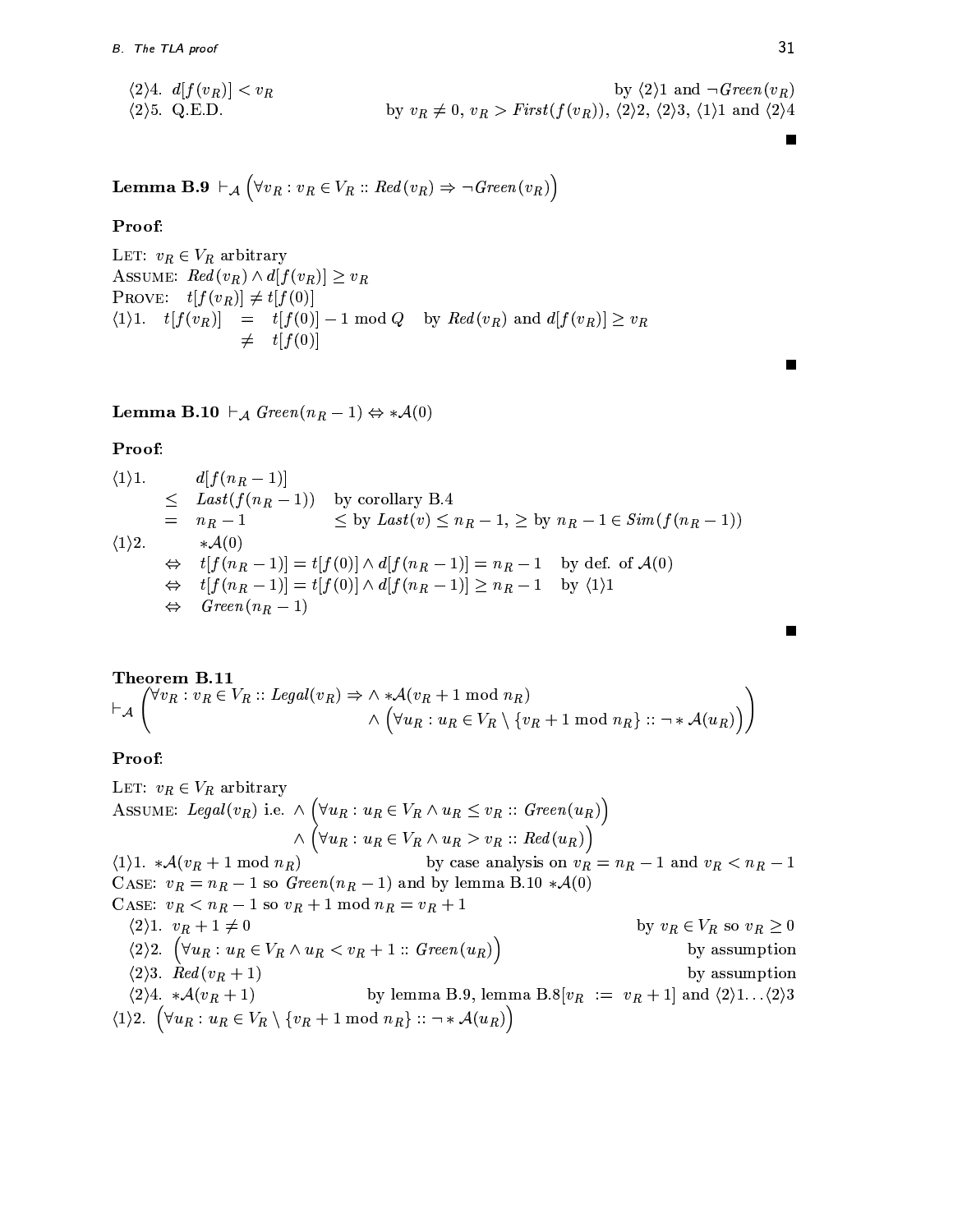LET:  $u_R \in V_R$  arbitrary s.t.  $u_R \neq v_R + 1 \mod n_R$ PROVE:  $\neg * \mathcal{A}(u_R)$ by case analysis on  $u_R = 0$ ,  $0 < u_R \le v_R$  and  $u_R > v_R + 1$ CASE:  $u_R = 0$  so  $v_R < n_R - 1$  (by  $u_R \neq v_R + 1$  mod  $n_R$ )  $\langle 3 \rangle 1.$  Red  $(n_R - 1)$ by assumption and  $v_R < n_R - 1$  $\langle 3 \rangle 2. \neg Green(n_R-1)$ by  $\langle 3 \rangle 1$  and lemma B.9[ $v_R := n_R - 1$ ]  $\langle 3 \rangle 3$ .  $\rightarrow \mathcal{A}(0)$ by  $\langle 3 \rangle 2$  and lemma B.10 CASE:  $0 < u_R \le v_R$  $\langle 3\rangle 1.$  Green $(u_R - 1) \wedge Green(u_R)$ by assumption by  $u_R \neq 0$  and lemma B.6[ $v_R := u_R$ ]  $\langle 3 \rangle 2. \neg * \mathcal{A}(u_R)$ CASE:  $v_R + 1 < u_R$  $\langle 3 \rangle 1.$  Red  $(u_R - 1) \wedge Red(u_R)$ by  $u_R - 1 > v_R$  and assumption by  $\langle 3 \rangle 1$ ,  $u_R - 1 > v_R \ge 0$  and lemma B.7[ $v_R := u_R$ ]  $\langle 3 \rangle 2. \ \ \neg * \mathcal{A}(u_R)$  $\langle 1 \rangle$ 3. Q.E.D. by  $\langle 1 \rangle 1$  and  $\langle 1 \rangle 2$ 

**Theorem B.12**  $\vdash \Phi \land \text{legal}(v_R) \Rightarrow \langle A(v_R + 1 \mod n_R) \rangle$ 

# Proof:

 $\langle 1 \rangle 1. \ \vdash_{\mathcal{A}} \ \mathit{Legal}(v_R) \Rightarrow \Big( \bigwedge u_R, w_R : u_R, w_R \in V_R \land u_R \neq w_R :: *\mathcal{A}(u_R) \Rightarrow \neg * \mathcal{A}(w_R) \Big)$ ASSUME: Legal $(v_R)$ LET:  $u_R, w_R \in V_R$  arbitrary s.t.  $u_R \neq w_R$ ASSUME:  $*\mathcal{A}(u_R)$ PROVE:  $\neg * \mathcal{A}(w_R)$  $\langle 2 \rangle 1. u_R = v_R + 1 \bmod n_R$ by Legal $(v_R)$ ,  $*\mathcal{A}(u_R)$  and lemma B.11  $\langle 2 \rangle 2. \ w_R \neq v_R + 1 \bmod n_R$ by  $\langle 2 \rangle 1$  and  $u_R \neq w_R$ by Legal( $v_R$ ),  $\langle 2 \rangle$ 2 and lemma B.11  $\langle 2 \rangle$ 3. Q.E.D.  $\langle 1 \rangle 2. \vdash (\bigwedge u_R : u_R \in V_R :: \text{Legal}(v_R) \wedge [T] \wedge *A(u_R) \Rightarrow \langle A(u_R) \rangle)$ by  $(1)1$  and the following theorem of which proof can obtained from the authors. If  $\vdash_{\mathcal{A}} P \Rightarrow (\bigwedge i, j : i, j \in I \land i \neq j :: * \mathcal{A}(i) \Rightarrow \neg * \mathcal{A}(j))$ then  $\vdash (\bigwedge i : i \in I :: P \land [A] \land \text{WF}(\mathcal{A}) \land * \mathcal{A}(i) \Rightarrow [\mathcal{A}(i)]$ where  $\mathcal{A} \triangleq (\forall i : i \in I :: \mathcal{A}(i))$  $\langle 1 \rangle 3. \vdash \text{Legal}(v_R) \Rightarrow *A(v_R + 1 \mod n_R)$ by lemma B.11  $\langle 1 \rangle 4. \vdash \Phi \Rightarrow [T]$ by  $\vdash \Box \phi \Rightarrow \phi$ by  $\langle 1 \rangle 4$ ,  $\langle 1 \rangle 3$  and  $\langle 1 \rangle 2$  $\langle 1 \rangle$ 5. Q.E.D.  $\blacksquare$ 

# **B.3** Staying legitimate

We have now proven that in a legitimate configuration only one occurrence is enabled and that it will be executed next. We will now analyse what happens if it is executed, i.e. we prove the next occurrence will become the only one enabled and that we are still in a legitimate configuration.

**Lemma B.13** 
$$
\vdash_{\mathcal{A}} (\forall v_R : v_R \in V_R \setminus \{0\} :: Green(v_R - 1) \land \mathcal{A}(v_R) \Rightarrow Green(v_R)')
$$

Ξ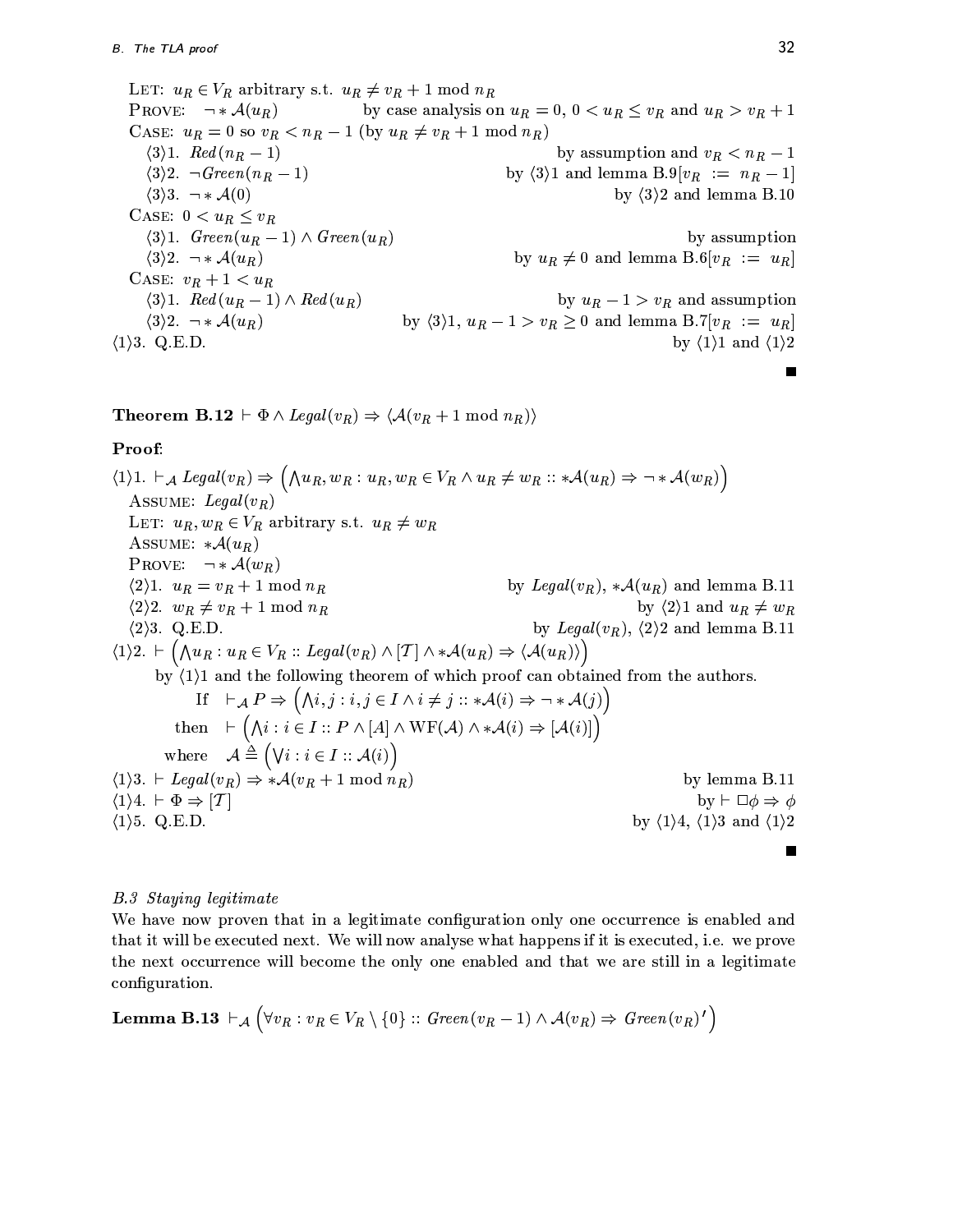# Proof:

LET:  $v_R \in V_R \setminus \{0\}$  arbitrary ASSUME:  $Green(v_R - 1) \wedge \mathcal{A}(v_R)$ **PROVE:**  $Green(v_R)'$  $=$   $t[f(v_R-1)]$  by  $\mathcal{A}(v_R)$  and  $v_R \neq 0$  $\langle 1 \rangle 1. \quad t[f(v_R)]'$  $=$   $t[f(0)]$ by  $Green(v_R - 1)$  $=$   $t[f(0)]'$ by (F5),  $\mathcal{A}(v_R)$  and  $v_R \neq 0$  $\langle 1 \rangle 2. d[f(v_R)]' = v_R$ by  $\mathcal{A}(v_R)$  $\langle 1 \rangle$ 3. Q.E.D. by  $\langle 1 \rangle 1$  and  $\langle 1 \rangle 2$ 

**Lemma B.14**  
\n
$$
\vdash_{\mathcal{A}} (\forall u_R, v_R : u_R, v_R \in V_R \land v_R < u_R :: Green(v_R) \land \mathcal{A}(u_R) \Rightarrow Green(v_R)')
$$

# Proof:

LET:  $u_R, v_R \in V_R$  arbitrary s.t.  $v_R < u_R$  so  $u_R \neq 0$ ASSUME:  $Green(v_R) \wedge A(u_R)$ PROVE:  $Green(v_R)'$ by case analysis on  $f(v_R) = f(u_R)$  and  $f(v_R) \neq f(u_R)$ CASE:  $f(v_R) = f(u_R)$  $\langle 2 \rangle 1. t[f(u_R-1)] = t[f(0)]$  $\langle 3\rangle$ 1. First $(f(u_R)) \leq v_R$  by (F2) and  $f(v_R) = f(u_R)$  $\lt$  $u_R$  $\langle 3 \rangle 2$ .  $t[f(u_R-1)] = t[f(u_R)]$  by  $\mathcal{A}(u_R)$ ,  $u_R \neq 0$  and  $\langle 3 \rangle 1$  $=$   $t[f(v_R)]$  by  $f(u_R) = f(v_R)$  $=$   $t[f(0)]$  by Green $(v_R)$  $\langle 2 \rangle 2.$   $t[f(v_R)]'$  =  $t[f(u_R)]'$ by  $f(v_R) = f(u_R)$  $=$   $t[f(u_R-1)]$  by (F4),  $\mathcal{A}(u_R)$  and  $u_R \neq 0$  $=$   $t[f(0)]$ by  $\langle 2 \rangle 1$ by (F5),  $\mathcal{A}(u_R)$  and  $u_R \neq 0$  $=$   $t[f(0)]'$  $(2)3.$   $d[f(v_R)]' = d[f(u_R)]'$  by  $f(v_R) = f(u_R)$  $=$   $u_R$ by (F3),  $\mathcal{A}(u_R)$  $> v_R$  $\langle 2 \rangle 4$ . Q.E.D. by  $\langle 2 \rangle 2$  and  $\langle 2 \rangle 3$ CASE:  $f(v_R) \neq f(u_R)$  $\langle 2\rangle$ 1. Unchanged  $(t[f(v_R)], d[f(v_R)])$ by  $\mathcal{A}(u_R)$  and  $f(u_R) \neq f(v_R)$ by (F5),  $\mathcal{A}(u_R)$  and  $u_R \neq 0$  $\langle 2 \rangle 2$ . Unchanged  $(t[f(0)])$  $\langle 2 \rangle$ 3. Q.E.D. by  $Green(v_R)$ ,  $\langle 2 \rangle 1$  and  $\langle 2 \rangle 2$ Г

Lemma B.15  $\vdash_{\mathcal{A}} (\forall u_R, v_R : u_R, v_R \in V_R \wedge 0 \langle u_R \langle v_R :: Green(u_R - 1) \wedge \mathcal{A}(u_R) \wedge Red(v_R) \Rightarrow Red(v_R)')$ 

Proof: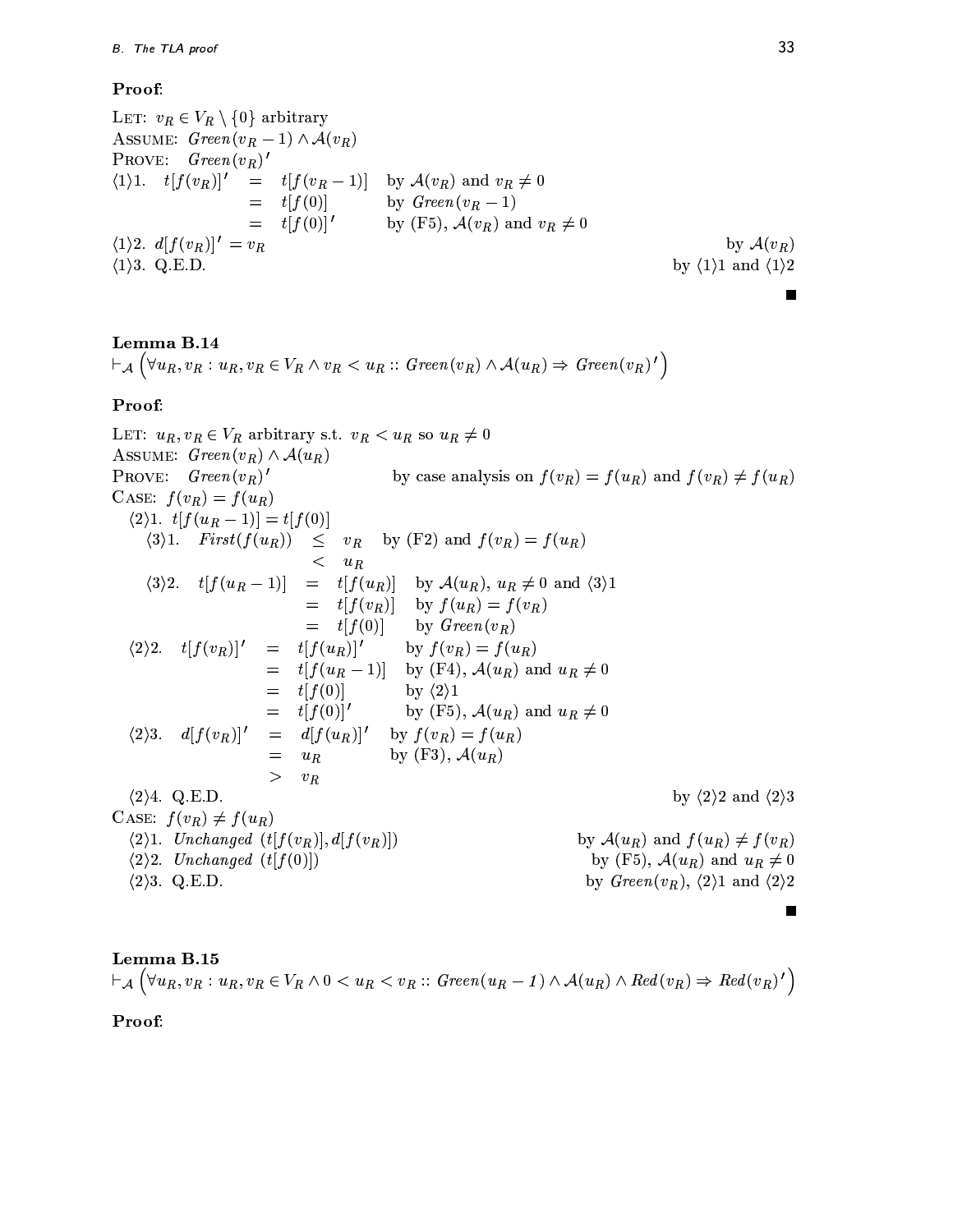LET:  $u_R, v_R \in V_R$  arbitrary s.t.  $0 < u_R < v_R$ ASSUME:  $Green(u_R - 1) \wedge \mathcal{A}(u_R) \wedge Red(v_R)$ PROVE:  $Red(v_R)'$ by case analysis on  $f(v_R) = f(u_R)$  and  $f(v_R) \neq f(u_R)$ CASE:  $f(v_R) = f(u_R)$  $\langle 2\rangle 1. \quad d[f(v_R)]' = d[f(u_R)]'$ by  $f(v_R) = f(u_R)$ by (F3) and  $A(u_R)$  $=$  $u_R$  $<$   $\quad v_R$  $\langle 2 \rangle 2$ .  $t[f(v_R)]'$  $=$   $t[f(u_R)]'$ by  $f(v_R) = f(u_R)$  $=$   $t[f(u_R-1)]$  by (F4),  $\mathcal{A}(u_R)$  and  $u_R > 0$  $=$   $t[f(0)]$ by  $Green(u_R - 1)$  $=$   $t[f(0)]'$ by (F5),  $\mathcal{A}(u_R)$  and  $u_R > 0$  $\langle 2 \rangle$ 3. Q.E.D. by  $\langle 2 \rangle$ 1 and  $\langle 2 \rangle$ 2 CASE:  $f(v_R) \neq f(u_R)$  $\langle 2\rangle$ 1. Unchanged  $(t[f(v_R)], d[f(v_R)]$ by  $\mathcal{A}(u_R)$  and  $f(v_R) \neq f(u_R)$  $\langle 2 \rangle 2$ . Unchanged  $(t[f(0)])$ by (F5),  $\mathcal{A}(u_R)$  and  $u_R > 0$  $\langle 2 \rangle$ 3. Q.E.D. by  $\langle 2 \rangle$ 1 and  $\langle 2 \rangle$ 2 Ë

The following lemma will not be used in this subsection, but in analysing the second phase. However, since it is very similar to the previous lemmas, we give it here.

#### Lemma B.16

$$
\vdash_{\mathcal{A}} \left( \forall u_R, v_R : u_R, v_R \in V_R \land 0 < u_R :: \left( \neg \text{Green}(u_R - 1) \lor u_R < v_R \right) \land \mathcal{A}(u_R) \land \neg \text{Green}(v_R) \Rightarrow \neg \text{Green}(v_R)' \right)
$$

#### Proof:

LET:  $u_R, v_R \in V_R$  arbitrary s.t.  $0 < u_R$ ASSUME: 1.  $\neg Green(u_R - 1) \vee u_R < v_R$ 2.  $\mathcal{A}(u_R) \wedge \neg \text{Green}(v_R)$ PROVE:  $\neg Green(v_R)'$  by case analysis on  $f(u_R) \neq f(v_R)$  and  $f(u_R) = f(v_R)$  $\langle 1 \rangle$ 1. Unchanged  $(t|f(0)|)$ by (F5),  $\mathcal{A}(u_R)$  and  $u_R \neq 0$ CASE:  $f(u_R) \neq f(v_R)$  $\langle 2\rangle$ 1. Unchanged  $(t[f(v_R)], d[f(v_R)])$ by  $\mathcal{A}(u_R)$  and  $f(v_R) \neq f(u_R)$ by  $\neg Green(v_R), \langle 1 \rangle 1$  and  $\langle 2 \rangle 1$  $\langle 2 \rangle 2$ . Q.E.D. CASE:  $f(u_R) = f(v_R)$  $\langle 2 \rangle 1$ . Q.E.D. by case analysis on  $\neg Green(u_R - 1)$  and  $u_R < v_R$ CASE:  $\neg Green(u_R-1)$  $\langle 3\rangle 1. d[f(u_R-1)] \geq u_R-1$ by  $\mathcal{A}(u_R)$  and  $u_R > 0$  $(3)2. t[f(u_R-1)] \neq t[f(0)]$ by  $\neg Green(u_R - 1)$  and  $\langle 3 \rangle 1$  $\langle 3 \rangle 3. \quad t[f(v_R)]' \quad = \quad t[f(u_R)]'$ by  $f(v_R) = f(u_R)$  $=$   $t[f(u_R-1)]$  by (F4),  $\mathcal{A}(u_R)$  and  $u_R > 0$  $\neq$   $t[f(0)]$ by  $\langle 3 \rangle 2$  $t[f(0)]'$ by  $\langle 1 \rangle 1$  $\langle 3 \rangle 4.$  Q.E.D. by  $\langle 3 \rangle 3$ CASE:  $u_R < v_R$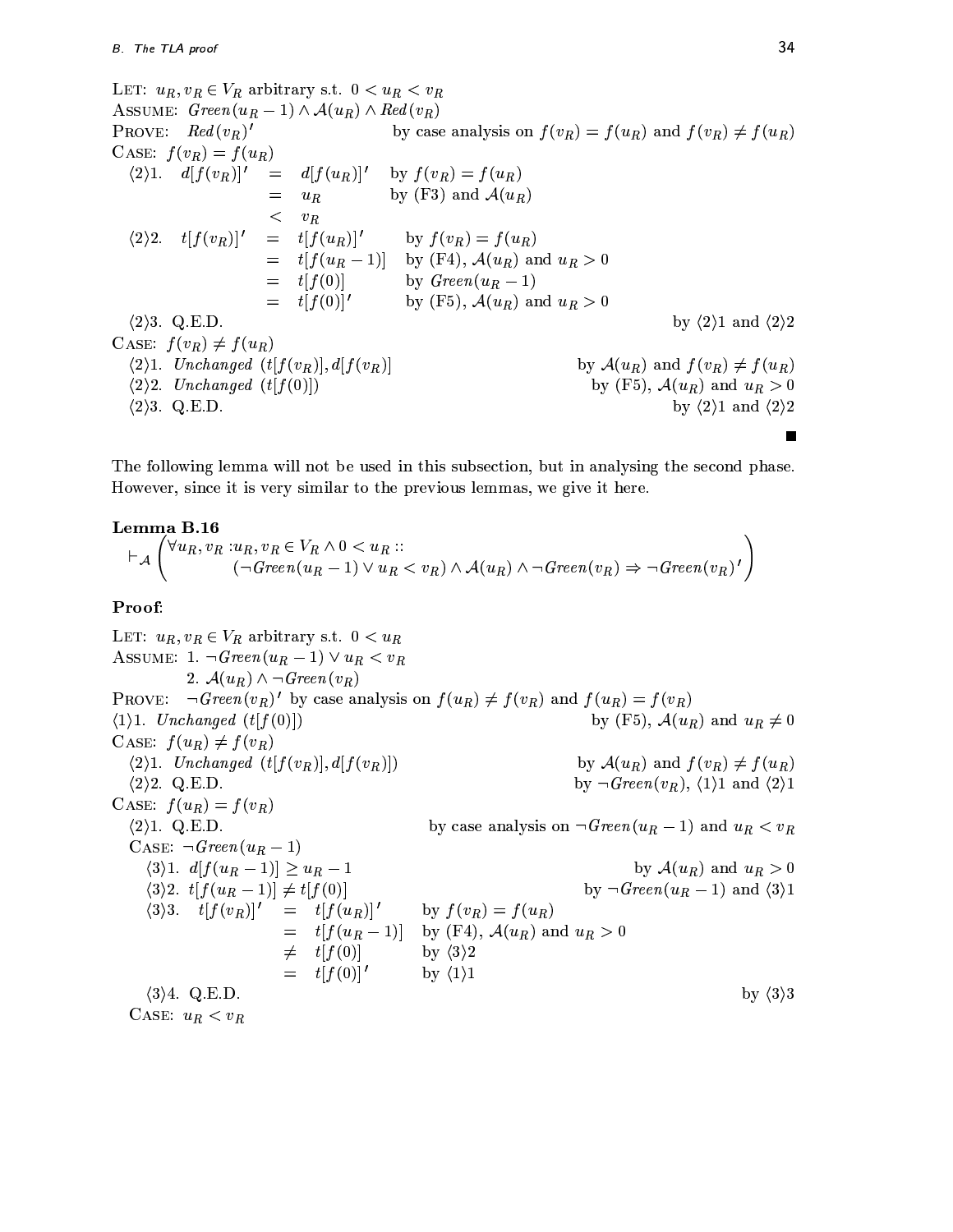$$
(3)1. \quad d[f(v_R)]' = d[f(u_R)]' \quad \text{by } f(v_R) = f(u_R)
$$
  
=  $u_R$  by (F3),  $\mathcal{A}(u_R)$   
<  $v_R$  by (3)1  
by (3)1

**Lemma B.17**  $\vdash_{\mathcal{A}} \text{legal}(n_R - 1) \land \mathcal{A}(0) \Rightarrow \text{legal}(0)'$ 

## Proof:

Assume: 
$$
Legal(n_R - 1) \wedge \mathcal{A}(0)
$$

\nLET:  $v_R \in V_R \setminus \{0\}$  arbitrary, so  $Green(v_R)$  by  $Legal(n_R - 1)$ 

\nPROVE:  $Red(v_R)'$  so  $Legal(0)'$  by  $v_R \in V_R \setminus \{0\}$  arbitrary and  $\vdash_{\mathcal{A}}$   $Green(0)$  (lemma B.5).

\nProof by case analysis on  $f(v_R) = f(0)$  and  $f(v_R) \neq f(0)$ 

\nCASE:  $f(v_R) = f(0)$ 

\n(2)1.  $d[f(v_R)]' = d[f(0)]'$  by  $f(v_R) = f(0)$ 

\n(2)2.  $t[f(v_R)]' = t[f(0)]'$  by  $v_R \neq 0$ 

\n(2)3. Q.E.D.

\nCASE:  $f(v_R) \neq f(0)$ 

\n(2)4.  $d[f(v_R)]' = d[f(v_R)]$  by  $\mathcal{A}(0)$  and  $f(v_R) \neq f(0)$ 

\n(2)5.  $t[f(v_R)]' = d[f(v_R)]$  by  $\mathcal{A}(0)$  and  $f(v_R) \neq f(0)$ 

\n(2)6.  $t[f(v_R)]' = t[f(v_R)]$  by  $\mathcal{A}(0)$  and  $f(v_R) \neq f(0)$ 

\n(2)7.  $t[f(v_R)]' = t[f(v_R)]$  by  $\mathcal{A}(0)$  and  $f(v_R) \neq f(0)$ 

\n(2)8. Q.E.D.

\n(2)9. Q.E.D.

\n(2)1.  $d[f(0)]' - 1 \mod Q$  by  $\mathcal{A}(0)$ 

\n(2)1.  $d[f(0)]' = t[f(0)]'$  by <math display="</p>

# Theorem B.18

 $\vdash_{\mathcal{A}} (\forall v_R : v_R \in V_R :: \text{legal}(v_R) \land \mathcal{A}(v_R + 1 \mod n_R) \Rightarrow \text{legal}(v_R + 1 \mod n_R)')$ 

# Proof:

LET:  $v_R \in V_R$  arbitrary ASSUME: Legal( $v_R$ )  $\wedge A(v_R + 1 \mod n_R)$ PROVE: Legal $(v_R + 1 \mod n_R)'$ by case analysis on  $v_R = n_R - 1$  and  $v_R < n_R - 1$ CASE:  $v_R = n_R - 1$  by lemma B.17 CASE:  $v_R < n_R - 1$  so  $v_R + 1$  mod  $n_R = v_R + 1$ LET:  $u_R \in V_R$  arbitrary  $\langle 2 \rangle 1. \ u_R \leq v_R \Rightarrow \text{Green}(u_R)$ ' ASSUME:  $u_R \leq v_R$ PROVE:  $Green(u_R)'$ by  $u_R \leq v_R$  $\langle 3 \rangle 1. u_R < v_R + 1$  $\langle 3 \rangle 2$ . Green $(u_R)$ by  $u_R \leq v_R$  and  $Legal(v_R)$ 

 $\blacksquare$ 

 $\blacksquare$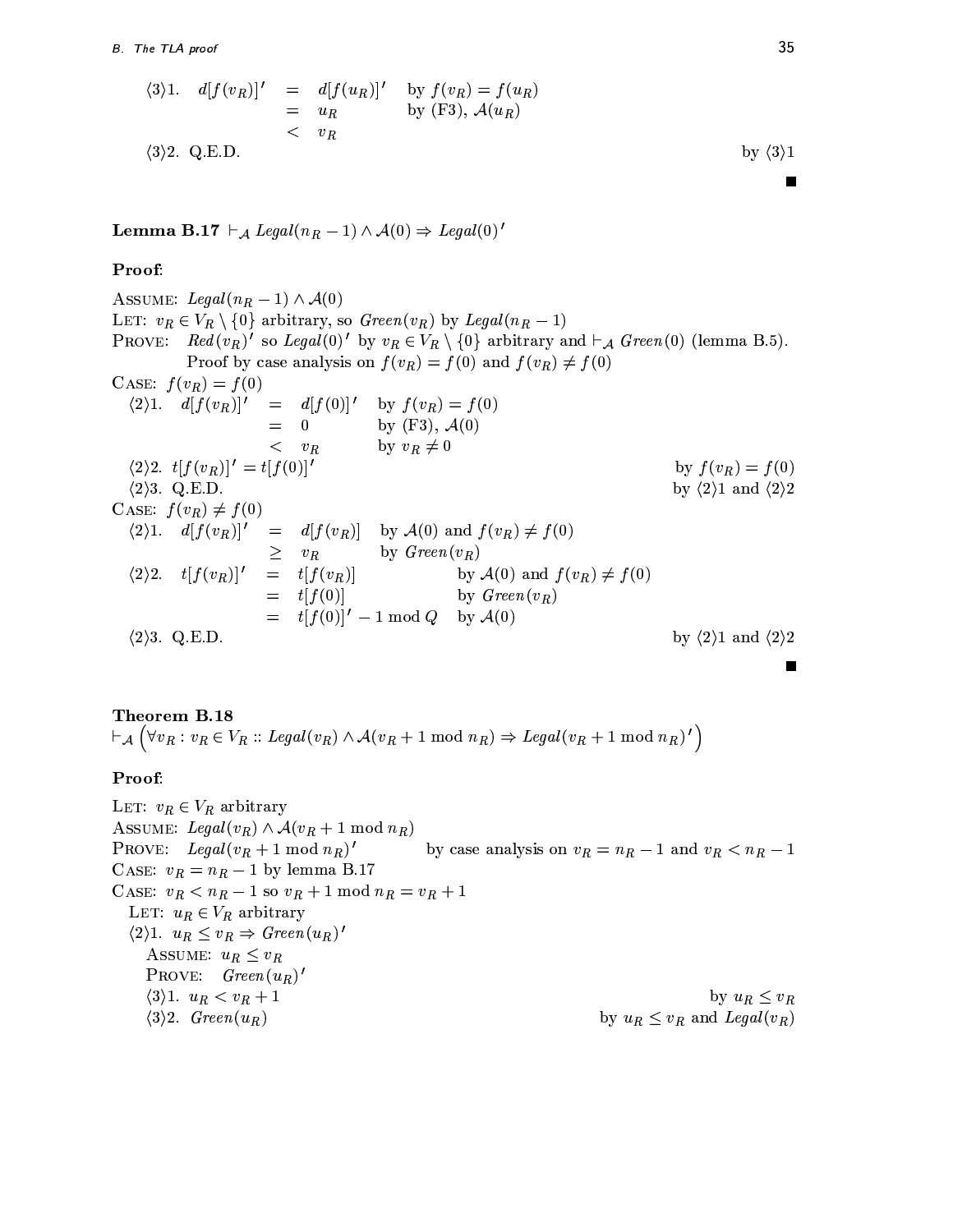$\langle 3 \rangle 3$ .  $\mathcal{A}(v_B + 1)$ by  $\mathcal{A}(v_R + 1 \mod n_R)$  $\langle 3 \rangle 4.$  Q.E.D. by lemma B.14  $[u_R, v_R := v_R + 1, u_R]$  and  $\langle 3 \rangle 1$ ... $\langle 3 \rangle 3$  $\langle 2 \rangle 2. u_R = v_R + 1 \Rightarrow Green(u_R)'$ ASSUME:  $u_R = v_R + 1$ PROVE:  $Green(u_R)'$  $\langle 3 \rangle 1. u_R \neq 0$ by  $u_R = v_R + 1 > 0$  $\langle 3 \rangle 2$ . Green $(u_R - 1)$ by  $u_R - 1 = v_R \le v_R$  and  $Legal(v_R)$  $\langle 3 \rangle 3$ .  $\mathcal{A}(u_R)$ by  $\mathcal{A}(v_R + 1)$  and  $u_R = v_R + 1$ by lemma B.13  $[v_R := u_R]$  and  $\langle 3 \rangle 1 \dots \langle 3 \rangle 3$  $\langle 3 \rangle 4$ . Q.E.D.  $\langle 2 \rangle 3. \, u_R > v_R + 1 \Rightarrow Red(u_R)'$ ASSUME:  $u_R > v_R + 1$ PROVE:  $Red(u_R)'$  $\langle 3 \rangle 1. \ \ 0 < v_R + 1 < u_R$  $\langle 3 \rangle 2.$  Green $(v_R)$ by  $v_R \leq v_R$  and  $Legal(v_R)$  $\langle 3 \rangle 3$ .  $\mathcal{A}(v_R+1)$ by  $\mathcal{A}(v_R + 1 \mod n_R)$ by  $u_R > v_R + 1 > v_R$  and  $Legal(v_R)$  $\langle 3 \rangle 4$ . Red  $(u_R)$  $\langle 3 \rangle$ 5. Q.E.D. by lemma B.15  $[u_R, v_R := v_R + 1, u_R]$  and  $\langle 3 \rangle 1$ ... $\langle 3 \rangle 4$  $\langle 2 \rangle 4.$  Q.E.D. by  $\langle 2 \rangle 1$ ,  $\langle 2 \rangle 2$ ,  $\langle 2 \rangle 3$  and  $u_R \in V_R$  arbitrary.

**Corollary B.19**  $\vdash \Phi \land$  *Legitimate*  $\Rightarrow \Box$  *Legitimate* 

# Proof:

 $\langle 1 \rangle 1$ . If  $\vdash P \land \phi \Rightarrow [P']$  then  $\vdash P \land \Box \phi \Rightarrow \Box P$  $\langle 2 \rangle 1.$   $\vdash$  $P \wedge \Box \phi$  $\Rightarrow P \wedge \Box(\phi \wedge (P \Rightarrow [P'])$  by  $\vdash P \wedge \phi \Rightarrow [P']$  $\Rightarrow$   $P \wedge \Box (P \Rightarrow [P'])$  $\Rightarrow$   $\Box P$ by rule TLA1 Rule TLA1 says If  $\vdash_{\mathcal{A}} P \wedge (f' = f) \Rightarrow P'$ then  $\vdash \Box P \Leftrightarrow P \land \Box [P \Rightarrow P']_f$ Let  $f$  be the tuple containing all program variables used (in particular all program variables mentioned in P), then obviously  $\vdash_{\mathcal{A}} P \wedge (f' = f) \Rightarrow P'$ . Furthermore  $\vdash (P \Rightarrow [P'] ) \Leftrightarrow [P \Rightarrow P']$  and also  $\vdash [\mathcal{A}] \Rightarrow [\mathcal{A}]_f$  for any state-function f.  $\langle 1 \rangle$ 2. Legitimate  $\wedge \Phi \Rightarrow$  [Legitimate'] ASSUME: Legitimate  $\wedge \Phi$ LET:  $v_R \in V_R$  s.t. Legal $(v_R)$  such  $v_R$  exists by Legitimate PROVE:  $\langle \textit{Legitimate'} \rangle$  so  $[\textit{Legitimate'}] (\land \land \top)$ by theorem B.12 and  $\Phi$  and Legal( $v_R$ )  $\langle 2 \rangle 1. \langle \mathcal{A}(v_R+1 \mod n_R) \rangle$  $\langle 2 \rangle 2. \langle Legal(v_R) \wedge \mathcal{A}(v_R + 1 \mod n_R) \rangle$ by  $\langle 2 \rangle 1$ , Legal $(v_R)$  and  $\vdash P \land \langle A \rangle \Leftrightarrow \langle P \land A \rangle$  $\langle 2 \rangle 3. \langle Legal(v_R+1 \mod n_R)' \rangle$ by  $\langle 2 \rangle 2$  and  $\langle \rangle$ -mono of theorem B.18 by  $\langle 2 \rangle$ 3 a  $v_R$  exists s.t.  $\langle Legal(v_R)^{\prime} \rangle$  so  $\langle Legitimate^{\prime} \rangle$  $\langle 2 \rangle 4$ . Q.E.D.  $\langle 1 \rangle$ 3.  $\vdash$  *Legitimate*  $\land \Box \Phi \Rightarrow \Box$ *Legitimate* by  $\langle 1 \rangle 1$  and  $\langle 1 \rangle 2$  $\langle 1 \rangle 4. \vdash \Box \Phi \Leftrightarrow \Phi$ by missing initial prediate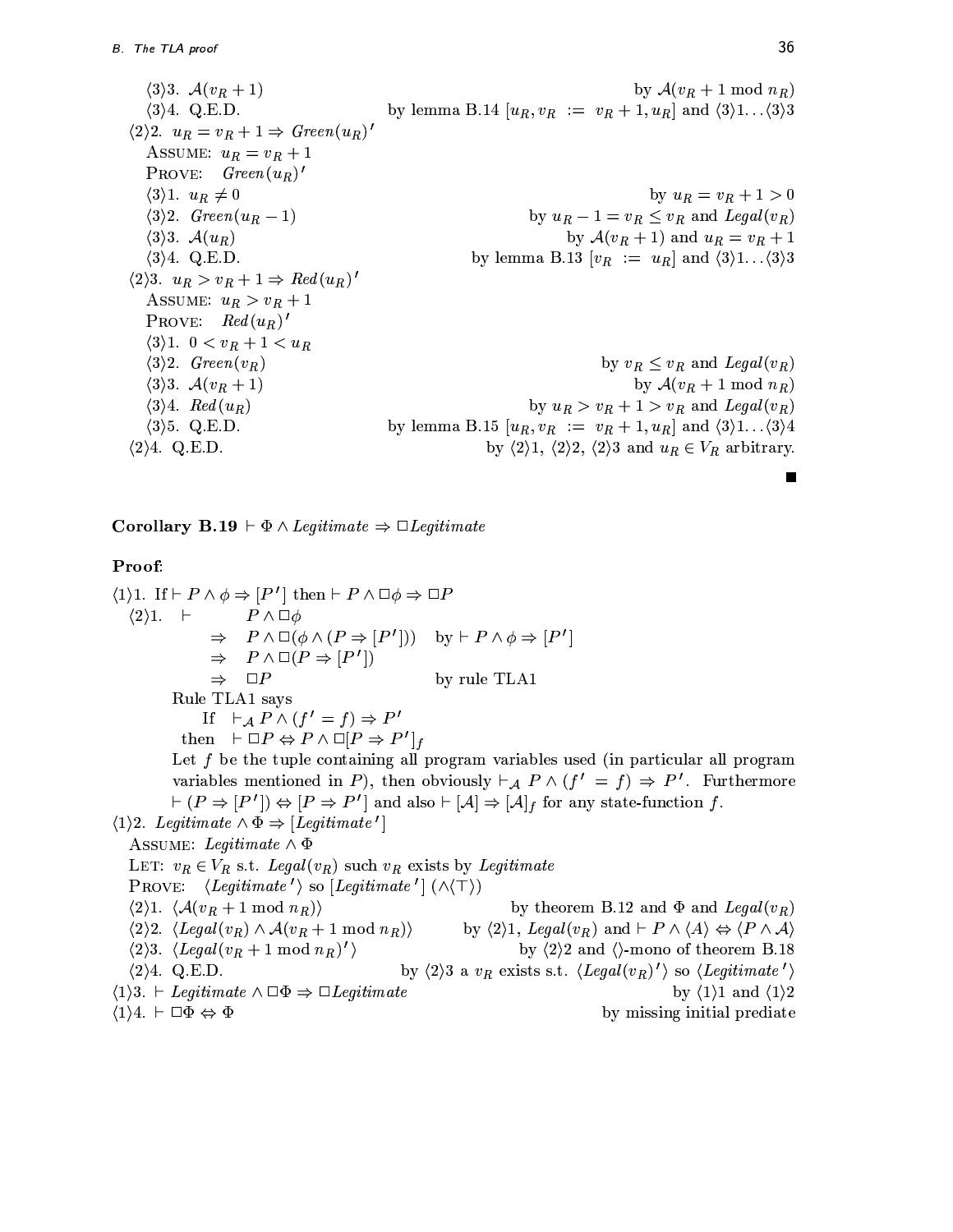$\langle 1 \rangle$ 5. Q.E.D.

by  $\langle 1 \rangle 3$  and  $\langle 1 \rangle 4$ 

**Lemma B.20**  $\vdash_{\mathcal{A}} (\forall v_R : v_R \in V_R \setminus \{0\} :: \neg * \mathcal{A}(v_R)) \Rightarrow \text{legal}(n_R - 1)$ 

Proof:

ASSUME:  $(\forall v_R : v_R \in V_R \setminus \{0\} :: \neg * \mathcal{A}(v_R))$ <br>PROVE:  $(\forall v_R : v_R \in V_R :: Green(v_R))$ by induction on  $v_R$ CASE:  $v_R = 0$ . Green(0) by lemma B.5 CASE:  $v_R = u_R + 1 < n_R$  so  $v_R \neq 0$ ASSUME:  $(\forall w_R : w_R \in V_R \land w_R < v_R :: Green(w_R))$  induction hypothesis<br>PROVE:  $Green(v_R)$  by case analysis on  $v_R = First(f(v_R))$  and  $v_R > First(f(v_R))$ induction hypothesis CASE:  $v_R = First(f(v_R))$ by  $Green(v_R - 1)$  $\langle 3\rangle 1. d[f(v_R-1)] \geq v_R-1$  $\langle 3 \rangle 2$ .  $t[f(v_R)]$  $t[f(v_R-1)]$  by  $\neg * \mathcal{A}(v_R)$ ,  $v_R \neq 0$ ,  $v_R = First(f(v_R))$  and  $\langle 3 \rangle 1$  $=$   $t[f(0)]$  by  $Green(v_R - 1)$  $\langle 3 \rangle 3$ .  $d[f(v_R)]$  $\geq$  First $(f(v_R))$  by corollary B.4  $= v_R$ by case assumption  $\langle 3 \rangle 4$ . Q.E.D. by  $\langle 3 \rangle 2$  and  $\langle 3 \rangle 3$ CASE:  $v_R > First(f(v_R))$ by  $Green(v_R - 1)$  $\langle 3\rangle 1. d[f(v_R-1)] \geq v_R-1$  $\langle 3 \rangle 2$ .  $t[f(v_R)]$  $t[f(First(f(v_R)))]$  by  $f(v_R) = f(First(f(v_R)))$  $\hspace*{0.4em} = \hspace*{0.4em}$ by  $First(v_R) < v_R$  so  $Green(First(f(v_R))$  $=$   $t[f(0)]$  $\langle 3 \rangle 3$ .  $t[f(v_R)]$  $=$   $t[f(0)]$ by  $\langle 3 \rangle 2$  $t[f(v_R-1)]$  by  $Green(v_R-1)$ by  $\neg * \mathcal{A}(v_R)$ ,  $v_R > First(f(v_R))$ ,  $\langle 3 \rangle 1$  and  $\langle 3 \rangle 3$  $\langle 3 \rangle 4. d[f(v_R)] \geq v_R$ by  $\langle 3 \rangle 2$  and  $\langle 3 \rangle 4$  $\langle 3 \rangle$ 5. Q.E.D.

Corollary B.21  $\vdash_{\mathcal{A}} (\exists v_R : v_R \in V_R :: * \mathcal{A}(v_R))$ 

**Proof:** If  $\mathcal{A}(v_R)$ , for some  $v_R \in V_R \setminus \{0\}$ , is enabled then the corollary holds. Otherwise it follows by lemma B.20 that Legal( $n_R - 1$ ) holds and by theorem B.11  $\mathcal{A}(0)$  is enabled. П

#### B.4 The main decreasing function Chaos

In this section we define the function *Chaos* and show that its range is finite and execution of any non-root occurrence decreases this function.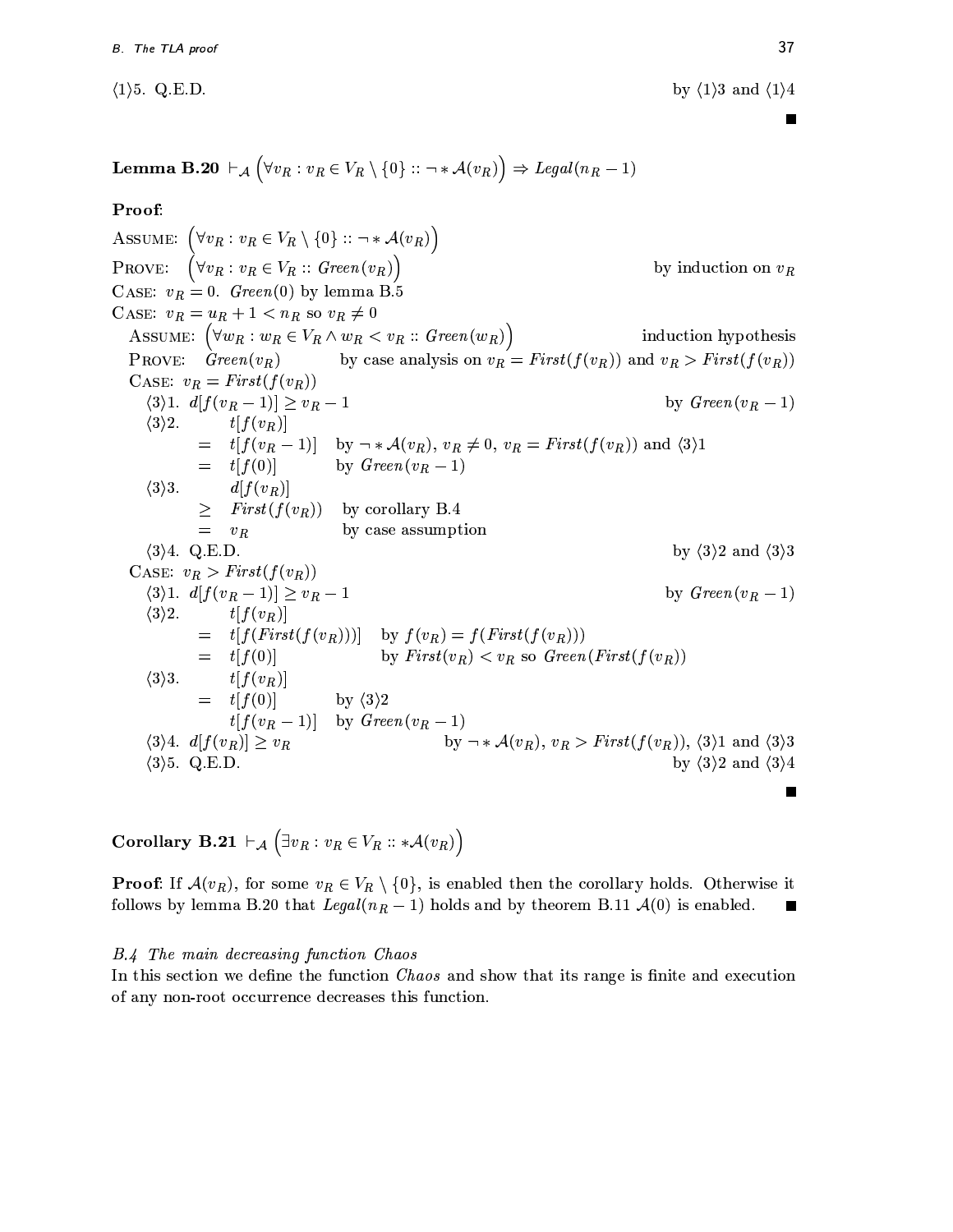$$
W(v) \triangleq f(First(v) - 1 \mod n_R)
$$
  
\n
$$
vTu \triangleq u \neq f(0) \land v = W(u)
$$
  
\n
$$
Weight(v) \triangleq 1 + \left(\sum u : u \in V \land vTu :: Weight(u)\right)
$$
  
\n
$$
Distance(v) \triangleq \left(\#v_R : v_R \in Sim(v) :: v_R < d[v]\right)
$$
  
\n
$$
M \triangleq \left(\max v : v \in V :: |Sim(v)|\right)
$$
  
\n
$$
SDistance \triangleq \left(\sum v : v \in V :: Distance(v)\right)
$$
  
\n
$$
SWeight \triangleq \left(\sum v : v \in V :: \begin{cases} Weight(v) & \text{if } W(v)Tv \land t[v] \neq t[W(v)] \\ 0 & \text{otherwise} \end{cases}\right)
$$
  
\n
$$
Chaos \triangleq M \cdot SWeight - SDistance
$$

**Lemma B.22**  $\vdash_{\mathcal{A}} (\forall v : v \in V :: 0 \leq Distance(v) < |Sim(v)|)$ 

## Proof:

LET: 
$$
v \in V
$$
 arbitrary  
\n(1)1.  $Distance(v) \ge 0$  by  $(\#v : R(v) :: P(v)) \ge 0$   
\n(1)2.  $Distance(v)$   
\n $= (\#v_R : v_R \in Sim(v) :: v_R < d[v])$  by definition of *Distance*  
\n $\leq (\#v_R : v_R \in Sim(v) :: v_R < Last(v))$  by  $d[v] \leq Last(v)$   
\n $= |Sim(v)| - 1$  by definition of *Last*  
\n(1)3. Q.E.D.  
\nby (1)1 and (1)2

**Lemma B.23**  $\vdash_A n - n_R \leq -SDistance \leq 0$ 

Proof:

$$
(1) 1. \t0 \t\t\geq \left(\sum v : v \in V :: -Distance(v)\right) \tby lemma B.22\t\t\geq \left(\sum v : v \in V :: -|Sim(v)| + 1\right) \tby lemma B.22= n - nR
$$
(1) 2. Q.E.D.
$$
 by  $|V| = n$  and  $\left(\sum v : v \in V :: |Sim(v)|\right) = nR$   
by  $\langle 1 \rangle 1$  and def. of *SDistance*
$$

**Lemma B.24** The relation T defines a spanning tree on V with root  $f(0)$ .

# Proof:

 $\langle 1 \rangle 1. \ \vdash_{\mathcal{A}} \Big( \forall u,v: u,v \in V \wedge vTu::First(v) < First(u) \Big)$ LET:  $u, v \in V$  arbitrary s.t.  $vTu$ PROVE:  $First(v) < First(u)$ by vTu so  $u \neq f(0)$  and  $0 \notin Sim(u)$  $\langle 2 \rangle 1.$  First $(u) > 0$ 

 $\blacksquare$ 

 $\blacksquare$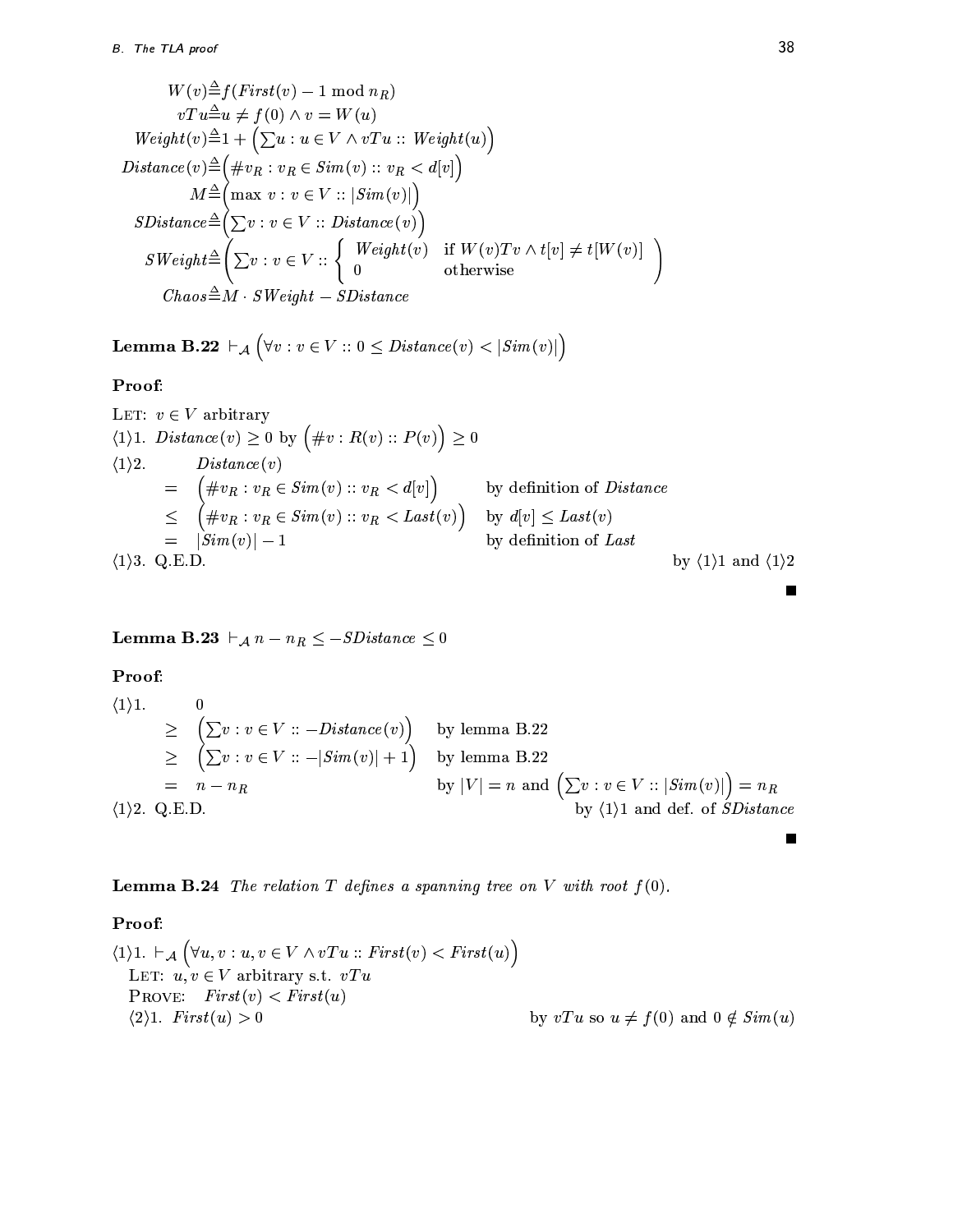$$
\langle 2 \rangle 2.
$$
 First(v)  
\n
$$
= First(W(u))
$$
 by  $vTu \Rightarrow v = W(u)$   
\n
$$
= First(f(First(u) - 1 \mod n_R))
$$
 by def. of W  
\n
$$
= First(f(First(u) - 1))
$$
 by  $\langle 2 \rangle 1$   
\n
$$
\leq First(u) - 1
$$
 by  $\langle 2 \rangle 1$   
\n
$$
\leq First(u)
$$
  
\n1 $\rangle 2.$   $(\forall v : v \in V :: \neg W(v)Tv \Rightarrow v = f(0))$ 

 $\langle 1 \rangle$ 3. Q.E.D.

For every u there is at most one v s.t.  $vTu$ , since  $v = W(u)$  and W is a function. By  $\langle 1 \rangle$  there are no cycles in the relation. By  $\langle 1 \rangle$  every u has a parent except for  $f(0)$ . This proofs T makes up a spanning tree of V with root  $f(0)$ .

Define  $S(v)$  as the set of nodes in the subtree with root v.

**Lemma B.25**  $\vdash_{\mathcal{A}} (\forall v : v \in V :: Weight(v) = |S(v)|)$ 

## Proof:

LET:  $v \in V$  arbitrary  $Weight(v) = |S(v)|$ PROVE:  $\langle 1 \rangle$ 1. Q.E.D. by induction on the depth of the subtree with root  $v$ . CASE:  $depth = 0$  so  $\{u \in V | vTu\} = \emptyset$  and  $S(v) = \{v\}$  $\langle 2 \rangle 1$ .  $Weight(v)$ =  $1 + \left(\sum u : u \in V \wedge vTu :: Weight(u)\right)$ <br>= 1 by  $\{u \in V | vTu\} = \emptyset$ <br>by  $S(v) = \{v\}$  $= |S(v)|$ CASE: depth = e + 1 and by induction hypothesis  $(\forall u : u \in V \land vTu :: Weight(u) = |S(u)|)$  $\langle 2 \rangle 1$ .  $Weight(v)$ =  $1 + (\sum u : u \in V \wedge vTu :: Weight(u))$  def. of  $Weight(v)$ <br>=  $|S(v)|$ 

since  $S(v) = \{v\} \cup (\bigcup u : u \in V \wedge vTu :: S(v))$  and all  $S(u)$ ,  $\{v\}$  are disjoint.

**Lemma B.26**  $\vdash_{\mathcal{A}} 0 \leq SWeight \leq \frac{n(n-1)}{2}$ 

## Proof:

- $\langle 1 \rangle 1. \ (\forall v : v \in V :: Weight(v) \ge 1), \text{ since } Weight(v) \text{ is the number of nodes in } S(v). \text{ There-} for } SWeight \ge 0.$
- $\langle 1 \rangle 2. \ \left( \forall v : v \in V : : 2 \left( \sum u : u \in S(v) : : Weight(u) \right) \leq Weight(v)(Weight(v) + 1) \right)$ We prove this by induction to the depth  $d$  of the subtree with root  $v$ .

# CASE:  $d=0$

 $\langle 3 \rangle 1$ . Weight(v) = 1 and  $S(v) = \{v\}$  and the claim follows

П

by def. of relation  $T$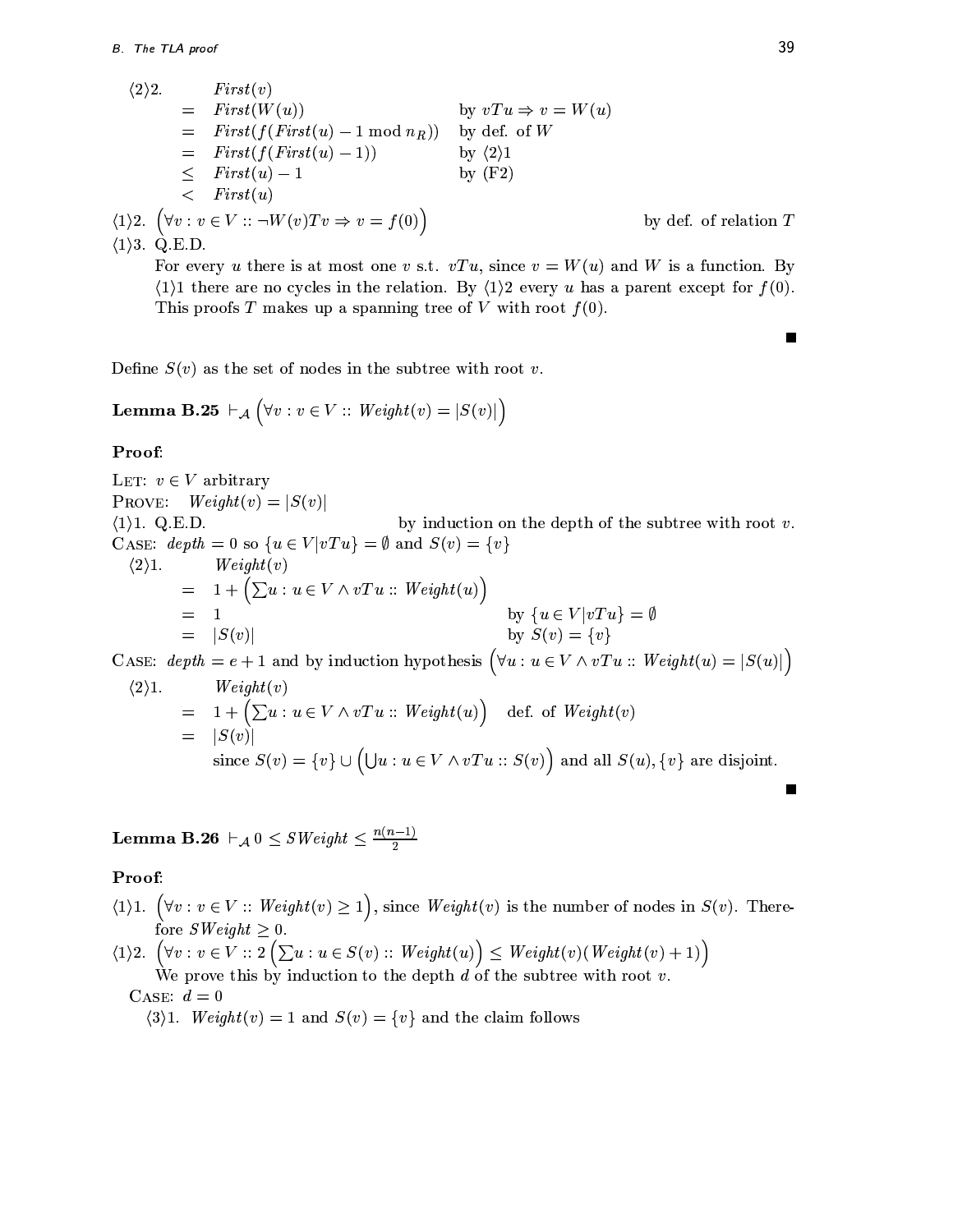CASE:  $d = e + 1$ LET:  $v_1, \ldots, v_c$   $(c \neq 0)$  be the children of v LET:  $m = (max i : 1 \le i \le c :: Weight(v_i))$  so  $m \ge Weight(v_i)$  for  $i = 1, ..., c$ ASSUME:  $(\forall i : 1 \leq i \leq c :: 2 (\sum u : u \in S(v_i) :: Weight(u)) \leq Weight(v_i)(Weight(v_i) + 1))$ by induction hypothesis  $\langle 3 \rangle 1. \ \ Weight(v) = 1 + (\sum i : 1 \leq i \leq c :: Weight(v_i))$ by definition of Weight  $\langle 3 \rangle 2. \ \ m \leq \Big( \sum i : 1 \leq i \leq c : : Weight(v_i) \Big) - (c-1)$ by  $Weight(v_i) \geq 1$  and let of m  $2\left(\sum u : u \in S(v) :: Weight(u)\right)$  $\langle 3 \rangle 3$ .  $= 2 \text{Weight}(v) + 2 \left( \sum_{i} i : 1 \leq i \leq c : \left( \sum_{i} u : u \in S(v_i) :: \text{Weight}(u) \right) \right)$ by definition of  $S(v)$  $\leq 2 \text{Weight}(v) + (\sum_{i} i : 1 \leq i \leq c \text{ :: } \text{Weight}(v_i) (\text{Weight}(v_i) + 1))$ by induc. hyp.  $\leq 2 \text{Weight}(v) + m \left( \sum_{i} i : 1 \leq i \leq c :: \text{Weight}(v_i) + 1 \right)$ by let of  $m$  $= 2(1 + (\sum_{i} : 1 \leq i \leq c :: Weight(v_i))) + m(\sum_{i} : 1 \leq i \leq c :: Weight(v_i) + 1)$ by  $\langle 3 \rangle 1$  $\leq 2\left(\sum_{i} i : 1 \leq i \leq c :: Weight(v_i) + 1\right) + m\left(\sum_{i} i : 1 \leq i \leq c :: Weight(v_i) + 1\right)$ by  $c > 1$  $=$   $(m+2)\left(\sum i : 1 \leq i \leq c :: Weight(v_i) + 1\right)$  $\leq$   $(\left(\sum_{i} i : 1 \leq i \leq c :: Weight(v_i)\right) + 2 - (c-1))\left(\sum_{i} i : 1 \leq i \leq c :: Weight(v_i) + 1\right)$ by  $\langle 3 \rangle 2$  $=$   $(Weight(v) + 1 - (c - 1))(Weight(v) + (c - 1))$ by  $\langle 3 \rangle 1$  $Weight(v)(Weight(v) + 1)$  $\leq$ by calculation  $\langle 1 \rangle 3$ .  $SWeight$  $\big(\sum u : u \in V \setminus \{f(0)\} :: Weight(u)\big)$ by  $Weight(u) > 0$  $\leq$  $\Big(\sum u : u \in S(f(0)) :: Weight(u)\Big) - Weight(f(0))$ by lemma B.24  $S(f(0)) = V$  $=$  $\frac{Weight(f(0))(Weight(f(0))+1)}{2} - Weight(f(0))$  $\leq$ by  $\langle 1 \rangle 2$  $n(n-1)$ by lemma B.24 and lemma B.25  $Weight(f(0)) = n$ 

# Lemma B.27

$$
\vdash_{\mathcal{A}} (\forall v_R : v_R \in V_R \setminus \{0\} :: \mathcal{A}(v_R) \land v_R > First(f(v_R)) \Rightarrow SWeight' = SWeight)
$$

# Proof:

LET:  $v_R \in V_R \setminus \{0\}$  arbitrary ASSUME:  $\mathcal{A}(v_R) \wedge v_R > First(f(v_R))$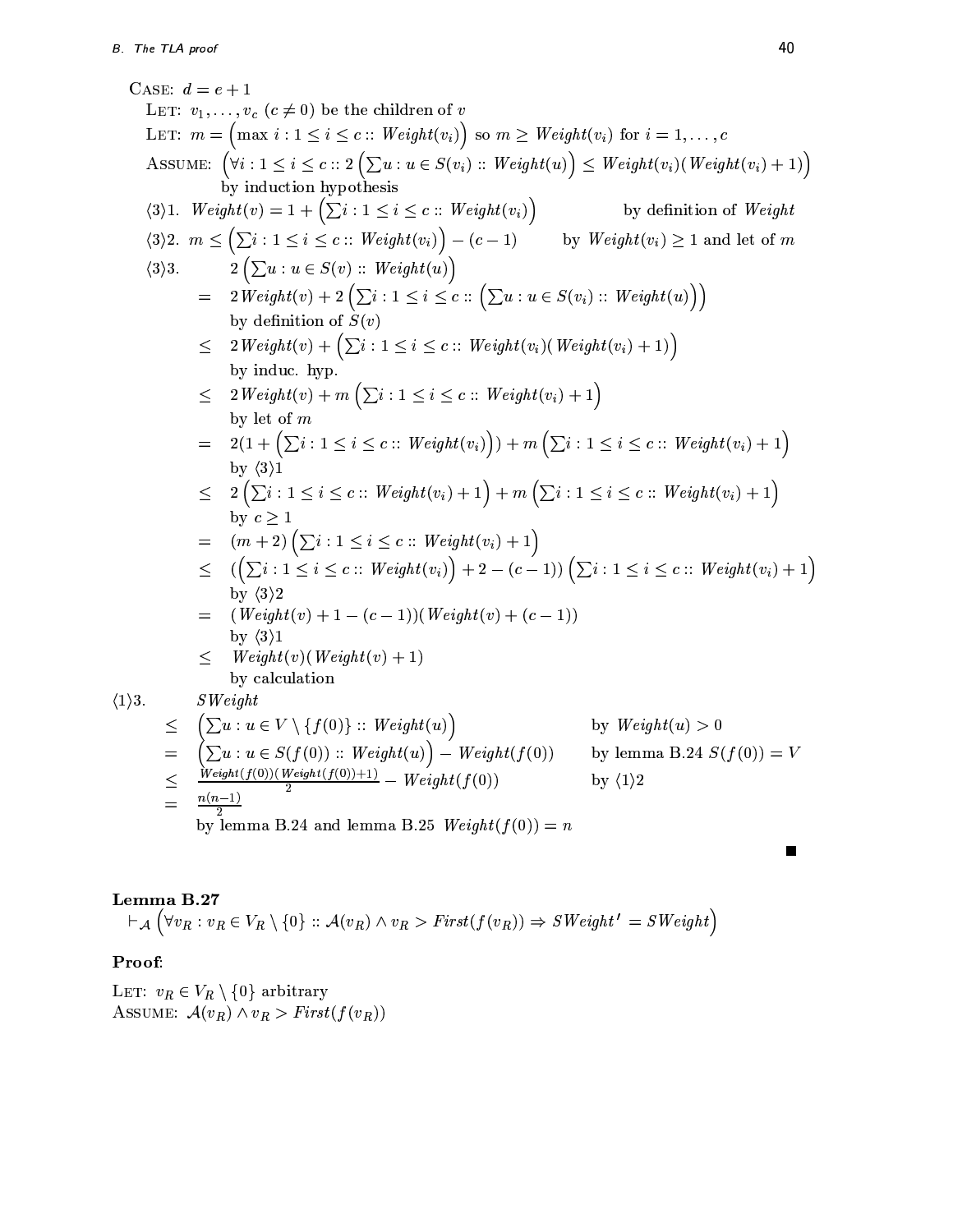PROVE:  $SWeight' = SWeight$  $\langle 1 \rangle 1.$   $(\forall v : v \in V :: Unchanged (t[v])')$ by  $\mathcal{A}(v_R) \wedge v_R > First(f(v_R))$  $\langle 1 \rangle$ 2. Q.E.D. by  $\langle 1 \rangle 1$  and *SWeight* only depends on the t[]-values

Lemma B.28  $\vdash_{\mathcal{A}} (\forall v_R : v_R \in V_R \setminus \{0\} :: \mathcal{A}(v_R) \land v_R = First(f(v_R)) \Rightarrow SWeight' < SWeight')$ 

# Proof:

LET:  $v_R \in V_R \setminus \{0\}$  arbitrary ASSUME:  $\mathcal{A}(v_R) \wedge v_R = First(f(v_R))$ PROVE:  $SWeight' < SWeight$ 3:  $\begin{aligned} \mathbb{E} \text{ } & \begin{array}{l} \text{s:} \end{array} & \begin{array}{l} \text{s:} \end{array} & \begin{array}{l} \text{s:} \end{array} & \begin{array}{l} \text{s:} \end{array} & \begin{array}{l} \text{s:} \end{array} & \begin{array}{l} \text{s:} \end{array} & \begin{array}{l} \text{s:} \end{array} & \begin{array}{l} \text{s:} \end{array} & \begin{array}{l} \text{s:} \end{array} & \begin{array}{l} \text{s:} \end{array} & \begin{array}{l} \text{s:} \end{array} & \begin{$ LET:  $v = f(v_R)$  and  $\langle 1 \rangle 1. \, v \neq f(0)$ by  $\langle 1 \rangle 1$ <br>by  $v_R = First(f(v_R))$  $\langle 1 \rangle 2$ .  $W(v)Tv$  $\langle 1 \rangle 3. f(v_R) \neq f(v_R - 1)$  $\langle 1 \rangle 4$ . SWeight =  $(a) + (b) + (c)$  $\langle 2 \rangle 1. \quad vTu \Rightarrow First(v) < First(u) \Rightarrow u \neq v$ see proof of lemma B.24  $\wedge u \in V$  $\langle 2 \rangle 2$ .  $\wedge \vee u \neq f(0) \wedge u \neq v \wedge v \neq W(u)$  $\vee vTu$  $\vee u = v$  $\Leftrightarrow \quad \wedge u \in V$  $\wedge \vee u \neq f(0) \wedge u \neq v \wedge v \neq W(u)$  $\vee u \neq f(0) \wedge u \neq v \wedge v = W(u)$  by  $\langle 2 \rangle 1$  and  $vTu \Leftrightarrow u \neq f(0) \wedge v = W(u)$  $\vee u \neq f(0) \wedge u = v$  by  $\langle 1 \rangle 1$  $\Leftrightarrow u \in V \wedge u \neq f(0)$  $\langle 2 \rangle 3. u \neq f(0) \wedge u \neq v \wedge v \neq W(u) \Rightarrow v \neq W(u) \Rightarrow \neg vTu$  $\langle 2 \rangle 4$ .  $u \neq f(0) \wedge u \neq v \wedge v \neq W(u) \Rightarrow u \neq v \Rightarrow \neg(u = v)$  $\langle 2 \rangle$ 5. Q.E.D. by  $\langle 2 \rangle 2(a) + (b) + (c)$  exactly covers all elements summed in *SWeight*. By  $\langle 2 \rangle 3$  and  $\langle 2\rangle$ 4, (a) does not cover any element also in (b) or (c) (and vice versa). By  $\langle 2\rangle$ 1 (b) does not cover any element also in  $(c)$  and vice versa.  $\langle 1 \rangle 5$ .  $SWeight' = (a)' + (b)' + (c)'$ The proof is very similar to  $\langle 1 \rangle$ 4 since it only involves reasoning about rigid variables.  $\langle 1 \rangle 6. \, (a) = (a)'$ 

Е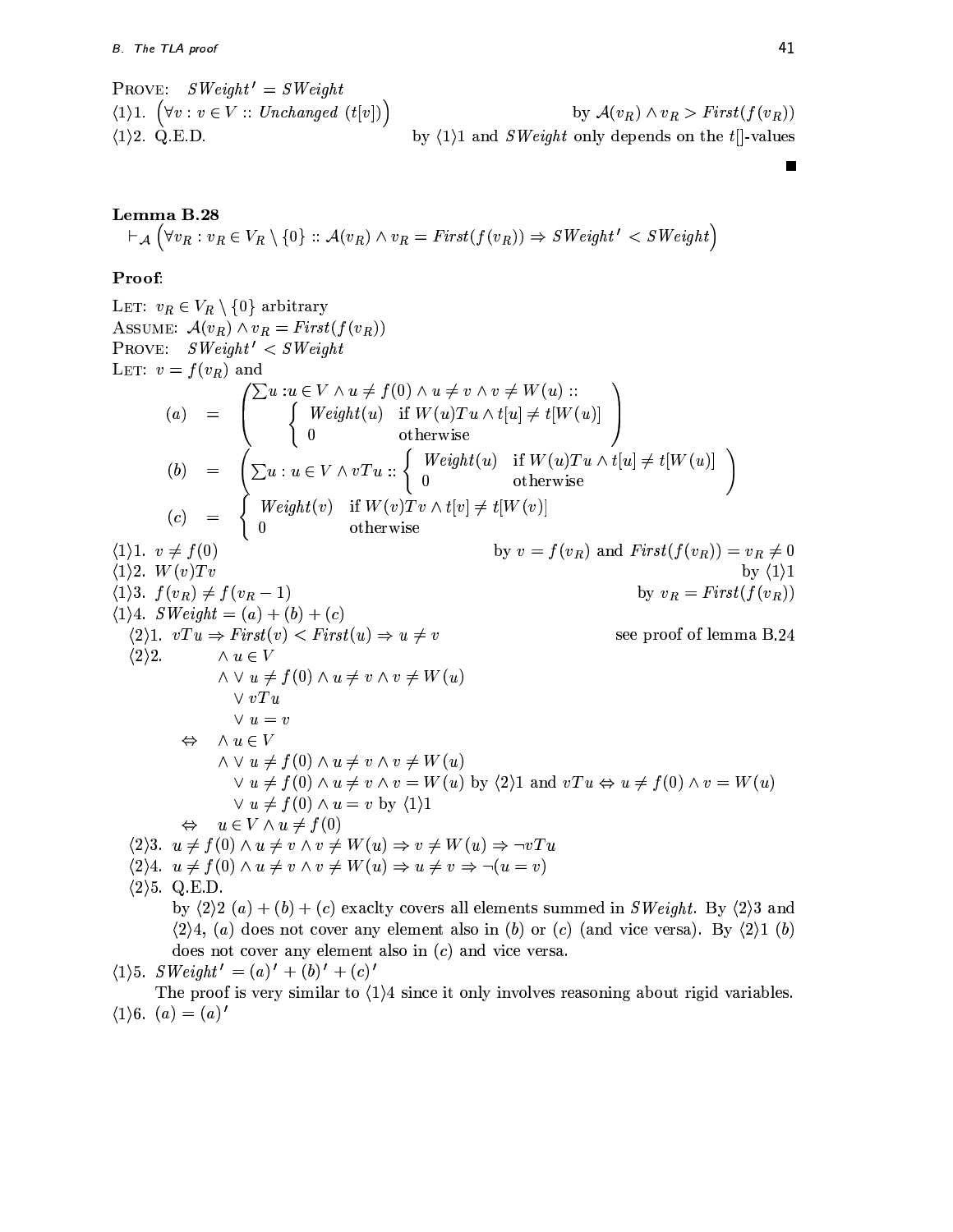LET:  $u \in V$  arbitrary s.t.  $u \neq f(0) \wedge u \neq v \wedge v \neq W(u)$  $\langle 2 \rangle 1. t[u]' = t[u]$ by  $\mathcal{A}(v_R) \wedge f(v_R) = v \neq u$  $(2)2. t[W(u)]' = t[W(u)]$ by  $\mathcal{A}(v_R) \wedge f(v_R) = v \neq W(u)$  $\langle 2 \rangle 3. t[u]' = t[W(u)]' \Leftrightarrow t[u] = t[W(u)]$ by  $\langle 2 \rangle$ 1 and  $\langle 2 \rangle$ 2  $\langle 2 \rangle 4$ . Q.E.D. by  $\langle 2 \rangle$  and *Weight* $(u)$  is fixed for any u  $\langle 1 \rangle$ 7.  $(b) + (c) \geq Weight(v)$  $\langle 2 \rangle 1$ .  $t[v]$ by  $v = f(v_R)$  $=$   $t[f(v_R)]$  $\neq$   $t[f(v_R-1)]$ by  $\mathcal{A}(v_R) \wedge v_R = First(f(v_R)) \neq 0$  $=$   $t[f(First(v) - 1)]$  by  $v_R = First(v)$  $=$   $t[W(v)]$ by def. of  $W$  $\langle 2 \rangle 2.$  (c) = Weight(v) by  $\langle 1 \rangle 2$  and  $\langle 2 \rangle 1$  $\langle 2 \rangle$ 3. Q.E.D. by  $\langle 2 \rangle 2$  and  $(b) \geq 0$  $\langle 1 \rangle 8.$   $(c)' = 0$  $\langle 2 \rangle 1. \quad t[v]'$  $=$   $t[f(v_R)]'$ by  $v = f(v_R)$  $=$   $t[f(v_R-1)]$ by  $\mathcal{A}(v_R) \wedge v_R = First(f(v_R)) \neq 0$  $=$   $t[f(v_R-1)]'$ by  $A(v_R)$  and  $\langle 1 \rangle 3$  $=$   $t[f(First(v) - 1)]'$  by  $v_R = First(v)$  $=$   $t[W(v)]'$ by def. of  $W$  $\langle 2 \rangle 2$ . Q.E.D. by  $\langle 2 \rangle 1$  $\langle 1 \rangle 9$ .  $(b)'$  $\leq$  $\left(\sum u : u \in V \wedge vTu :: Weight(u)\right)$ by  $Weight(u) \geq 0$  $Weight(v) - 1$ def. of  $Weight(v)$  $=$  $\lt$   $Weight(v)$  $(1)10. (b)' + (c)' < (b) + (c)$ by  $\langle 1 \rangle 8$ ,  $\langle 1 \rangle 9$  and  $\langle 1 \rangle 7$  $(1)11. \quad SWeight' = (a)' + (b)' + (c)'$ by  $\langle 1 \rangle 5$  $= (a) + (b)' + (c)'$ by  $\langle 1 \rangle 6$  $\langle (a) + (b) + (c) \rangle$ by  $\langle 1 \rangle 10$  $=$  SWeight by  $\langle 1 \rangle 4$  $\langle 1 \rangle$ 12. Q.E.D. by  $\langle 1 \rangle$ 11

# Lemma B.29

 $\vdash_{\mathcal{A}} (\forall v_R : v_R \in V_R \setminus \{0\} :: \mathcal{A}(v_R) \land v_R > First(f(v_R)) \Rightarrow -SDistance' < -SDistance)$ 

## Proof:

LET:  $v_R \in V_R \setminus \{0\}$  arbitrary s.t.  $\mathcal{A}(v_R) \wedge v_R > First(f(v_R))$  and let  $v = f(v_R)$  $\langle 1 \rangle 1$ .  $Distance(v)$  $\begin{cases} \#u_R: u_R\in Sim(v) :: u_R < d[v] \\ \#u_R: u_R\in Sim(v) :: u_R \leq d[v] \end{cases} \quad \text{by $d[v]\in Sim(v)~(Domain)$} \\ \begin{cases} \#u_R: u_R\in Sim(v) :: u_R < v_R \end{cases} \quad \text{by $d[v]=d[f(v_R)] < v_R$} \end{cases}$  $=$  $\overline{\phantom{a}}$  $\langle$ by  $\mathcal{A}(v_R) \wedge v_R > First(f(v_R))$  $=$   $(\#u_R: u_R \in Sim(v) :: u_R < d[v]')$  by  $d[v]' = v_R$  by  $\mathcal{A}(v_R) \wedge v_R > First(f(v_R))$  $=$  Distance(v)'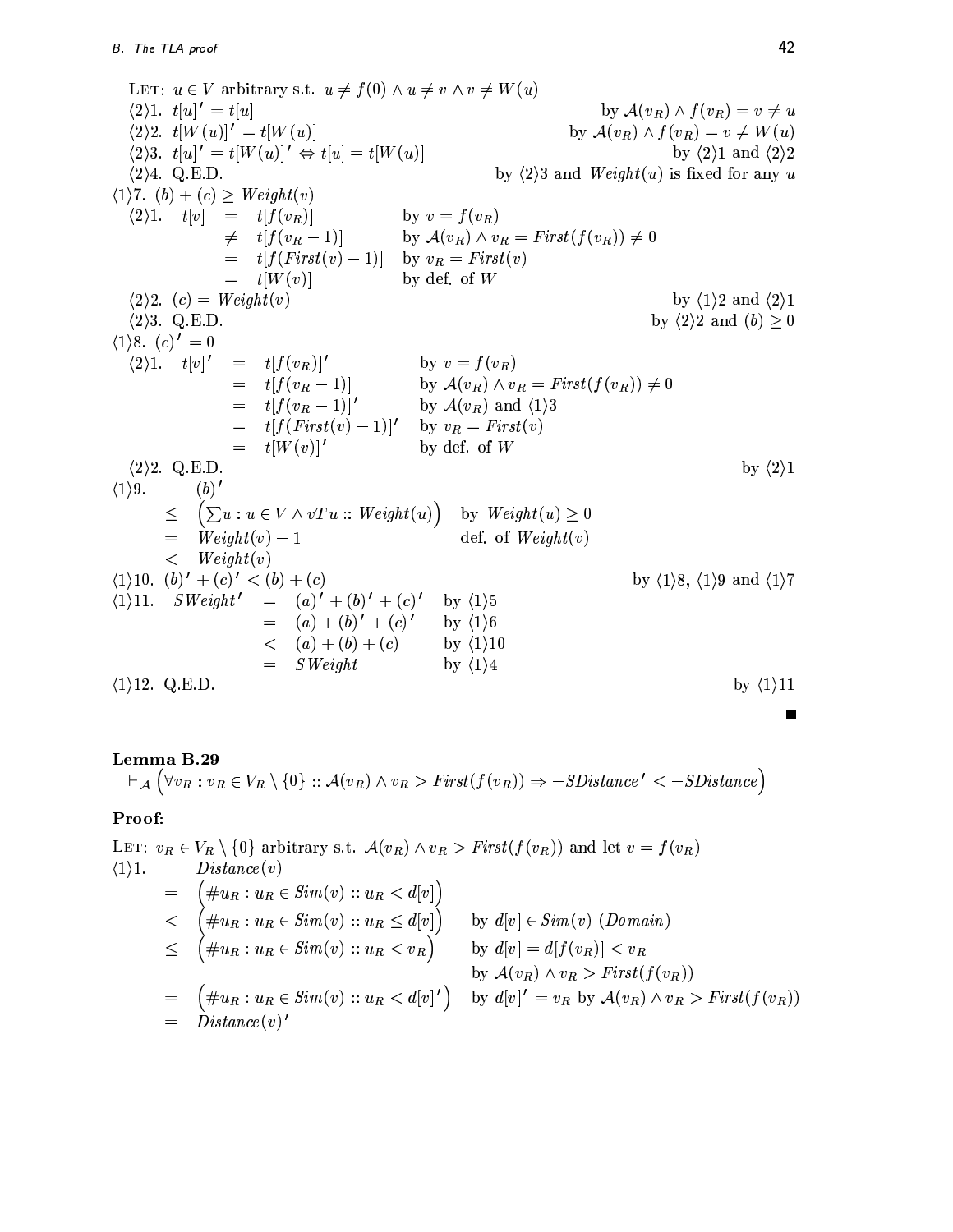$$
\begin{aligned}\n\langle 1 \rangle 2. \quad & \left( \forall u : u \in V \land u \neq v :: Distance(u)' = Distance \right) \\
& \text{by } \mathcal{A}(v_R) \land f(v_R) = v \neq u \Rightarrow d[u]' = d[u] \\
\langle 1 \rangle 3. \quad & \text{Q.E.D.} \quad \text{by } \langle 1 \rangle 1 \text{ and } \langle 1 \rangle 2\n\end{aligned}
$$

П

Г

Г

**Lemma B.30**  
\n
$$
\vdash_{\mathcal{A}} \begin{pmatrix} \forall v_R : v_R \in V_R \land v_R = First(f(v_R)) : : \\ \mathcal{A}(v_R) \Rightarrow SDistance' \ge SDistance - |Sim(f(v_R))| + 1 \end{pmatrix}
$$

# Proof:

LET: 
$$
v_R \in V_R
$$
 arbitrary s.t.  $\mathcal{A}(v_R) \wedge v_R = First(f(v_R))$  and let  $v = f(v_R)$   
\n $\langle 1 \rangle 1.$   $d[v]' = v_R$  by (F3) and  $\mathcal{A}(v_R)$   
\n $= First(f(v_R))$   
\n $\langle 1 \rangle 2.$  Distance(v)'  
\n $= (\#v_R : v_R \in Sim(v) :: v_R < d[v]')$   
\n $= 0$  by  $\langle 1 \rangle 1$   
\n $\geq Distance(v) - |Sim(v)| + 1$  by lemma B.22  
\n $\langle 1 \rangle 3.$   $(\forall u : u \in V \land u \neq v :: Distance(u)' = Distance(u))$   
\nby  $\mathcal{A}(v_R) \land f(v_R) = v \neq u \Rightarrow d[u]' = d[u]$   
\n $\langle 1 \rangle 4.$  Q.E.D. by  $\langle 1 \rangle 2$  and  $\langle 1 \rangle 3$ 

**Lemma B.31**  $\vdash_A n - n_R \leq Chaos \leq M \cdot \frac{n(n-1)}{2}$ 

**Proof:** By lemma B.23 and lemma B.26 and  $Chaos = M \cdot SWeight - SDistance$ 

**Lemma B.32**  $\vdash_{\mathcal{A}} (\forall v_R : v_R \in V_R \setminus \{0\} :: \mathcal{A}(v_R) \Rightarrow Chaos' < Chaos)$ 

# Proof:

LET:  $v_R \in V_R \setminus \{0\}$  arbitrary s.t.  $\mathcal{A}(v_R)$ PROVE: Chaos' < Chaos by case analysis on  $v_R = First(f(v_R))$  and  $v_R > First(f(v_R))$ CASE:  $v_R = First(f(v_R))$  $Chaos'$  $\langle 2 \rangle 1$ .  $=$   $M \cdot SWeight' - SDistance'$  $\leq$   $M \cdot (SWeight - 1) - SDistance'$ by lemma B.28  $\leq$   $M \cdot SWeight - M - SDistance + |Sim(f(v_R))| - 1$ by lemma B.30  $\lt M \cdot SWeight - SDistance$ by  $M \geq |Sim(f(v_R))|$  for any v  $=$  *Chaos* CASE:  $v_R > First(f(v_R))$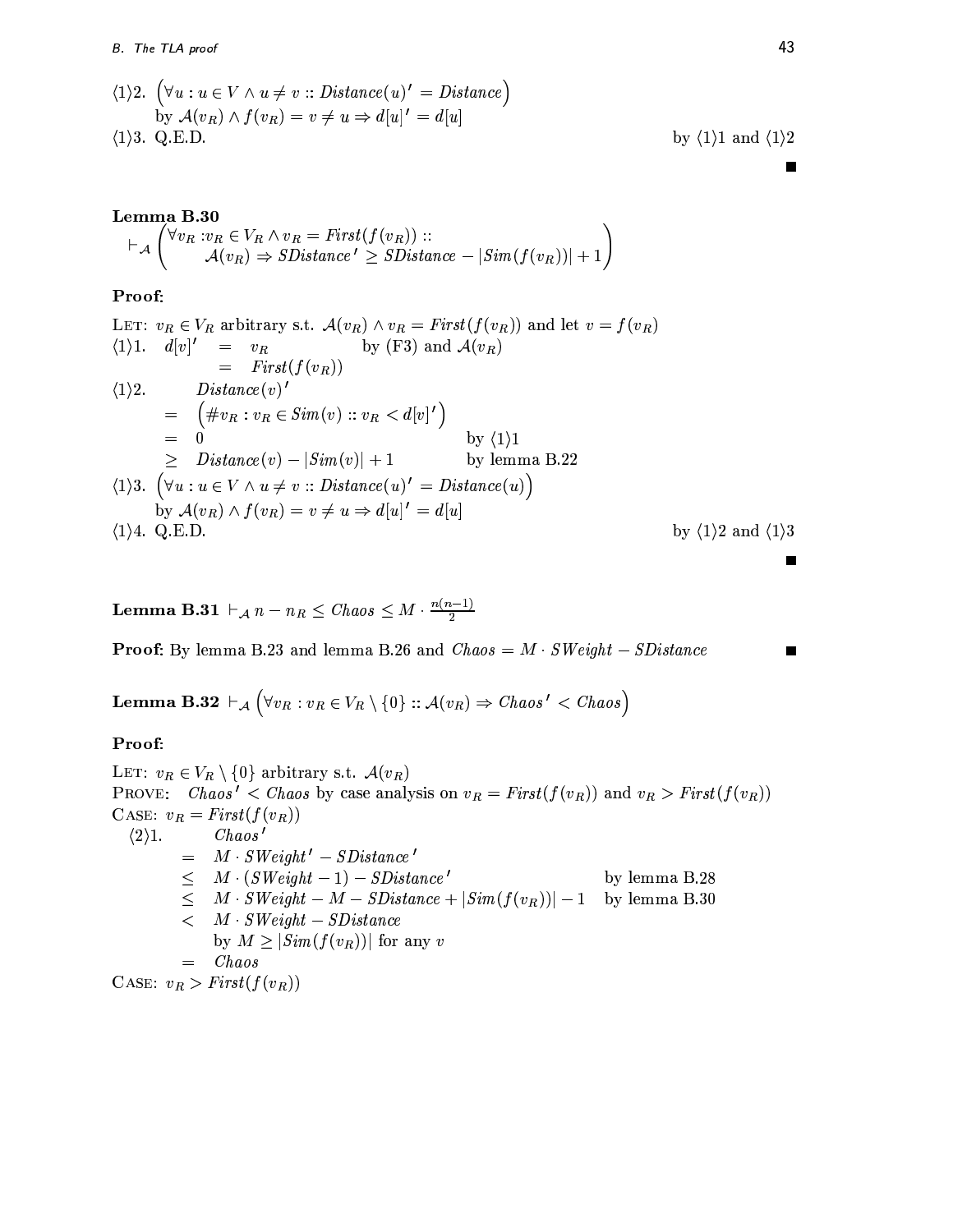$Chaos\,'$  $=$   $M \cdot SWeight' - SDistance'$  $= \quad M \cdot SWeight - SDistance'$ by lemma B.27  $\lt M \cdot SWeight - SDistance$ by lemma B.29  $=$  *Chaos* 

**Lemma B.33**  $\vdash_{\mathcal{A}} \mathcal{A}(0) \Rightarrow \text{Chaos'} \leq \text{Chaos} + M \cdot n - 1$ 

## Proof:

Assume: 
$$
\mathcal{A}(0)
$$

\nProve:  $Chaos' \leq Chaos + M \cdot n - 1$ 

\nLET: (a)  $\triangleq \begin{pmatrix} \sum v : v \in V \land v \neq f(0) \land f(0)Tv : \ \int \; W \, eight(v) & \text{if } W(v)Tv \land t[v] \neq t[W(v)] \ 0 & \text{otherwise} \end{pmatrix}$ 

\n(b)  $\triangleq \begin{pmatrix} \sum v : v \in V \land v \neq f(0) \land \neg f(0)Tv : \ \int \; W \, eight(v) & \text{if } W(v)Tv \land t[v] \neq t[W(v)] \ 0 & \text{otherwise} \end{pmatrix}$ 

\n(b)  $\triangleq \begin{pmatrix} \sum v : v \in V \land v \neq f(0) \land \neg f(0)Tv : \sum v : V \land t[v] \neq t[W(v)] \ 0 & \text{otherwise} \end{pmatrix}$ 

 $\langle 1 \rangle 1$ . SWeight = (a) + (b) and SWeight' = (a)' + (b)' The elements summed in  $(a)$  and  $(b)$  exactly cover those summed in SWeight and no element covered by  $(a)$  is covered by  $(b)$  (and vice versa).  $\overline{1}$ 

(1)2. 
$$
(b)' = (b)
$$
  
\nLET:  $v \in V$  arbitrary s.t.  $v \neq f(0) \land \neg f(0)Tv$   
\n(2)1.  $t[v]' = t[v]$   
\n(2)2.  $t[W(v)]' = t[W(v)]$   
\n(2)3. Q.E.D.  
\n(1)3.  $(a) \ge 0$   
\n(1)4.  $(a)' \le (\sum v : v \in V \land v \neq f(0) \land f(0)Tv :: Weight(v))$   
\n $= Weight(f(0)) - 1$  by  $f(0)Tv :: Weight(v)$   
\n $= n - 1$   
\n(1)5.  $SWeight' = (a)' + (b)'$   
\n $= (a) + (b) + n - 1$  by  $(1)2$ ,  $(1)3$  and  $(1)4$   
\n $= SWeight(f(0))$   
\n $= n - 1$   
\n $= 1$   
\n $= 1$   
\n $= 1$   
\n $= 1$   
\n $= 1$   
\n $= 1$   
\n $= 1$   
\n $= 1$   
\n $= 1$   
\n $= 1$   
\n $= 1$   
\n $= 1$   
\n $= 1$   
\n $= 1$   
\n $= 1$   
\n $= 1$   
\n $= 1$   
\n $= 1$   
\n $= 1$   
\n $= 1$   
\n $= 1$   
\n $= 1$   
\n $= 1$   
\n $= 1$   
\n $= 1$   
\n $= 1$   
\n $= 1$   
\n $= 1$   
\n $= 1$   
\n $= 1$   
\n $= 1$   
\n $= 1$   
\n $= 1$   
\n $= 1$   
\n $= 1$   
\n $= 1$   
\n $= 1$   
\n $= 1$   
\n $= 1$   
\n $= 1$ <

**Lemma B.34**  $\vdash_{\mathcal{A}}$  Chaos =  $n - n_R \Rightarrow (\forall v_R : v_R \in V_R \setminus \{0\} :: \neg * \mathcal{A}(v_R))$ 

Proof:

 $\blacksquare$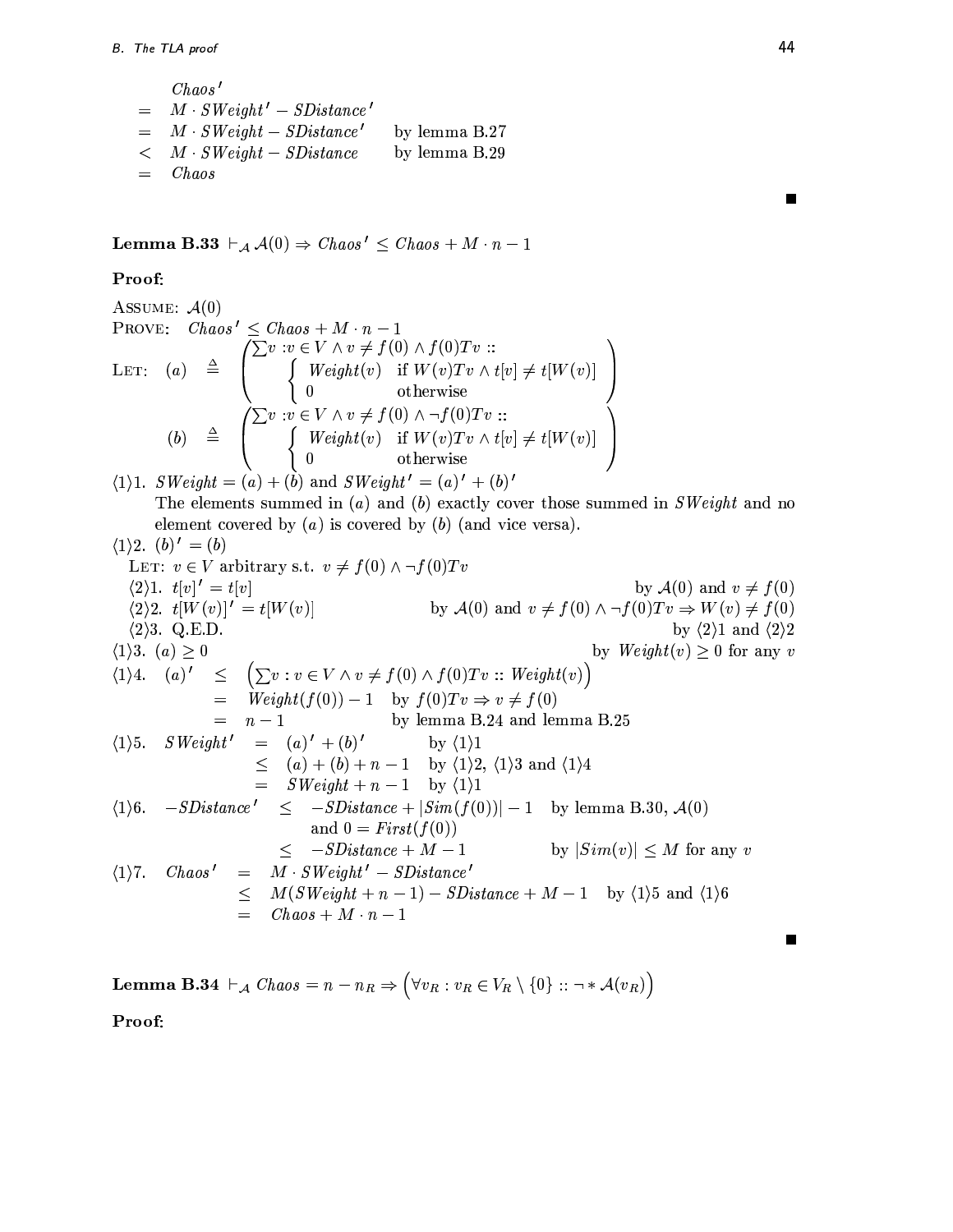ASSUME:  $Chaos = n - n_R$ LET:  $v_R \in V_R \setminus \{0\}$  arbitrary **PROVE:**  $\neg * \mathcal{A}(v_R)$  by case analysis on  $v_R = First(f(v_R))$  and  $v_R > First(f(v_R))$  $\langle 1 \rangle 1$ . SDistance =  $n_R - n \wedge SWeight = 0$ by  $Chaos = n - n_R$  and lemmas B.23 and B.26  $\langle 1 \rangle 2. \quad (\forall v_R : v_R \in V_R :: d[f(v_R)] \geq v_R)$ LET:  $v \in V$  arbitrary **PROVE:**  $d[v] = Last(v)$  then the statement follows since  $Last(v) = \max Sim(v)$  $\langle 2\rangle 1.$  *Distance* $(v) = |Sim(v)| - 1$  by  $\langle 1\rangle 1$  and *Distance* $(v) \leq |Sim(v)| - 1$  for any  $v \in V$ (follows from *Domain*)  $\langle 2 \rangle 2$ . Q.E.D. by  $\langle 2 \rangle$ 1 and Domain  $\langle 1 \rangle 3. \quad (\forall v : v \in V :: v \neq f(0) \Rightarrow t[v] = t[W(v)]$ LET:  $v \in V$  arbitrary  $\langle 2 \rangle 1. \quad \neg W(v) Tv \lor t[v] = t[W(v)]$ by  $\langle 1 \rangle 1$  and  $Weight(v) > 0$  for any  $v \in V$  $\langle 2 \rangle 2$ .  $\neg W(v)Tv \Leftrightarrow v = f(0)$ by def. of  $uTv$  $\langle 2 \rangle$ 3. Q.E.D. by  $\langle 2 \rangle$ 1 and  $\langle 2 \rangle$ 2 CASE:  $v_R = First(f(v_R))$  $\langle 2 \rangle 1. f(v_R) \neq f(0)$ for suppose  $f(v_R) = f(0)$  then  $v_R = First(f(v_R)) = First(f(0)) = 0$  contradictory with  $v_R \neq 0$  $\langle 2 \rangle 2$ .  $t[f(v_R)]$  $=$   $t[W(f(v_R))]$ by  $\langle 2 \rangle$ 1 and  $\langle 1 \rangle$ 3  $=$   $t[f(First(f(v_R)) - 1 \mod n_R)]$  by def. of W  $=$   $t[f(v_R-1 \mod n_R)]$ by  $v_R = First(f(v_R))$  $=$   $t[f(v_R-1)]$ by  $v_R \in V_R \setminus \{0\}$ by  $\langle 2 \rangle 2$  and  $v_R = First(f(v_R))$  $\langle 2 \rangle$ 3. Q.E.D. CASE:  $v_R > First(f(v_R))$  $\langle 2 \rangle 1. d[f(v_R)] \geq v_R$ by  $\langle 1 \rangle 2$  $\langle 2 \rangle 2.$  Q.E.D. by  $\langle 2 \rangle 1$  and  $v_R > First(f(v_R))$ 

**Lemma B.35**  $\vdash_{\mathcal{A}} \text{Legal}(n_R - 1) \Rightarrow \text{Chaos} = n - n_R$ 

# Proof:

ASSUME: Legal( $n_R - 1$ ) so  $(\forall v_R : v_R \in V_R :: Green(v_R))$ PROVE:  $Chaos = n - n_R$  $\langle 1 \rangle 1. \ \ (\forall v : v \in V :: t[v] = t[f(0)]\,)$ LET:  $v \in V$  arbitrary  $\langle 2 \rangle 1$ .  $t[v]$  $=$   $t[f(First(v))]$  by  $v = f(First(v))$  $=$   $t[f(0)]$ by  $Green(First(v))$  $\langle 1 \rangle 2. \quad \Big( \forall v_R : v_R \in V_R :: d [f (v_R)] \geq v_R \Big)$ by  $(\forall v_R : v_R \in V_R :: Green(v_R))$  $\langle 1 \rangle 3$ . SWeight = 0

Let  $v \in V$  arbitrary then by  $\langle 1 \rangle 1$   $t[v] = t[f(0)] = t[W(v)]$ . Since  $v \in V$  arbitrary  $SWeight = 0$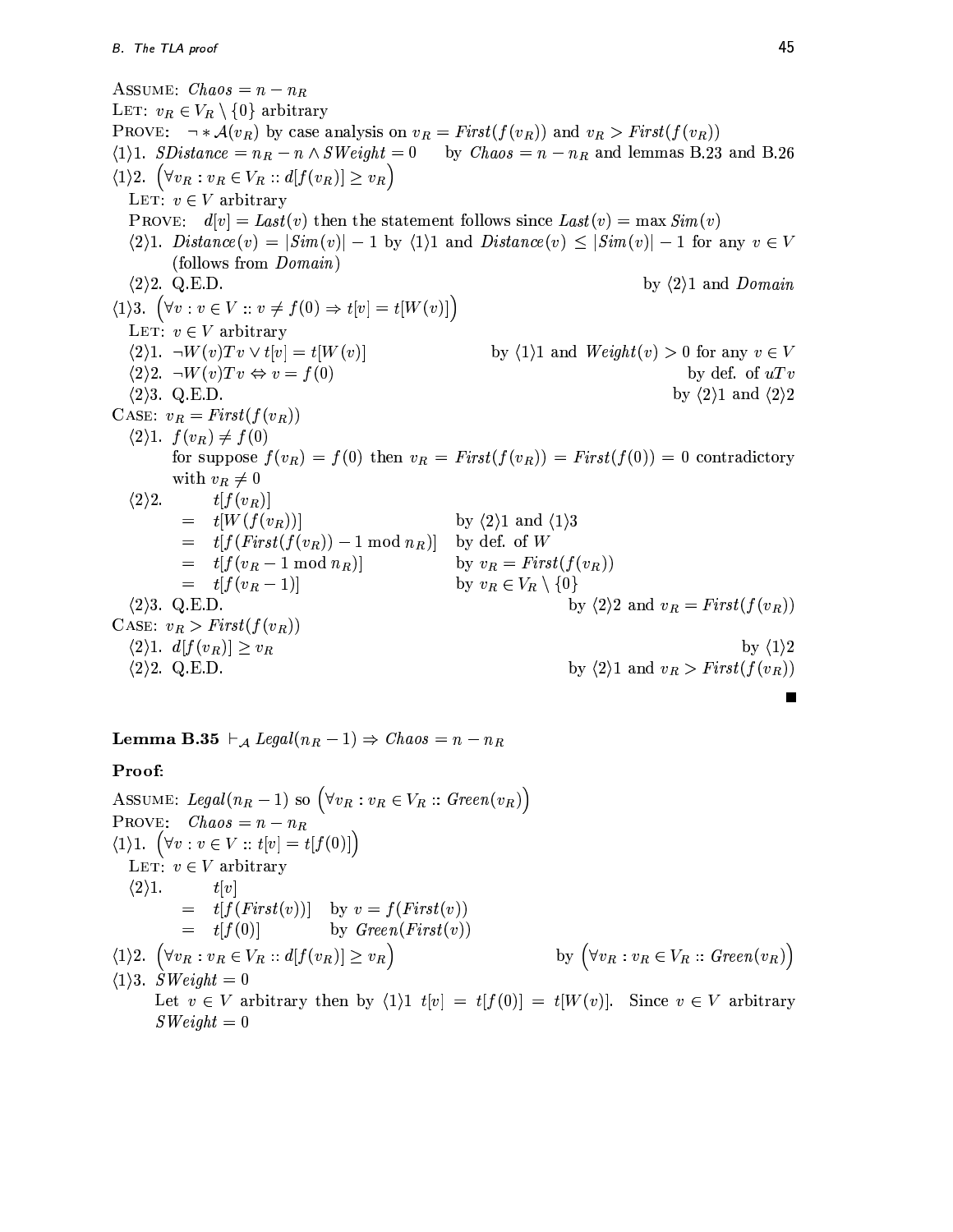$\langle 1 \rangle 4$ . *SDistance* =  $n_R - n$ LET:  $v \in V$  arbitrary **PROVE:**  $d[v] = Last(v)$  so  $Distance(v) = |Sim(v)| - 1$  and since  $v \in V$  arbitrary  $SDistance = n_R - n$  $\langle 2\rangle 1. \quad d[v] = d[f(Last(v))] \quad \text{by } v = f(Last(v))$  $\,>$  $Last(v)$ by  $\langle 1 \rangle 2$  $\langle 2 \rangle 2. d[v] \leq Last(v)$ by Domain  $\langle 2 \rangle$ 3. Q.E.D. by  $\langle 2 \rangle$ 1 and  $\langle 2 \rangle$ 2 by  $\langle 1 \rangle 3$ ,  $\langle 1 \rangle 4$  and  $Chaos = M \cdot SWeight - SDistance$  $\langle 1 \rangle$ 5. Q.E.D.

Corollary B.36 
$$
\vdash_{\mathcal{A}}
$$
  $Legal(n_R - 1)$   
\n $\Leftrightarrow$   $Chaos = n - n_R$   
\n $\Leftrightarrow (\forall v_R : v_R \in V_R \setminus \{0\} :: \neg * \mathcal{A}(v_R))$ 

**Proof:** Follows from lemmas B.35, B.34 and B.20.

## **B.5** First stabilization phase

In this subsection we will define the function *Phase1* that will decrease with the execution of any occurrence. If it has reached its lower bound we've entered the second phase.

 $\hat{=} \{v \in V \setminus \{f(0)\}|t|v|=s\}$  $c(s)$  $\stackrel{\Delta}{=}$   $c(s) = \emptyset \wedge (t[f(0)] = s \Rightarrow d[f(0)] = 0)$  $Missing(s)$  $\min s : s \in \{0, \ldots, Q-1\} \wedge \mathit{Missing}(s) :: (s - t[f(0)]) \bmod Q\}$  $\triangleq$ **Miss** 

 $\triangleq$   $M \cdot n \cdot Miss + Chaos$  $Phase1$ 

**Lemma B.37** Miss is well defined if  $Q > n$ , i.e.  $\vdash_{\mathcal{A}} Q > n \Rightarrow \{(s-t[f(0)]) \bmod Q | s \in \{0,\ldots,Q-1\} \wedge Missing(s)\}\neq \emptyset$ 

# Proof:

ASSUME:  $\{(s-t[f(0)]) \bmod Q | s \in \{0,\ldots,Q-1\} \wedge Missing(s)\} = \emptyset$ PROVE:  $Q \leq n$ LET:  $cc(s) \stackrel{\Delta}{=} \{v \in V | t[v] = s\}$  $\langle 1 \rangle 1. \quad (\forall s : s \in \{0, \ldots, Q-1\} :: cc(s) \neq \emptyset)$ LET:  $s \in \{0, \ldots, Q-1\}$  arbitrary PROVE:  $cc(s) \neq \emptyset$  $\langle 2 \rangle 1. \ c(s) \neq \emptyset \vee t[f(0)] = s$ by the assumption we have  $\neg Missing(s)$  $\langle 2 \rangle 2$ . Q.E.D.  $c(s) \subseteq cc(s)$ , so in case  $c(s) \neq \emptyset$  also  $cc(s) \neq \emptyset$ . In case  $t[f(0)] = s$  then  $f(0) \in cc(s)$ , so also  $cc(s) \neq \emptyset$ . Therefore it follows from  $\langle 2 \rangle 1$ .  $\langle 1 \rangle 2. \ (\forall s_1, s_2 : s_1, s_2 \in \{0, \ldots, Q\} :: s_1 \neq s_2 \Rightarrow cc(s_1) \cap cc(s_2) = \emptyset)$ LET:  $s_1, s_2 \in \{0, \ldots, Q-1\}$  arbitrary

П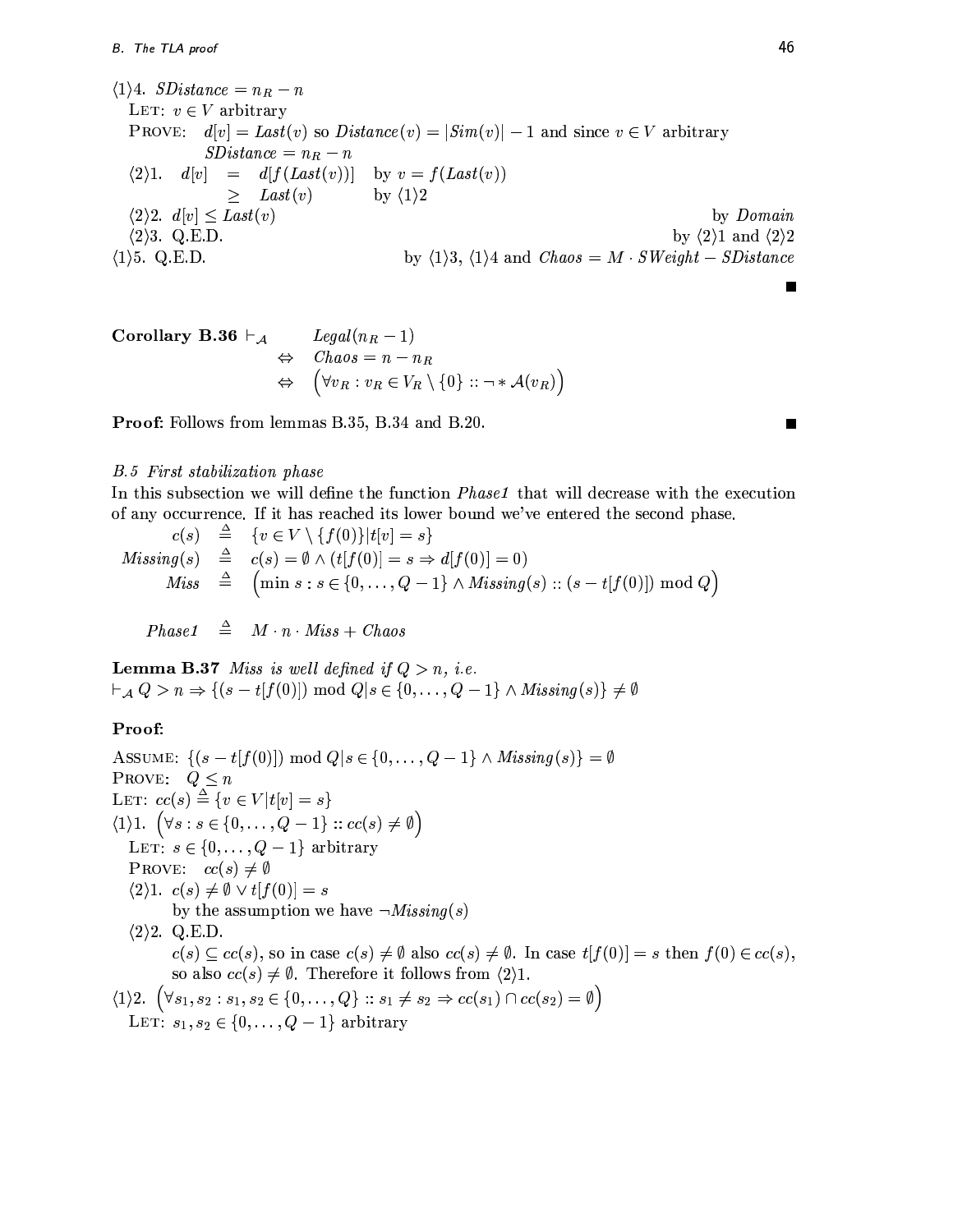ASSUME:  $cc(s_1) \cap cc(s_2) \neq \emptyset$  so there is a  $v \in V$  s.t.  $v \in c(s_1)$  and  $v \in c(s_2)$ PROVE:  $s_1 = s_2$  $\langle 2 \rangle 1. \t t[v] = s_1$ by  $v \in cc(s_1)$  $\langle 2 \rangle 2. t[v] = s_2$ by  $v \in cc(s_2)$  $\langle 2 \rangle$ 3. Q.E.D. by  $\langle 2 \rangle 1$  and  $\langle 2 \rangle 2$  $\langle 1 \rangle 3$ .  $Q \leq |(\bigcup s : s \in \{0, \ldots, Q-1\} :: cc(s))|$  by  $\langle 1 \rangle 1$  and  $\langle 1 \rangle 2$ by  $(\bigcup s : s \in \{0, \ldots, Q-1\} :: cc(s)) \subseteq V$  $\leq$  $|V|$  $\!\!\!=\!\!\!\!$  $\boldsymbol{n}$ 

Lemma B.38  $\vdash_{\mathcal{A}} 0 \leq Miss < Q$ 

**Proof:**  $Miss = (min s : s \in \{0, ..., Q-1\} \land \textit{Missing}(s) :: (s - t[f(0)]) \text{ mod } Q)$  so since Miss is well defined by lemma B.37 we conclude  $0 \leq Miss < Q$ .

**Lemma B.39**  $\vdash_{\mathcal{A}} (\forall v_R : v_R \in V_R \setminus \{0\} :: \mathcal{A}(v_R) \wedge Miss > 0 \Rightarrow Miss' \leq Miss)$ 

# Proof:

LET:  $v_R \in V_R \setminus \{0\}$  arbitrary ASSUME:  $\mathcal{A}(v_R) \wedge Miss > 0$ PROVE:  $Miss' \leq Miss$  $\langle 1 \rangle 1. \ (\forall s : s \in \{0, \ldots, Q-1\} :: \mathit{Missing}(s) \Rightarrow \mathit{Missing}(s)')$ LET:  $s \in \{0, \ldots, Q-1\}$  arbitrary s.t. *Missing(s)* **PROVE:**  $Missing(s)$ '  $(2)1. t[f(v_R)]' \neq s$  by case analysis on  $f(v_R - 1) = f(0)$  and  $f(v_R - 1) \neq f(0)$ CASE:  $f(v_R - 1) = f(0)$  $\langle 3\rangle 1. t[f(0)] \neq s$ if  $t[f(0)] = s$  then  $Missing(t[f(0)])$  so  $Miss = 0$  contradicting  $Miss > 0$  $(3)2.$   $t[f(v_R)]'$  =  $t[f(v_R-1)]$  by (F4),  $\mathcal{A}(v_R)$  and  $v_R > 0$ <br>=  $t[f(0)]$  by  $f(v_R-1) = f(0)$  $\neq$  s by  $\langle 3 \rangle 1$ CASE:  $f(v_R-1) \neq f(0)$  $(3)1.$   $t[f(v_R)]' = t[f(v_R - 1)]$  by (F4),  $\mathcal{A}(v_R)$  and  $v_R > 0$ <br> $\neq s$  by *Missing*(s) and  $f(v_R - 1) \neq f(0)$  $\langle 2 \rangle 2. \quad (\forall u : u \in V \setminus \{f(0)\} \land u \neq f(v_R) :: t[u] \neq s)$ LET:  $u \in V \setminus \{f(0)\}\$ arbitrary s.t.  $u \neq f(v_R)$  $\langle 3 \rangle 1. \t t[u]' = t[u]$  by  $\mathcal{A}(v_R)$  and  $u \neq f(v_R)$  $\neq$  s by *Missing(s)* and  $u \neq f(0)$  $\langle 2 \rangle 3. \left( \forall v : v \in V \setminus \{f(0)\} : : t[v]' \neq s \right)$  so  $c(s)' = \emptyset$ by  $\langle 2 \rangle 1$  and  $\langle 2 \rangle 2$ by case analysis on  $f(v_R) \neq f(0)$ ,  $f(v_R) = f(0) \wedge f(v_R - 1) = f(0)$  and  $f(v_R) =$  $f(0) \wedge f(v_R - 1) \neq f(0)$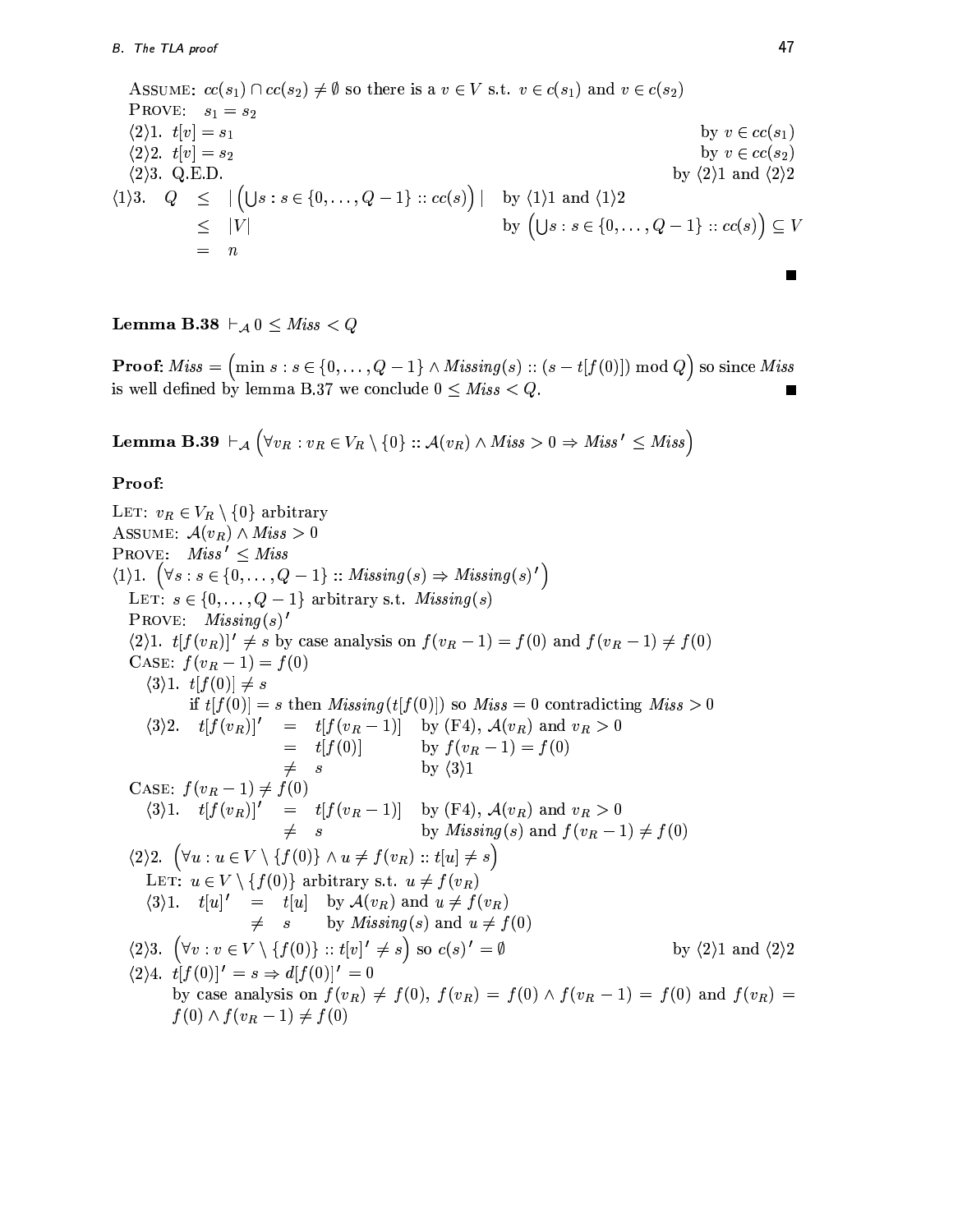CASE:  $f(v_R) \neq f(0)$  $\langle 3\rangle$ 1. Unchanged  $(t[f(0)], d[f(0)]$ by  $\mathcal{A}(v_R)$  and  $f(v_R) \neq f(0)$  $\langle 3 \rangle 2$ . Q.E.D. by *Missing*(s) and  $\langle 3 \rangle$ 1 CASE:  $f(v_R) = f(0) \wedge f(v_R - 1) = f(0)$ ASSUME:  $t[f(0)]' = s$ PROVE:  $\perp$  $\langle 3 \rangle 1$ .  $t[f(0)]$ by  $f(0) = f(v_R - 1)$  $=$   $t[f(v_R-1)]$ by (F4) and  $\mathcal{A}(v_R)$  and  $v_R \neq 0$  $=$   $t[f(v_R)]'$  $=$   $t[f(0)]'$ by  $f(0) = f(v_R)$  $=$   $s$ by assumption  $\langle 3 \rangle 2$ . *Missing*(*t*[*f*(0)]) by *Missing(s)* and  $\langle 3 \rangle$ 1  $\langle 3 \rangle$ 3. Q.E.D.  $Miss = 0$  by  $\langle 3 \rangle 2$ , contradicting  $Miss > 0$ CASE:  $f(v_R) = f(0) \wedge f(v_R - 1) \neq f(0)$ ASSUME:  $t[f(0)]' = s$ PROVE:  $\perp$  $\langle 3 \rangle 1$ .  $t[f(v_{R}-1)]$  $=$   $t[f(v_R)]'$ by (F4),  $\mathcal{A}(v_R)$  and  $v_R \neq 0$  $=$   $t[f(0)]'$ by  $f(v_R) = f(0)$  $=$   $s$ by assumption  $\langle 3 \rangle 2.$   $c(s) \neq \emptyset$ by  $\langle 3 \rangle 1$  and  $f(v_R - 1) \neq f(0)$  $\langle 3 \rangle$ 3. Q.E.D. by  $\langle 3 \rangle 2$  and *Missing*(s)  $\langle 2 \rangle$ 5. Q.E.D. by  $\langle 2 \rangle 3$  and  $\langle 2 \rangle 4$  $(1)2.$   $t[f(0)]' = t[f(0)]$  by case analysis on  $f(v_R) = f(0)$  and  $f(v_R) \neq f(0)$ CASE:  $f(v_R) = f(0)$  so  $v_R > First(f(v_R))$  by  $v_R > 0 = First(f(0))$  $(2)1. \t t[f(0)]' = t[f(v_R)]'$  by  $f(0) = f(v_R)$  $=$   $t[f(v_R)]$ by  $\mathcal{A}(v_R)$  and  $v_R > First(f(v_R))$  $=$   $t[f(0)]$ by  $f(0) = f(v_R)$ CASE:  $f(v_R) \neq f(0)$  $(2)1. t[f(0)]' = t[f(0)]$ by  $\mathcal{A}(v_R)$  and  $f(v_R) \neq f(0)$  $\{(s-t[f(0)]) \bmod Q | s \in \{0,\ldots,Q-1\} \wedge Missing(s)\}\$  $\langle 1 \rangle 3$ .  $\{(s-t[f(0)]) \bmod Q | s \in \{0,\ldots,Q-1\} \wedge Missing(s)'\}$  $\subseteq$ by  $\langle 1 \rangle 1$  $\subseteq$  { $(s-t|f(0)|') \text{ mod } Q | s \in \{0,\ldots,Q-1\} \wedge M \text{ is sing}(s)'$ } by  $\langle 1 \rangle 2$  $\langle 1 \rangle 4$ . Q.E.D. by  $\langle 1 \rangle 3$ 

**Lemma B.40**  $\vdash_A \mathcal{A}(0) \land Miss > 0 \Rightarrow Miss' < Miss$ 

# Proof:

ASSUME:  $\mathcal{A}(0) \wedge Miss > 0$  $\langle 1 \rangle 1. \ \left( \forall s : s \in \{0, \ldots, Q-1\} : \mathit{Missing}(s) \Rightarrow \mathit{Missing}(s)' \right)$ LET:  $s \in \{0, ..., Q-1\}$  arbitrary s.t. *Missing(s)* PROVE:  $Missing(s)'$ by  $\mathcal{A}(0)$  so  $(\forall u : u \in V \setminus \{f(0)\} :: Unchanged (t[u])\})$  $\langle 2 \rangle 1. \, c(s)' = c(s)$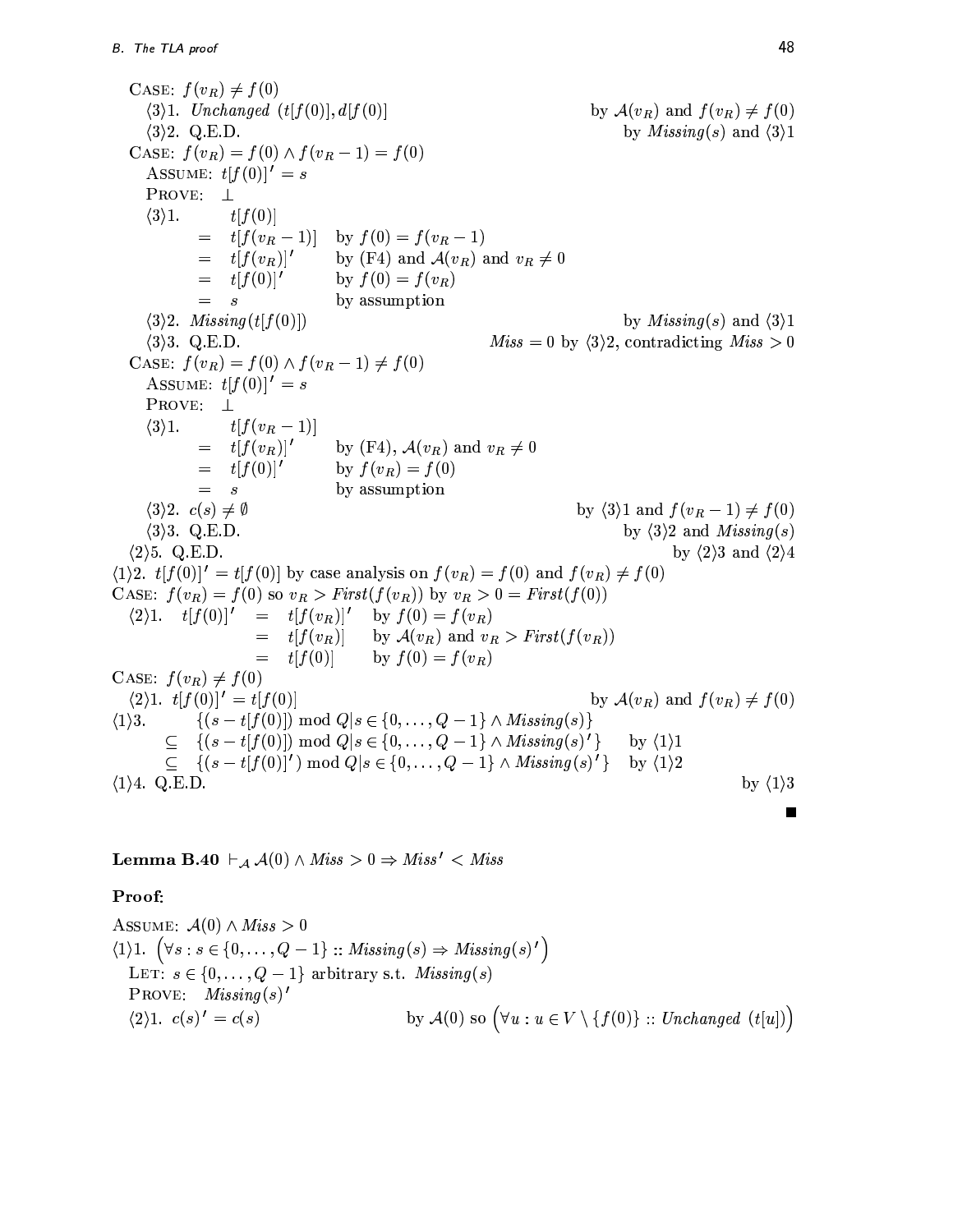$$
\langle 2 \rangle 2. \ d[f(0)]' = 0
$$
\n
$$
\langle 2 \rangle 3. Q.E.D. \qquad \text{by (F3) and } \mathcal{A}(0)
$$
\n
$$
\langle 1 \rangle 2. \qquad \text{Miss'}
$$
\n
$$
= \left( \min s : s \in \{0, \ldots, Q-1\} \land \text{Missing}(s)': : (s - t[f(0)])' \mod Q \right)
$$
\n
$$
\leq \left( \min s : s \in \{0, \ldots, Q-1\} \land \text{Missing}(s) :: (s - t[f(0)])' \mod Q \right) \qquad \text{by (1)1}
$$
\n
$$
= \left( \min s : s \in \{0, \ldots, Q-1\} \land \text{Missing}(s) :: (s - t[f(0)]) - 1) \mod Q \right) \qquad \text{by } \mathcal{A}(0)
$$
\n
$$
= \text{Miss} - 1 \qquad \qquad \text{by Miss} > 0
$$
\n
$$
= \text{Miss}
$$

**Lemma B.41**  $\vdash_{\mathcal{A}} n - n_R \leq Phase1 \leq M \cdot n \cdot (Q-1) + M \frac{n(n-1)}{2}$ 

# Proof:

| $\langle 1 \rangle 1$ . |            | <i>Phase1</i>                                           |               |
|-------------------------|------------|---------------------------------------------------------|---------------|
|                         |            | $=$ $M \cdot n \cdot Miss + Chaos$                      |               |
|                         | $>$ $\sim$ | Chaos                                                   | by lemma B.38 |
|                         |            | $\geq n-n_R$                                            | by lemma B.31 |
| $\langle 1 \rangle 2$ . |            | Phase1                                                  |               |
|                         |            | $=$ $M \cdot n \cdot Miss + Chaos$                      |               |
|                         |            | $\leq$ $M \cdot n \cdot (Q-1) + Chaos$<br>by lemma B.38 |               |
|                         |            | $\leq M \cdot n \cdot (Q-1) + M \frac{n(n-1)}{2}$       | by lemma B.31 |

**Lemma B.42**  $\vdash_A T \land Miss > 0 \Rightarrow Phase1' < Phase1$ 

# Proof:

ASSUME:  $\mathcal{T} \wedge Miss > 0$ LET:  $v_R \in V_R$  s.t.  $\mathcal{A}(v_R)$  such  $v_R$  exists by  $\mathcal T$ PROVE: Phase1' < Phase1 by case analysis on  $v_R = 0$  and  $v_R \neq 0$ CASE:  $v_R = 0$  so  $\mathcal{A}(0)$ Phase1'  $\langle 2 \rangle 1$ .  $=$   $M \cdot n \cdot Miss' + Chaos + M \cdot n - 1$  $\leq$   $M \cdot n \cdot (Miss - 1) + Chaos + M \cdot n - 1$  by lemma B.33 and  $\mathcal{A}(0)$  $=$   $M \cdot n \cdot Miss + Chaos - 1$ by lemma B.40 and  $A(0) \wedge Miss > 0$  $= Phase1 - 1$  $Phase1$  $\lt$ CASE:  $v_R \neq 0$  $\langle 2 \rangle 1$ . Phase1'  $=$   $M \cdot n \cdot Miss' + Chaos'$  $\leq$   $M \cdot n \cdot Miss + Chaos'$ by lemma B.39,  $\mathcal{A}(v_R)$  and  $v_R \neq 0$  $\begin{array}{lll} < & M \cdot n \cdot \mathit{Miss} \, + \ \mathit{Chaos} \end{array}$ by lemma B.32,  $\mathcal{A}(v_R)$  and  $v_R \neq 0$ *Phase1*  $=$ 

Г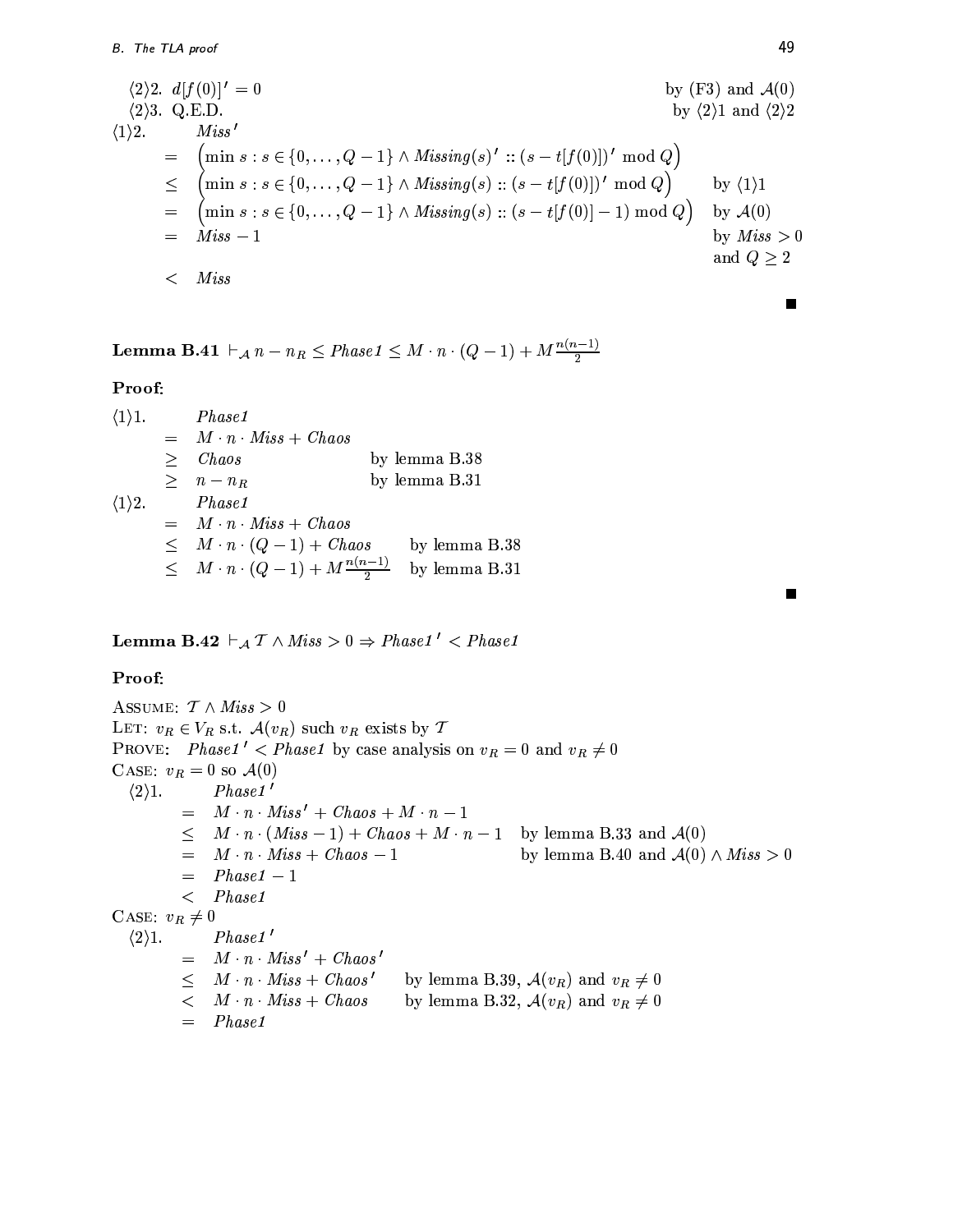#### **B.6** Second stabilization phase

In this section we define the function *Stabilized* that will be greater or equal to zero during the second stabilization phase. As long as it is greater or equal to zero and smaller than  $n_R - 1$ it will not decrease and the root will also not execute. Execution of non-root nodes will decrease the function Chaos as already proven. Since the range of Chaos is finite, eventually *Stabilized* must equal  $n_R - 1$  and this implies Legal( $n_R - 1$ ), i.e. we've reached a legitimate configuration.

$$
Stable(v_R) \triangleq \begin{cases} \forall u_R : u_R \in V_R :: u_R \leq v_R \Leftrightarrow Green(u_R) \\ -1 & \text{if } \neg (\exists u_R : u_R \in V_R :: Stable(u_R)) \\ \left( \max u_R : u_R \in V_R :: Stable(u_R) \right) & \text{otherwise} \end{cases}
$$

**Lemma B.43**  $\vdash_{\mathcal{A}}$  Miss = 0  $\Rightarrow$  Stabilized  $\geq$  0

## Proof:

ASSUME: Miss = 0 so Missing(t[f(0)]) and  $c(t[f(0)]) = \emptyset \wedge d[f(0)] = 0$ LET:  $u_R \in V_R \setminus \{0\}$  arbitrary PROVE:  $\neg Green(u_R)$  then  $Stable(0)$  follows from  $u_R \in V_R \setminus \{0\}$  arbitrary and lemma B.5. Proven by case analysis on  $f(u_R) = f(0)$  and  $f(u_R) \neq f(0)$ CASE:  $f(u_R) = f(0)$  $\langle 2 \rangle 1$ .  $d[f(u_R)]$ by  $f(u_R) = f(0)$  $= d[f(0)]$ by  $Miss = 0$  $=$  $\bf{0}$ by  $u_R \in V_R \setminus \{0\}$  $\langle u_R$  $\langle 2 \rangle 2$ . Q.E.D. by  $\langle 2 \rangle 1$ CASE:  $f(u_R) \neq f(0)$  $\langle 2\rangle 1. t[f(u_R)] \neq t[f(0)]$ by  $c(t[f(0)]) \neq \emptyset$  and  $f(u_R) \neq f(0)$  $\langle 2 \rangle 2$ . Q.E.D. by  $\langle 2 \rangle 1$ 

**Lemma B.44**  $\vdash_{\mathcal{A}}$  Stable $(n_R - 1) \Leftrightarrow \text{legal}(n_R - 1)$ 

## Proof:

 $\begin{array}{ll}\nStable(n_R - 1) \\
\Leftrightarrow & \left( \forall u_R : u_R \in V_R :: Green(u_R) \right) \\
\Leftrightarrow & \text{legal}(n_R - 1)\n\end{array}$  $\langle 1 \rangle 1$ .

**Lemma B.45**  $\vdash_{\mathcal{A}} -1 \leq Stabilized < n_R$ 

**Proof:** By  $0 \leq (max u_R : u_R \in V_R :: Stable(u_R)) < n_R$  if  $(\exists u_R : u_R \in V_R :: Stable(u_R))$ .  $\blacksquare$ 

П

П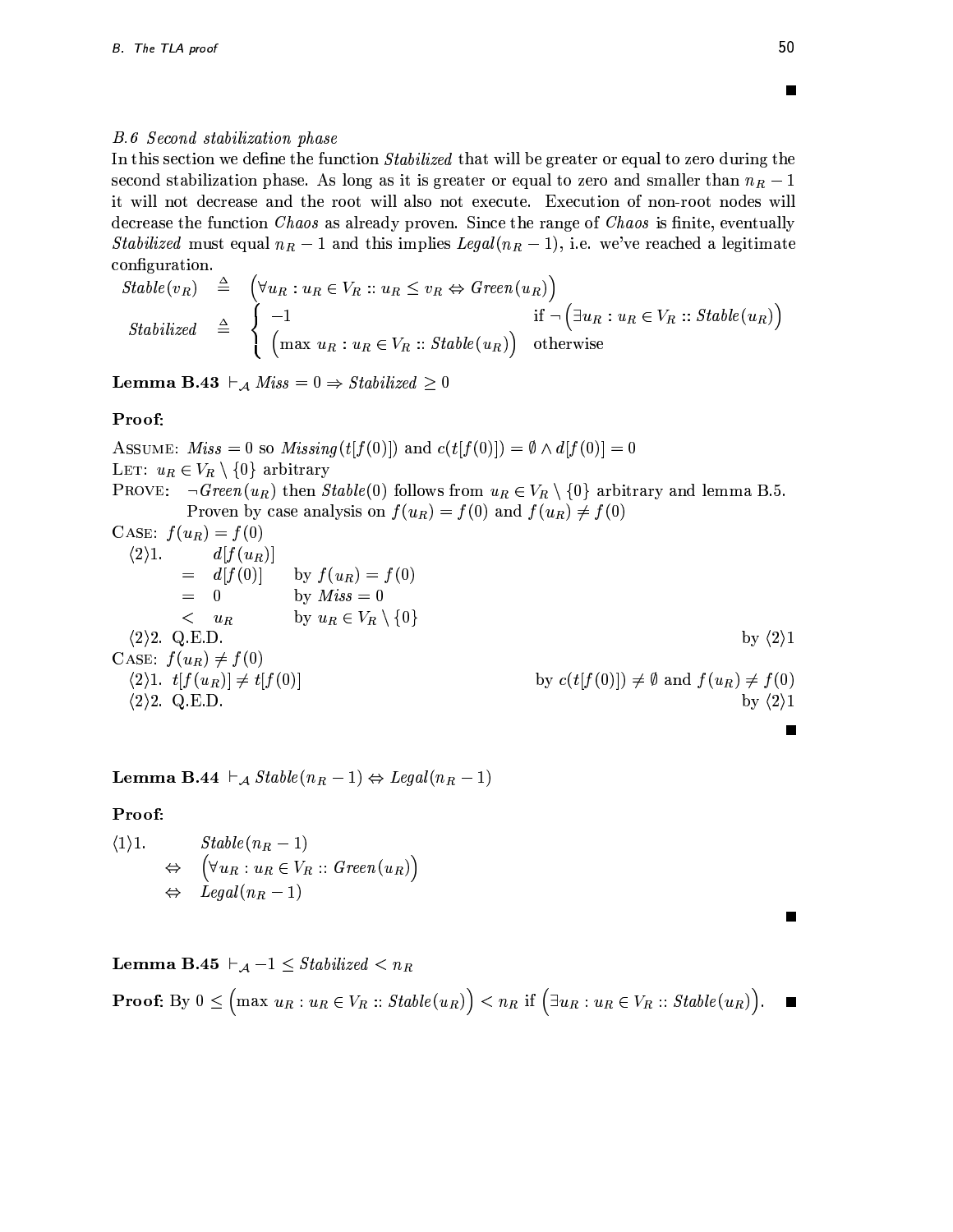#### Lemma B.46

$$
\vdash_{\mathcal{A}} \left( \forall v_R, u_R : v_R, u_R \in V_R \land v_R < n_R - 1 :: \\ \nStable(v_R) \land \mathcal{A}(u_R) \Rightarrow Stable(v_R)' \lor Stable(v_R + 1)'\right)
$$

## Proof:

LET:  $v_R, u_R \in V_R$  arbitrary s.t.  $v_R < n_R - 1$ ASSUME:  $Stable(v_R) \wedge \mathcal{A}(u_R)$ PROVE:  $Stable(v_R)' \vee Stable(v_R + 1)'$  $\langle 1 \rangle 1. u_R > 0$ ASSUME:  $u_R = 0$  for the sake of a contradiction PROVE:  $\perp$  $\langle 2 \rangle 1. \neg Green(n_R - 1)$ by  $Stable(v_R) \wedge v_R < n_R - 1$ by  $\langle 2 \rangle$ 1 and lemma B.10  $\langle 2 \rangle 2. \neg * \mathcal{A}(0)$  $\langle 2 \rangle 3. \neg \mathcal{A}(0)$ by  $\langle 2 \rangle 2$  and  $\vdash_{\mathcal{A}} \mathcal{A} \Rightarrow * \mathcal{A}$  $\langle 2 \rangle 4.$   $\mathcal{A}(0)$ by  $\mathcal{A}(u_R)$  and  $u_R=0$  $\langle 2 \rangle$ 5. Q.E.D. by  $\langle 2 \rangle 3$  and  $\langle 2 \rangle 4$  $\langle 1 \rangle 2. \ v_R < u_R$ ASSUME:  $u_R \leq v_R$  for the sake of a contradiction PROVE:  $\perp$  $\langle 2 \rangle 1.$   $0 < u_R \le v_R$ by  $u_R \leq v_R$  and  $\langle 1 \rangle 1$  $\langle 2 \rangle 2$ . Green $(u_R - 1) \wedge Green(u_R)$ by  $\langle 2 \rangle$ 1 and  $Stable(v_R)$  $\langle 2 \rangle 3. \ \neg * \mathcal{A}(u_R)$ by  $\langle 1 \rangle 1$ ,  $\langle 2 \rangle 2$  and lemma B.6[ $v_R := u_R$ ]  $\langle 2 \rangle 4. \neg \mathcal{A}(u_R)$ by  $\langle 2 \rangle$ 3 and  $\vdash_{\mathcal{A}} \mathcal{A} \Rightarrow * \mathcal{A}$  $\langle 2 \rangle$ 5. Q.E.D. by  $\langle 2 \rangle 4$  and  $\mathcal{A}(u_R)$  $\langle 1 \rangle 3. \left( \forall w_R : w_R \in V_R \wedge w_R \leq v_R :: Green(w_R)'\right)$ LET:  $w_R \in V_R$  arbitrary s.t.  $w_R \leq v_R$ PROVE:  $Green(w_R)'$  $\langle 2 \rangle 1.$  Green $(w_R)$ by  $Stable(v_R)$  and  $w_R \leq v_R$  $\langle 2 \rangle 2. \ w_R \leq v_R < u_R$ by  $w_R \leq v_R$  and  $\langle 1 \rangle 2$  $\langle 2 \rangle$ 3. Q.E.D. by lemma B.14 $[u_R, v_R := u_R, w_R], \langle 2 \rangle 2, \langle 2 \rangle 1$  and  $\mathcal{A}(u_R)$  $\langle 1 \rangle 4. \left( \forall w_R : w_R \in V_R \wedge w_R > v_R + 1 :: \neg Green(w_R)'\right)$ LET:  $w_R \in V_R$  arbitrary s.t.  $w_R > v_R + 1$ PROVE:  $\neg Green(w_R)'$  by case analysis on  $w_R > u_R$  and  $w_R \leq u_R$  $\langle 2 \rangle 1. \neg Green(w_R)$ by  $Stable(v_R)$  and  $w_R > v_R + 1$ CASE:  $w_R > u_R$  $\langle 3 \rangle$ 1. Q.E.D. by lemma B.16 $[u_R, v_R] := u_R, w_R$ ,  $(1)$ 1,  $u_R < w_R$ ,  $\mathcal{A}(u_R)$  and  $(2)$ 1 CASE:  $w_R \leq u_R$  $\geq w_R-1$  by case  $\langle 3 \rangle 1. \quad u_R-1$  $> v_R$ by let of  $w_R$ by  $Stable(v_R)$  and  $\langle 3 \rangle 1$  $\langle 3 \rangle 2. \neg Green(u_R-1)$  $\langle 3 \rangle$ 3. Q.E.D. by lemma B.16[ $u_R, v_R := u_R, w_R$ ],  $\langle 1 \rangle$ 1,  $\langle 3 \rangle$ 2,  $\mathcal{A}(u_R)$  and  $\langle 2 \rangle$ 1  $\langle 1 \rangle$ 5. Q.E.D. by  $\langle 1 \rangle 3$  and  $\langle 1 \rangle 4$ . Note that we have either  $Green(v_R + 1)'$  or  $\neg Green(v_R + 1)'$  establishing respectively  $Stable(v_R + 1)'$  and  $Stable(v_R)'$ .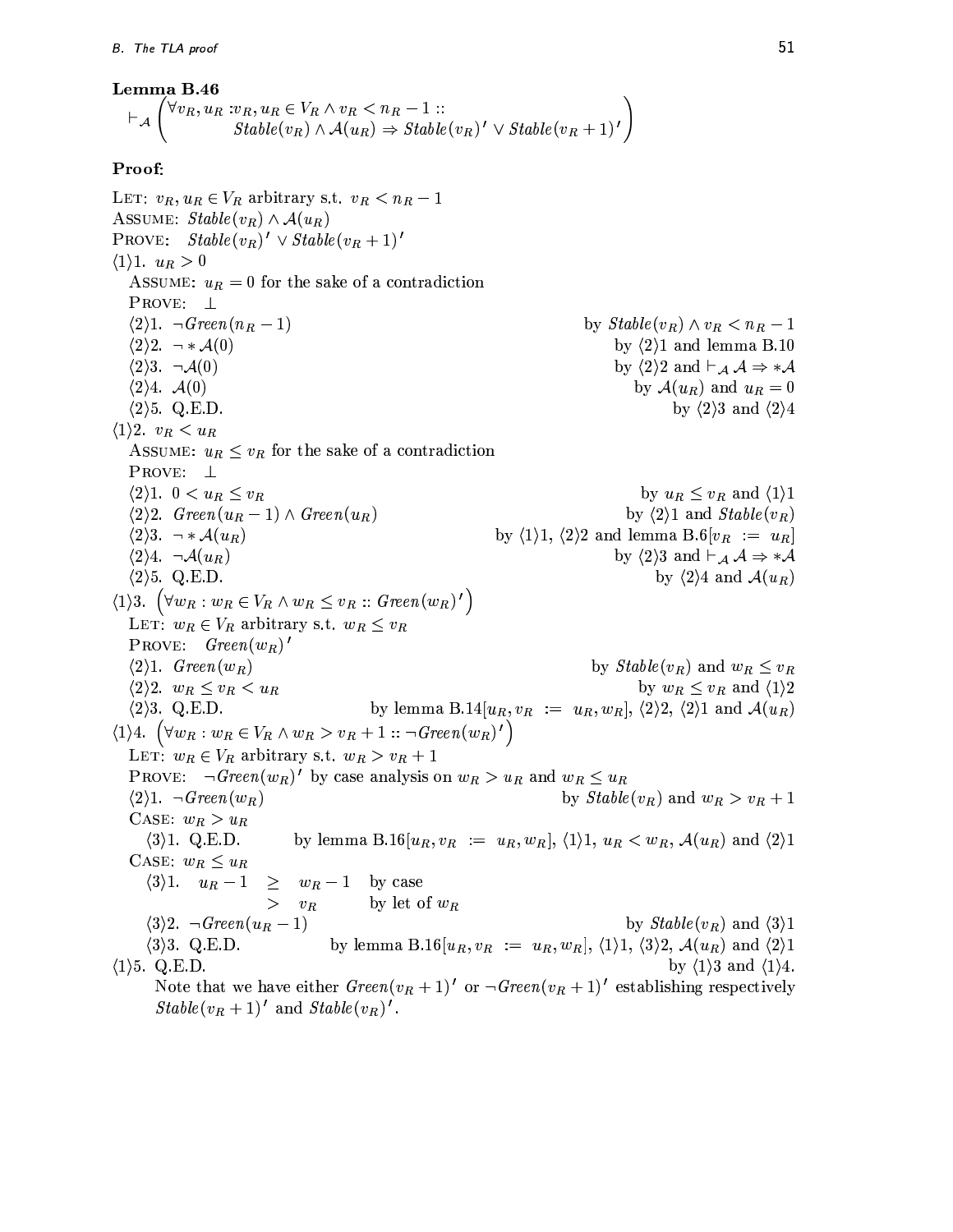**Corollary B.47**  $\vdash_{\mathcal{A}} 0 \leq$  Stabilized  $\lt n_R - 1 \wedge T \Rightarrow$  Stabilized  $\leq$  Stabilized'

# Proof:

ASSUME:  $0 \leq Stabilized < n_R - 1 \wedge T$ PROVE: Stabilized  $\leq$  Stabilized' LET:  $v_R \in V_R$  s.t.  $v_R = Stabilized \wedge v_R < n_R - 1$  so also  $Stable(v_R)$ . Such  $v_R$  exists by  $0 \leq Stabilized < n_R - 1.$ LET:  $u_R \in V_R$  s.t.  $\mathcal{A}(u_R)$ . Such  $u_R$  exists by  $\mathcal T$  $\langle 1 \rangle$ 1. Q.E.D. By lemma B.46 we have  $Stable(v_R)' \vee Stable(v_R+1)'$  and therefore Stabilized'  $\geq v_R =$ *Stabilized* П

# **B.7** Temporal Glue

In this subsection we will glue all the previous mathematical reasoning together to get the wanted temporal statements. We call a protocol, specified by the formula  $\Phi$  selfstabilizing with respect to the *legitimate* configurations specified by  $L$  if and only if we can show the following:

$$
\vdash \Phi \Leftrightarrow \Box \Phi
$$

$$
\vdash \Phi \land L \Rightarrow \Box L
$$

$$
\vdash \Phi \Rightarrow \Diamond L
$$

If we also want to show some bound (bound) on the stabilisation time (expressed in configuration changes) we should prove the following instead of the third condition:

$$
\vdash \Phi \land time = 0 \land \Box [time' = time + 1] \Rightarrow \Diamond (L \land time \leq bound)
$$

where time is (of course) a variable not occuring in  $\Phi$ , it is a so called *history variable*. The first condition states that  $\Phi$  does not specify an initialisation predicate. The second condition states the safety part of the proof and has already been shown in corollary B.19. For the third condition we mainly use the following rule, that can be derived from the Lattice-rule in TLA:

- If  $\vdash_A \mathcal{N} \land P \Rightarrow Q' \lor (f' < f \land P')$
- $\vdash_{\mathcal{A}} lb \leq f < ub$ and

the range of f is a subset of  $\mathbb Z$  and  $lb, ub \in \mathbb Z$ where

 $\vdash \Box \langle \mathcal{N} \wedge time' = time + 1 \rangle \Rightarrow (P \wedge time \leq ts \rightsquigarrow Q \wedge time \leq ts + ub - lb)$ then We refer to this rule as the t-Lattice-rule.

**Theorem B.48**  $\vdash \Phi \wedge time = 0 \wedge \Box[time' = time + 1] \Rightarrow \Diamond(Legitimate \wedge time \leq tPhase1 +$  $tPhase2)$ 

 $\begin{array}{rcl} where & tPhase1 & \triangleq & M \cdot n \cdot (Q-1) + M \frac{n(n-1)}{2} + n_R - n + 1 \\ tPhase2 & \triangleq & M \frac{n(n-1)}{2} + n_R - n + 1 \end{array}$ 

П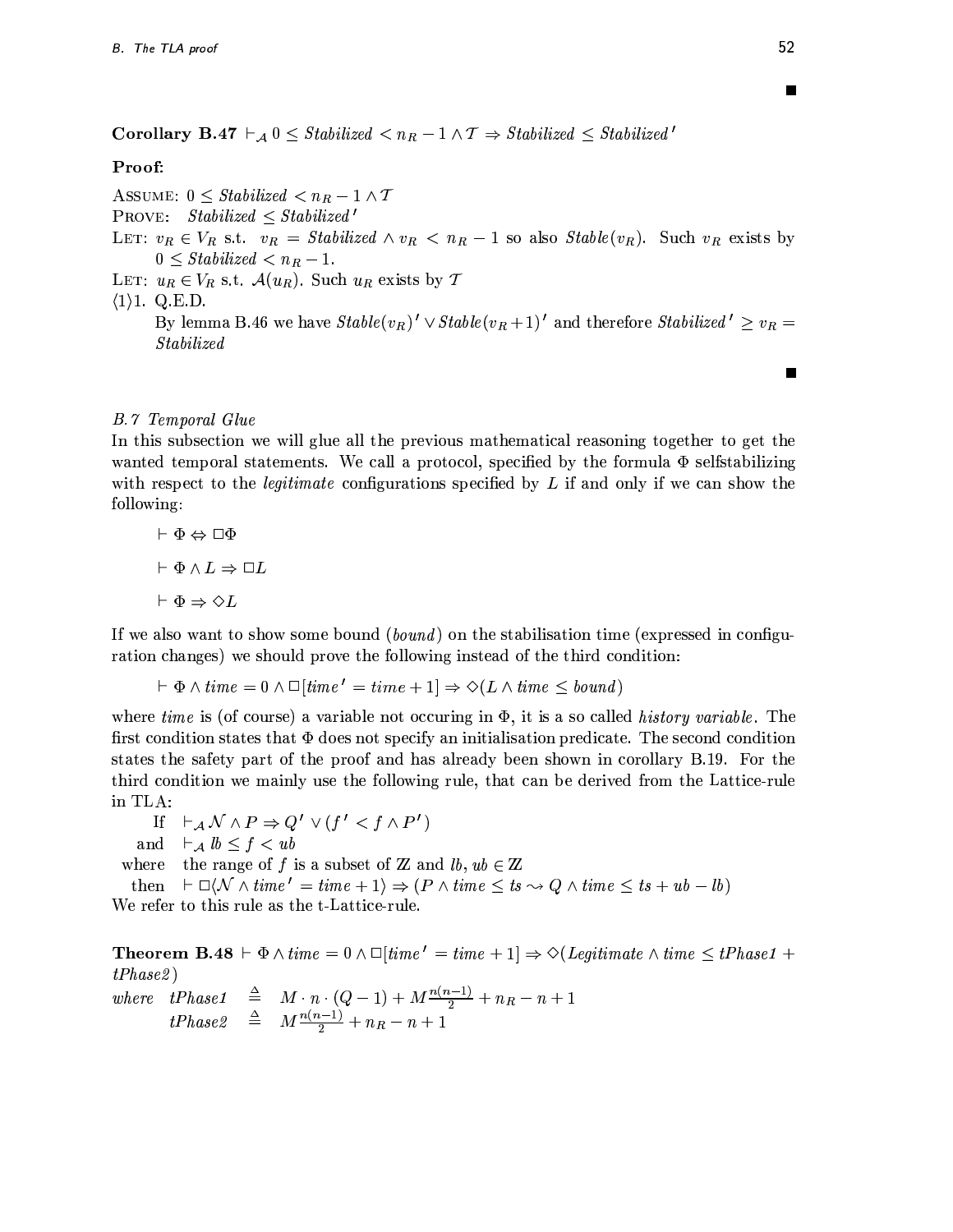# Proof:

 $\langle 1 \rangle 1. \vdash \Phi \Rightarrow \Box \langle T \rangle$  $\langle 2 \rangle 1. \vdash_{\mathcal{A}} (\exists v_R : v_R \in V_R :: * \mathcal{A}(v_R))$ by corollary B.21  $\langle 2 \rangle 2. \vdash_{\mathcal{A}} {\ast} \mathcal{T}$ by  $\langle 2 \rangle$ 1 and Domain  $\langle 2 \rangle 3. \vdash \Box * \mathcal{T}$ by  $\langle 2 \rangle 2$  $\langle 2 \rangle 4. \vdash [T] \wedge \text{WF}(T) \wedge *T \Rightarrow \Box \langle T \rangle$ This follows from the same rule as used in the proof of theorem B.12: If  $\vdash_{\mathcal{A}} P \Rightarrow (\bigwedge i, j : i, j \in I \land i \neq j :: *{\mathcal{A}}(i) \Rightarrow \neg *{\mathcal{A}}(j))$ then  $\vdash (\bigwedge i : i \in I :: P \land [\mathcal{A}] \land \text{WF}(\mathcal{A}) \land * \mathcal{A}(i) \Rightarrow \langle \mathcal{A}(i) \rangle)$ where  $\mathcal{A} \triangleq (\forall i : i \in I :: \mathcal{A}(i))$ Take  $P = \top$  and  $I = \{1\}$ , then the condition is trivially satisfied. The conclusion follows by taking  $A(1) = T$ .  $\langle 2\rangle$ 5.  $\square$ [*T*]  $\wedge$  WF(*T*)  $\wedge$   $\square$  \* *T*  $\Rightarrow$   $\square$ (*T*) by  $\Box$ -mono on  $\langle 2 \rangle 4$ by  $\langle 2 \rangle 3$ ,  $\langle 2 \rangle 5$  and  $\Phi \Rightarrow \Box[\mathcal{T}] \wedge \mathrm{WF}(\mathcal{T})$ .  $\langle 2 \rangle 6. Q.E.D.$  $\Phi \wedge \Box [time' = time + 1]$  $\langle 1 \rangle 2$ .  $\Rightarrow \Box \langle T \rangle \wedge \Box [time' = time + 1]$ by  $\langle 1 \rangle 1$  $\Leftrightarrow \Box(\langle T \rangle \wedge [time' = time + 1])$  by  $\Box \phi \wedge \Box \psi \Leftrightarrow \Box (\phi \wedge \psi)$  $\Leftrightarrow \Box(\langle T \wedge time' = time + 1 \rangle)$ by  $\langle A \rangle \wedge [\mathcal{B}] \Leftrightarrow \langle A \wedge \mathcal{B} \rangle$  $\langle 1\rangle 3. \vdash time = 0 \land \Box \langle T \land time' = time + 1 \rangle \Rightarrow \Diamond (Stabilized \geq 0 \land time \leq tPhase1)$  $\mathcal{T} \wedge Miss > 0$  $\langle 2 \rangle 1$ .  $Phase1' < Phase1$ by lemma B.42  $\Rightarrow$  $\Rightarrow$  Miss' = 0 \(Phase1' < Phase1 \ Miss' > 0) by lemma B.38  $\langle 2 \rangle 2. \Box \langle T \wedge time' = time + 1 \rangle \Rightarrow (Miss > 0 \wedge time = 0 \leadsto Miss = 0 \wedge time \leq tPhase1)$ by the t-Lattice-rule,  $\langle 2 \rangle$ 1 and lemma B.41  $\langle 2 \rangle$ 3. time = 0  $\Rightarrow$   $(Miss > 0 \land time = 0) \lor \Diamond (Miss = 0 \land time < tPhase1)$ by *tPhase1*  $\geq$  0 and  $\vdash \phi \Rightarrow \Diamond \phi$  $\langle 2 \rangle 4$ . time =  $0 \wedge \Box \langle T \wedge time' = time + 1 \rangle \Rightarrow \Diamond (Miss = 0 \wedge time \leq tPhase1)$ by  $\langle 2 \rangle 2$  and  $\langle 2 \rangle 3$  $\langle 2 \rangle$ 5. Q.E.D. by  $\langle 2 \rangle 4$  and lemma B.43  $\langle 1 \rangle 4. \vdash Stabilized \geq 0 \land time \leq tPhase1 \land \Box \langle T \land time' = time + 1 \rangle \Rightarrow$  $\Diamond$ (*Legitimate*  $\land$  *time*  $\leq$  *tPhase1* + *tPhase2*)  $\langle 2 \rangle 1$ .  $\mathcal{T} \wedge 0 \leq Stabilized < n_R - 1 \Rightarrow 0 \leq Stabilized' \leq n_R - 1$ by corollary B.47 and lemma B.45  $\langle 2 \rangle 2$ .  $0 \leq Stabilized < n_R - 1 \Rightarrow \neg * \mathcal{A}(0)$ Let  $v_R = Stabilized$  and assume  $0 \le v_R < n_R - 1$  so  $Stable(v_R)$  and since  $v_R < n_R - 1$ we have  $\neg Green(n_R-1)$  and by lemma B.10 we conclude  $\neg * \mathcal{A}(0)$ .  $\langle 2 \rangle 3$ .  $T \wedge 0 \leq Stabilized < n_R - 1$  $\left(\exists v_R : v_R \in V_R \setminus \{0\} :: \mathcal{A}(v_R)\right) \wedge 0 \leq Stabilized < n_R - 1$  $\Rightarrow$ by  $\langle 2 \rangle 2$  $\Rightarrow$  0  $\leq$  Stabilized'  $\leq n_R - 1 \wedge Chaos' < Chaos$ by  $\langle 2 \rangle$ 1 and lemma B.32  $Stabilized' = n_R - 1 \vee (0 \le Stabilized' < n_R - 1 \wedge Chaos' < Chaos)$ by logic  $\Rightarrow$  $\langle 2 \rangle 4. \Box \langle T \wedge time' = time + 1 \rangle \Rightarrow (0 \leq Stabilized < n_R - 1 \wedge time \leq tPhase1 \leadsto$  $Stabilized = n_R - 1 \wedge time \leq tPhase1 + tPhase2$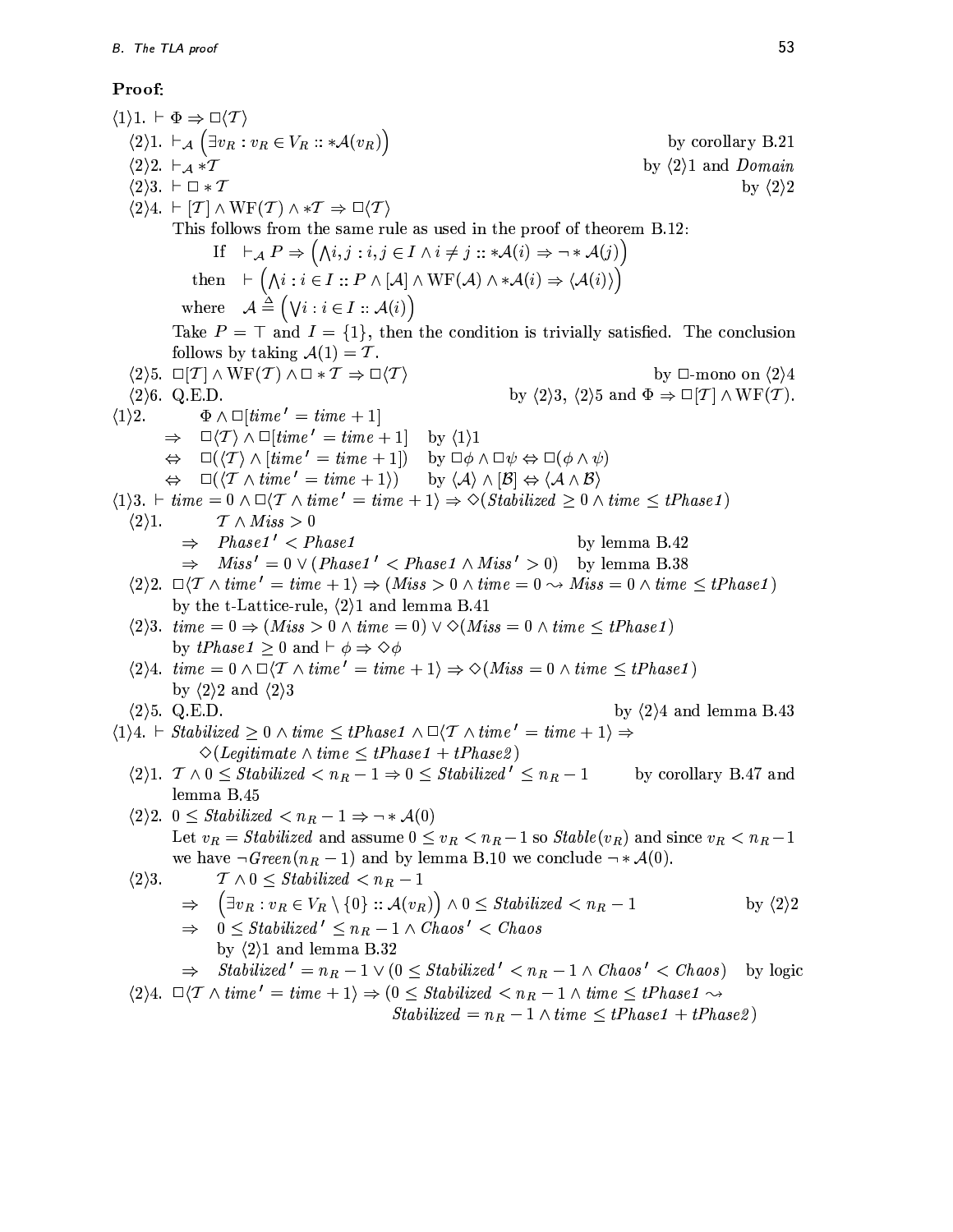```
by t-Lattice-rule, \langle 2 \rangle3 and lemma B.31
    \langle 2 \rangle5. Stabilized \geq 0 \wedge time \leq tPhase1\Rightarrow \vee 0 \leq Stabilized < n_R - 1 \wedge time \leq tPhase1\vee \Diamond (Stabilized = n_R - 1 \wedge time \leq tPhase1 + tPhase2)by lemma B.45 and tPhase2 \geq 0.
    \langle 2 \rangle 6. Stabilized \geq 0 \wedge time \leq tPhase1 \wedge \Box \langle T \wedge time' = time + 1 \rangle \Rightarrow\Diamond(Stabilized = n_R - 1 \land time \leq tPhase1 + tPhase2)
             by \langle 2 \rangle 5 and \langle 2 \rangle 4\langle 2 \rangle7. Q.E.D.
                                                                                                           by lemma B.44 and \langle 2 \rangle6.
\langle 1 \rangle5. Q.E.D.
         by \langle 1 \rangle1 ... \langle 1 \rangle4.
```
This proves the third and last requirement of a selfstabilizing protocol.

# C. CONCLUDING REMARKS

If the original graph G was already a ring and we take  $n_R = n$  and  $f(i) = i$ , we get  $M = 1$ , and the stabilization time is  $O(n^2)$ . This is the same stabilization time Dijkstra gave. Actually our protocol does essentially the same as Dijkstra's protocol. However the bound of  $O(n^3)$ can not be smaller in general, due to the following example. Consider the following graph, where both r and c are in  $\Theta(n)$ .



In a covering ring of this graph, the nodes  $U_1, \ldots, U_r$  must be used to connect (the images of) any two nodes  $V_i$  and  $V_j$ , so  $n_R \in \Omega(n^2)$ . In the picture below a covering ring is shown. The dashed arcs denote a copy of the chain  $U_1, \ldots, U_r$ . So each  $U_i$  simulates a node in each dashed arc, and the  $First(U_i)$  is in the first (leftmost) dashed arc. Lets say that a ticket of  $w_R$  is valid if  $d[f(w_R)] \geq w_R$ . Also call  $w_R - 1 \mod n_R$ , the predecessor of  $w_R$ . Lets take  $V_1$ as the root node.



The first occurrences (first arc) will always copy a valid ticket from their predecessor in the first arc, if it is unequal to their own ticket. The other occurrences will only increase their